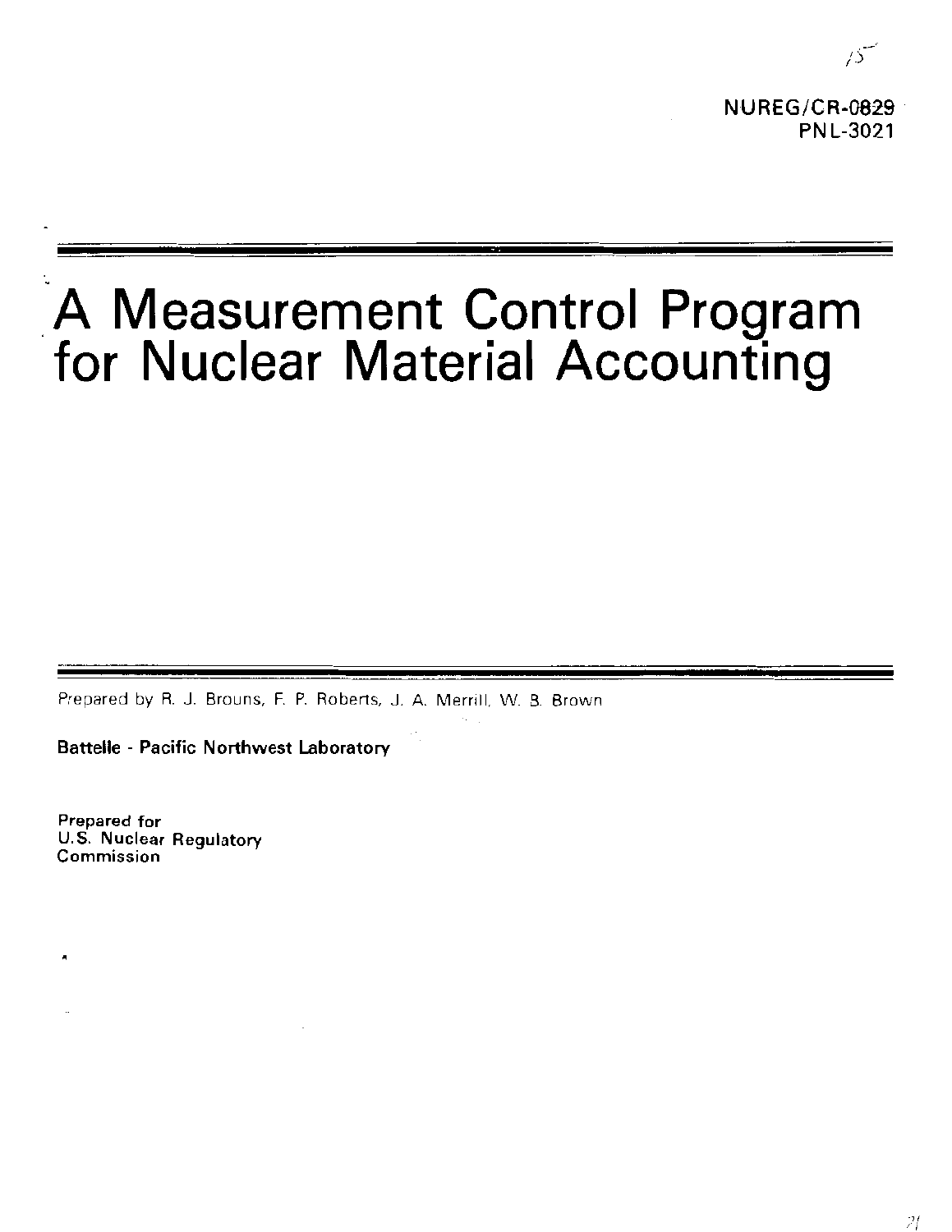### NOTICE

This report was prepared as an account of work sponsored by an agency of the United States Government. Neither the United States Government nor any agency thereof. or any of their employees, makes any warranty, expressed or implied, or assumes any legal liability or responsibility for any third party's use, or the results of such use, of any information. apparatus product or process disclosed in this report, or represents that its use by such third party would not infringe. privately owned rights.

Available from

GPO Sales Program Division of Technical Information and Document Control U. S. Nuclear Regulatory Commission Washington, D. C. 20555

Printed copy price:

and

National Technical Information Service Springfield, Virginia 22161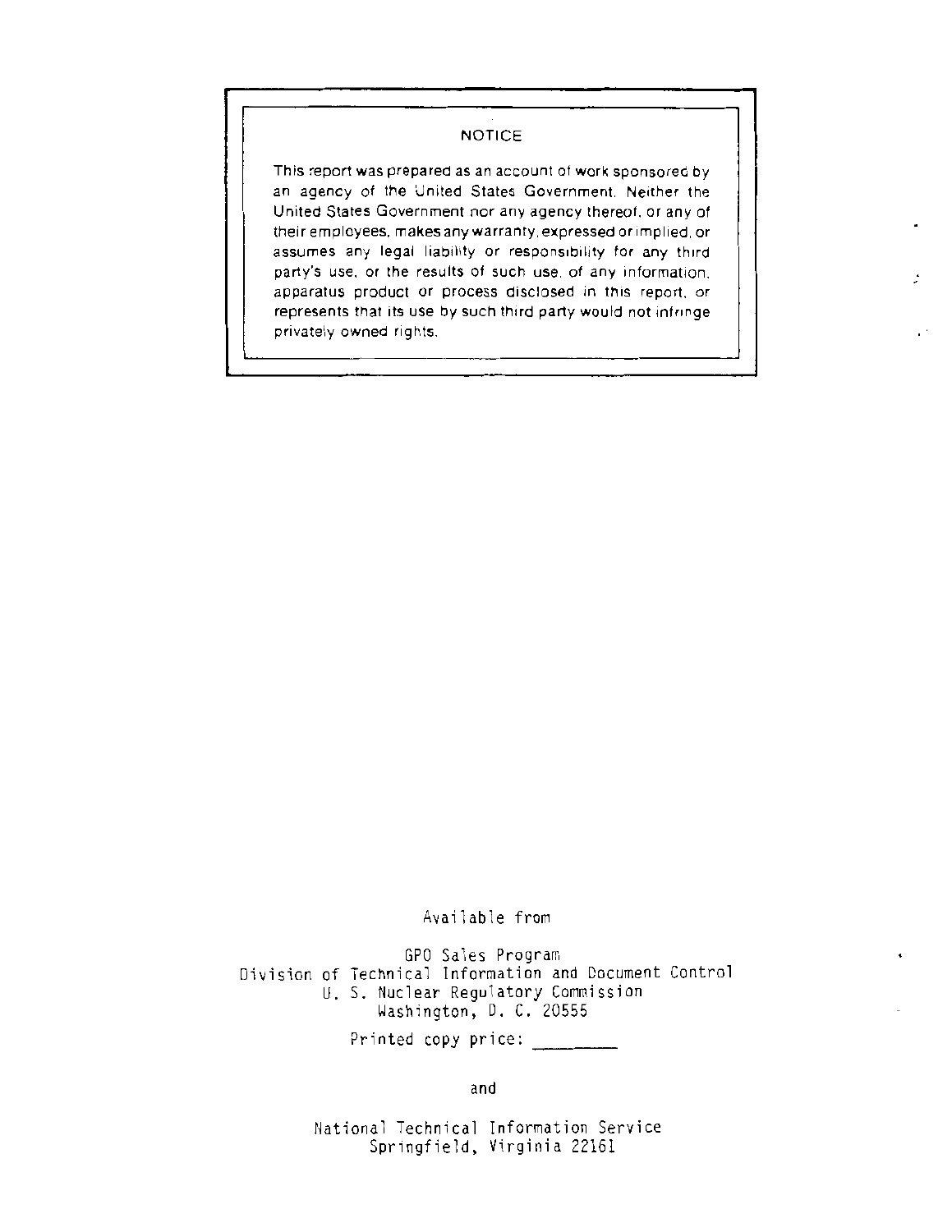# **A Measurement Control Program for Nuclear Material Accounting**

Manuscript Completed: September 1979 Date Published: June 1980

Prepared by R. J. Brouns, F. P. Roberts, J. A. Merrill, W. B. Brown\*

Battelle-Pacific Northwest Laboratory Richland, WA 99352

\*Staff, U.S. Nuclear Regulatory Commission

**Prepared for Division of Siting. Health and Safeguards Standards Office of Standards Development U.S. Nuclear Regulatory Commission**  Washington, D.C. 20555 NRC FIN No. B 20149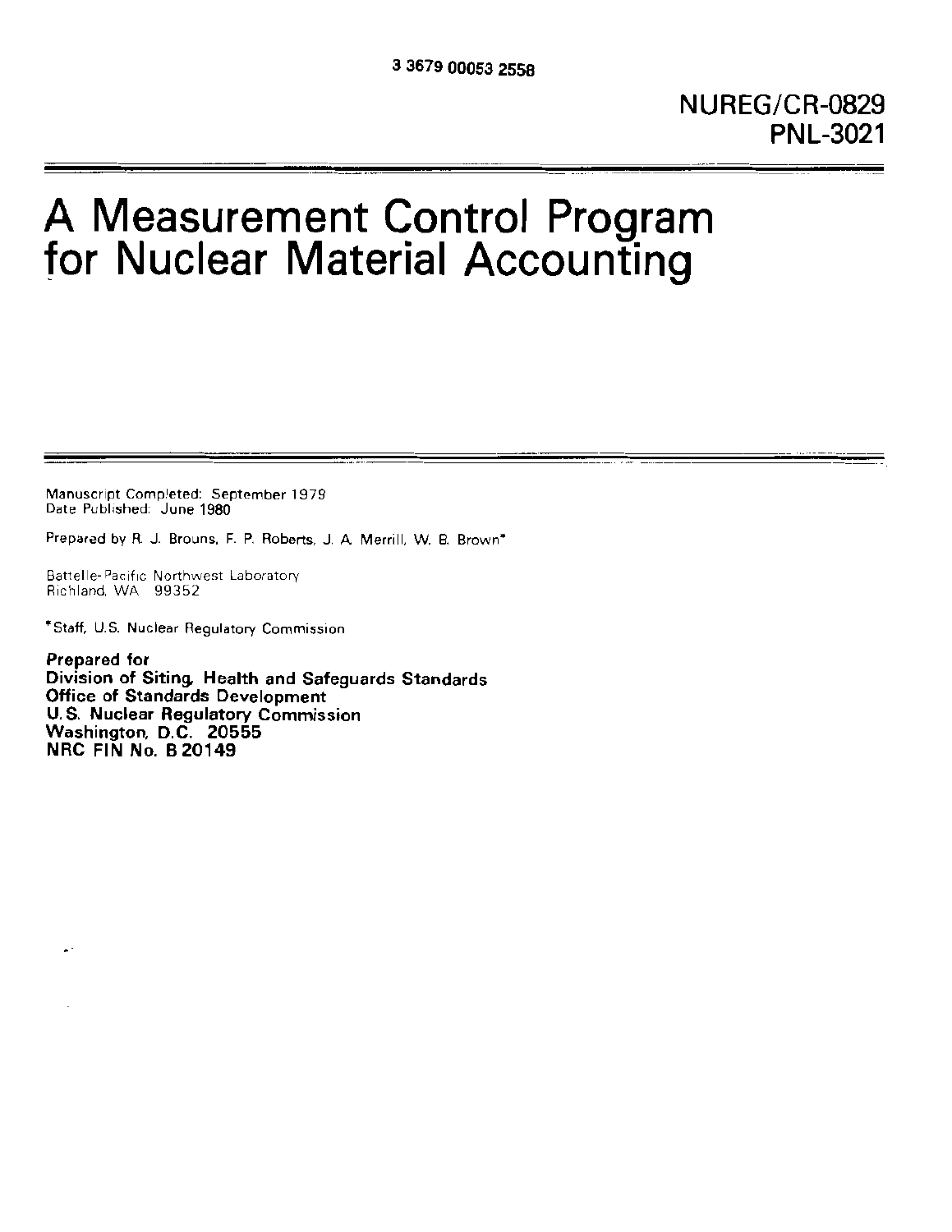۰  $\varphi_{\alpha\beta}$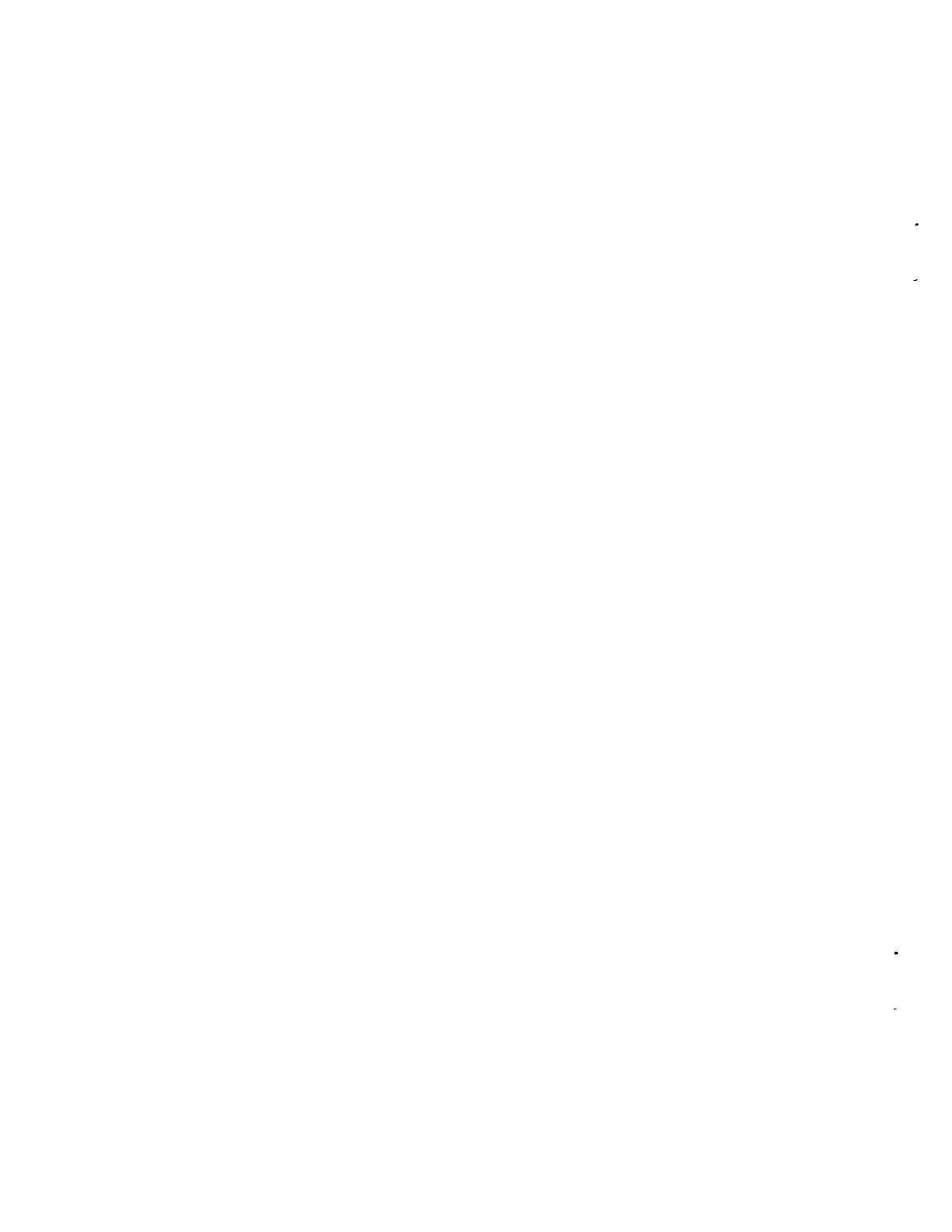### ABSTRACT

A measurement control program for nuclear material accounting monitors and controls the quality of the measurements of special nuclear material that are involved in material balances. The quality is monitored by collecting data from which the current precision and accuracy of measurements can be evaluated. The quality is controlled by evaluations, reviews, and other administrative measures for control of selection or design of facilities. equipment and measurement methods and the training and qualification of personnel who perform SNM measurements. This report describes the most important elements of a program by which management can monitor and control measurement quality.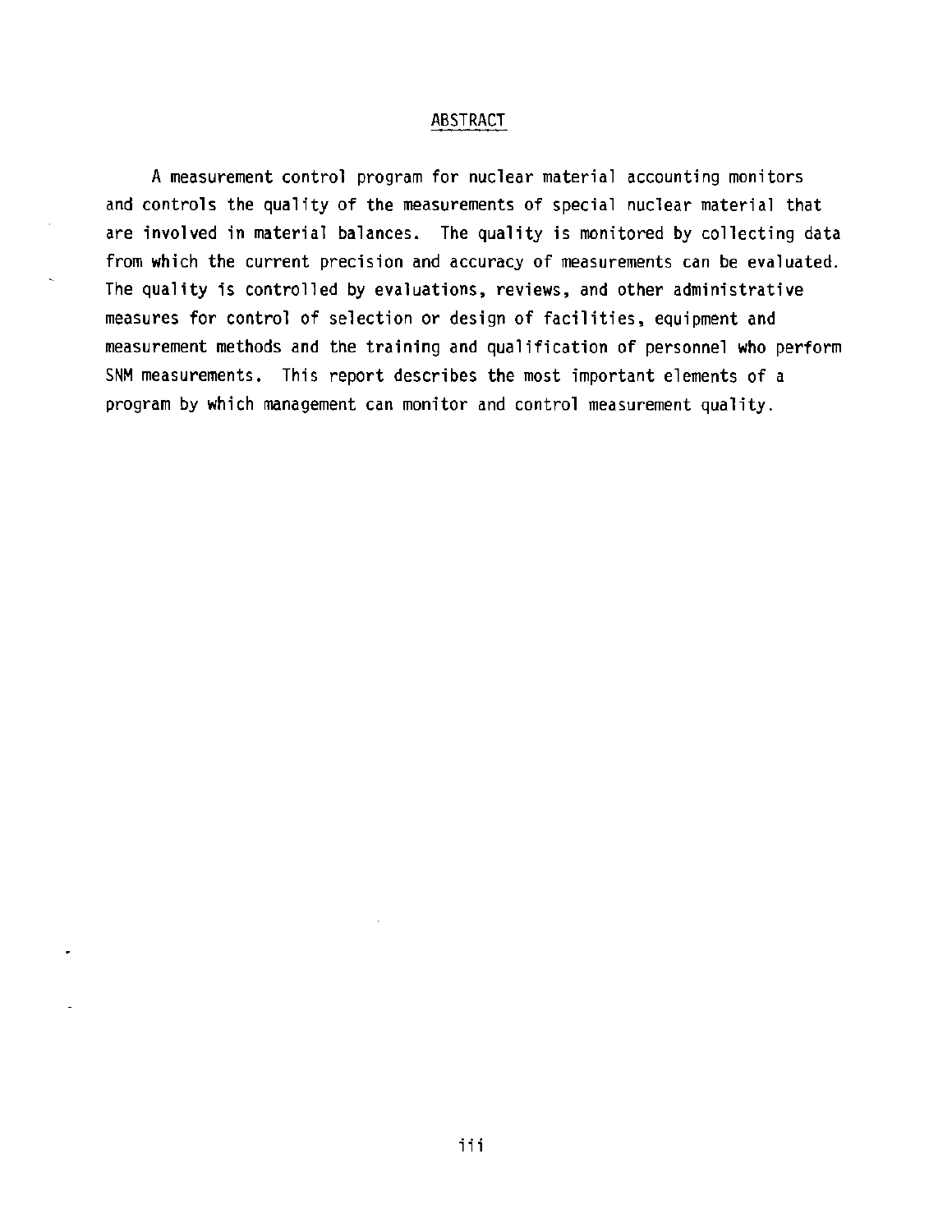$\mathcal{L}_{\mathrm{max}}$  $\omega$  $\mathcal{L}^{(1)}$ 

 $\mathcal{L}^{\text{max}}_{\text{max}}$  and  $\mathcal{L}^{\text{max}}_{\text{max}}$  $\bar{\star}$ 

 $\sim 10^7$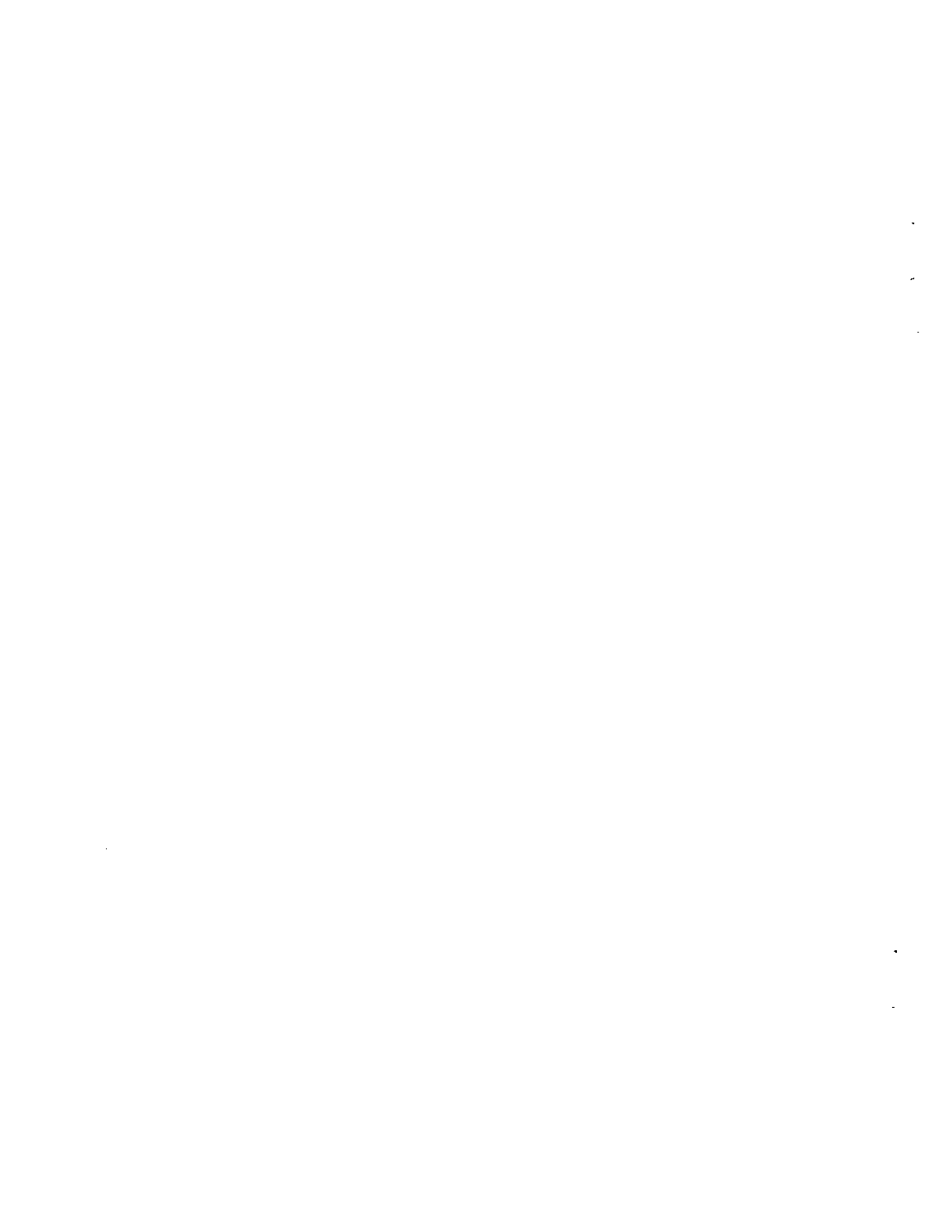#### **SUMMARY**

A measurement control program monitors the accuracy and precision of measurement processes and provides controls for selection and application of measurement methods to help ensure consistent and acceptable measurement quality. Licensees subject to the requirements of Section 70.58 of 10 CFR $^{(1)}$ must establish and maintain a measurement control program for special nuclear material (SNM) accounting measurements. Close control of SNM measurement quality is needed to ensure that a loss, theft or diversion of SNM will not be masked by either bias or excessive random error in the measurement data used in the periodic material balances that are performed to verify the adequacy of SNM control and accounting. This report describes the technical and administrative elements that we consider to be important in a measurement control program.

A measurement control program should provide for:

- utilization of existing data and collection of additional data for monitoring the quality of all SNM measurements
- measurement data evaluation and control through appropriate statistical procedures
- administrative control measures over the selection or design of facilities, equipment and measurement methods
- control over selection, training and qualification of personnel who perform SNM measurements
- periodic program audits.

•

The program should be described in a manual to help provide for clarity and uniform implementation.

The data generated for measurement control are obtained from measurement tests designed to evaluate error behavior. Random error standard deviations of the measurement processes are usually derived from data obtained by performing repeated independent measurements of typical process materials and

v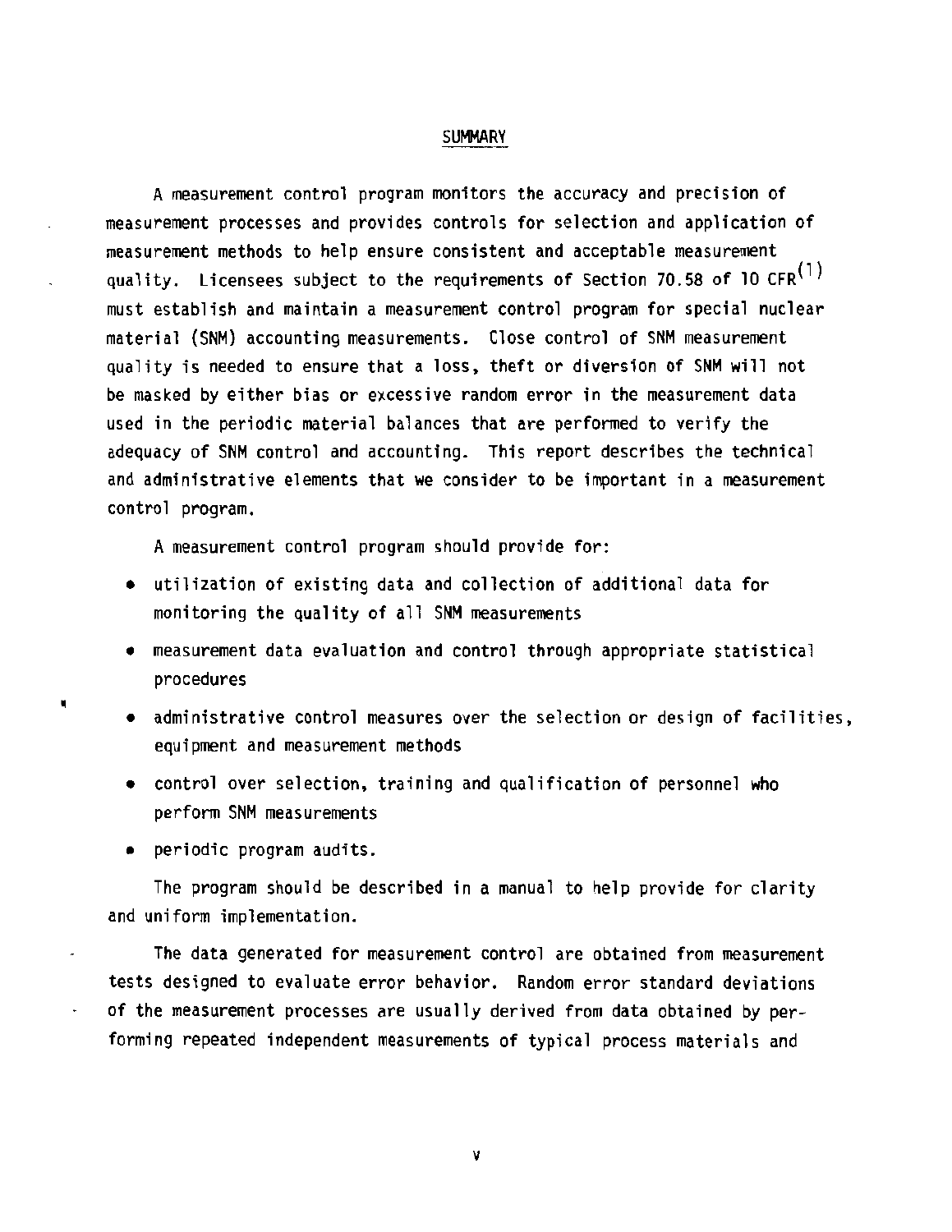items, and by analyzing duplicate samples. Because it is important for the standard deviation estimates to be representative of typical routine SNM accountability measurements, the repeated and/or duplicate measurements should be:

- made in the same manner as routine measurements, i.e., the same equipment, instruments, operators and procedures
- made in an independent manner to ensure that all sources of random error are just as probable in duplicate measurements as they are in isolated measurements
- distributed evenly over the period of time that the SNM accountability measurements are made.

Bias in measurement processes should normally be determined and controlled by calibrations and routine measurement of reference standards. Comparative measurements using a measurement method that is widely accepted as a standard or "reference" method having a known or independently verifiable accuracy is a supplementary bias evaluation procedure. In cases where neither suitable reference standards nor a reference method are available, designed experimental tests of the measurement process may be used to evaluate the bias due to potential sources of error. The accuracy of sampling is generally established in this manner.

•

The function of calibrations and bias tests are to obtain bias-free measurement data. Usually, bias is eliminated by calibration {within the limitations imposed by the random error of the measurement process). However, every measurement process should be continually tested for bias to monitor the validity of the calibration and determine bias correction factors if required. Weighing devices and analytical methods are commonly monitored by measuring working standards daily. The frequency of bias testing should be established on the basis of historical monitoring data, e.g., control charts showing how stable the calibration of the measurement system has been, and on the potential impact of an uncorrected measurement method bias on the inventory difference {ID) of the material balance of the facility.

vi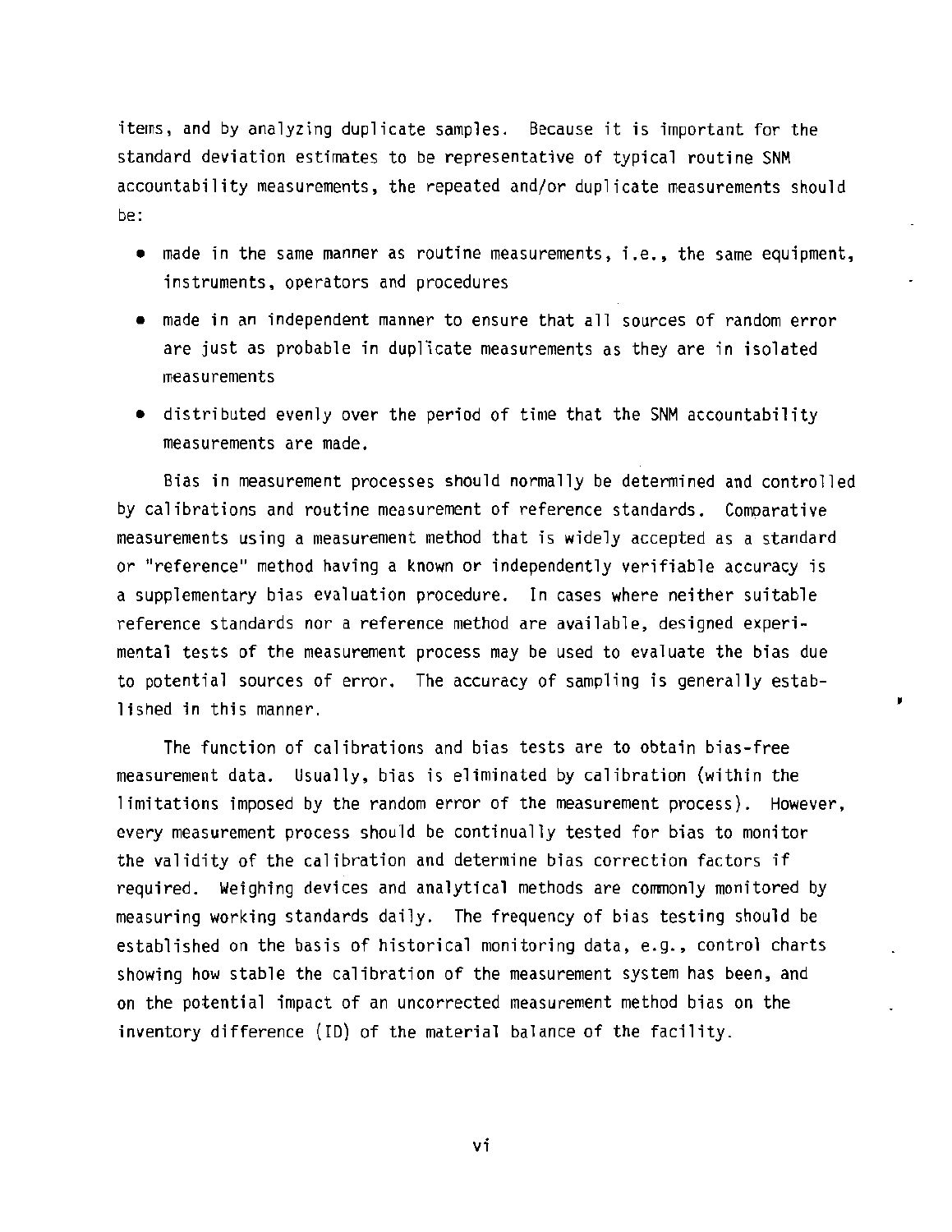The working standards used for routine tests of bias should be similar in form and composition to the process samples for which the measurement process is used to help avoid sources of error stemming from composition differences. In addition, the measurements of standards should be made in the same manner (i.e., same equipment, instruments, locations and personnel) that unknowns are routinely measured. The working standards must be calibrated against reference standards whose values are traceable to the national measurement system.

The data collection functions of measurement control must be supported by an adequate statistical evaluation effort to provide experimental designs, measurement control data analyses, hypothesis tests, and determination of limits for control charts. In addition, the organization of the nuclear facility should be structured to facilitate program effectiveness. The administrator of measurement control must have sufficient authority to carry out the program functions without constraints due to conflicting goals. A program plan is needed to describe the policies, organization, duties of personnel, instructions and procedures, and data collection plan. The program should also provide for:

- reviews and formal approval control of designs, specifications and installations of measurement and sampling equipment and other equipment
- review and approval controls on the selection of measurement methods, reference standards and calibration procedures
- control of selection, training and qualifying personnel who perform SNM measurements and related tasks, such as sampling and calibrations.

To ensure continued adherence by all personnel to the established measurement control program policies and procedures, a periodic audit should be performed for program management. The auditor should be a knowledgeable and competent person who has no role in the planning and operation of the program so he can make an independent assessment of the adequacy of the design as well as its implementation.

vi;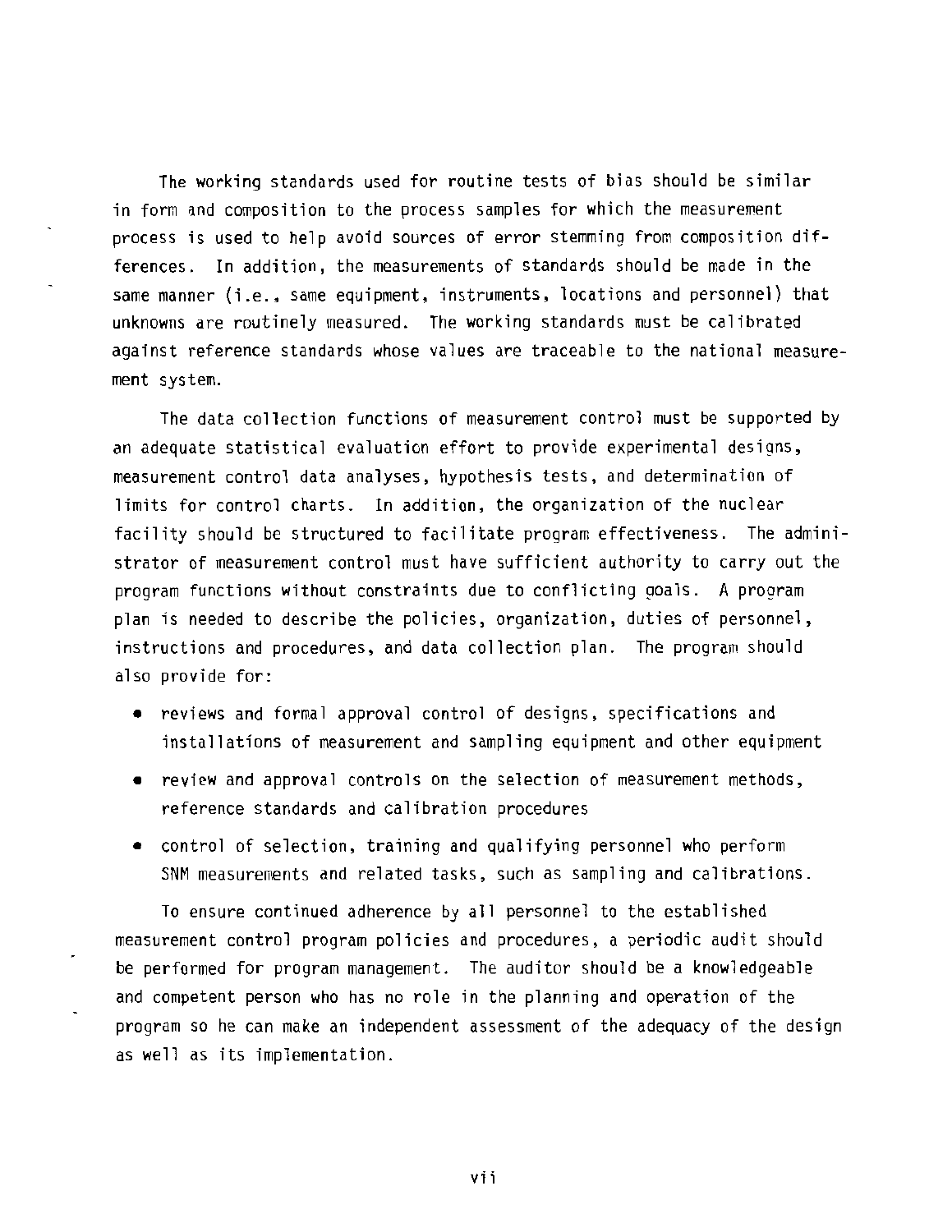$\label{eq:2.1} \mathcal{L}(\mathcal{L}^{\mathcal{L}}_{\mathcal{L}}(\mathcal{L}^{\mathcal{L}}_{\mathcal{L}})) \leq \mathcal{L}(\mathcal{L}^{\mathcal{L}}_{\mathcal{L}}(\mathcal{L}^{\mathcal{L}}_{\mathcal{L}})) \leq \mathcal{L}(\mathcal{L}^{\mathcal{L}}_{\mathcal{L}}(\mathcal{L}^{\mathcal{L}}_{\mathcal{L}}))$  $\sim 10^{-11}$  $\sim 10^{-11}$  $\mathcal{L}^{(1)}$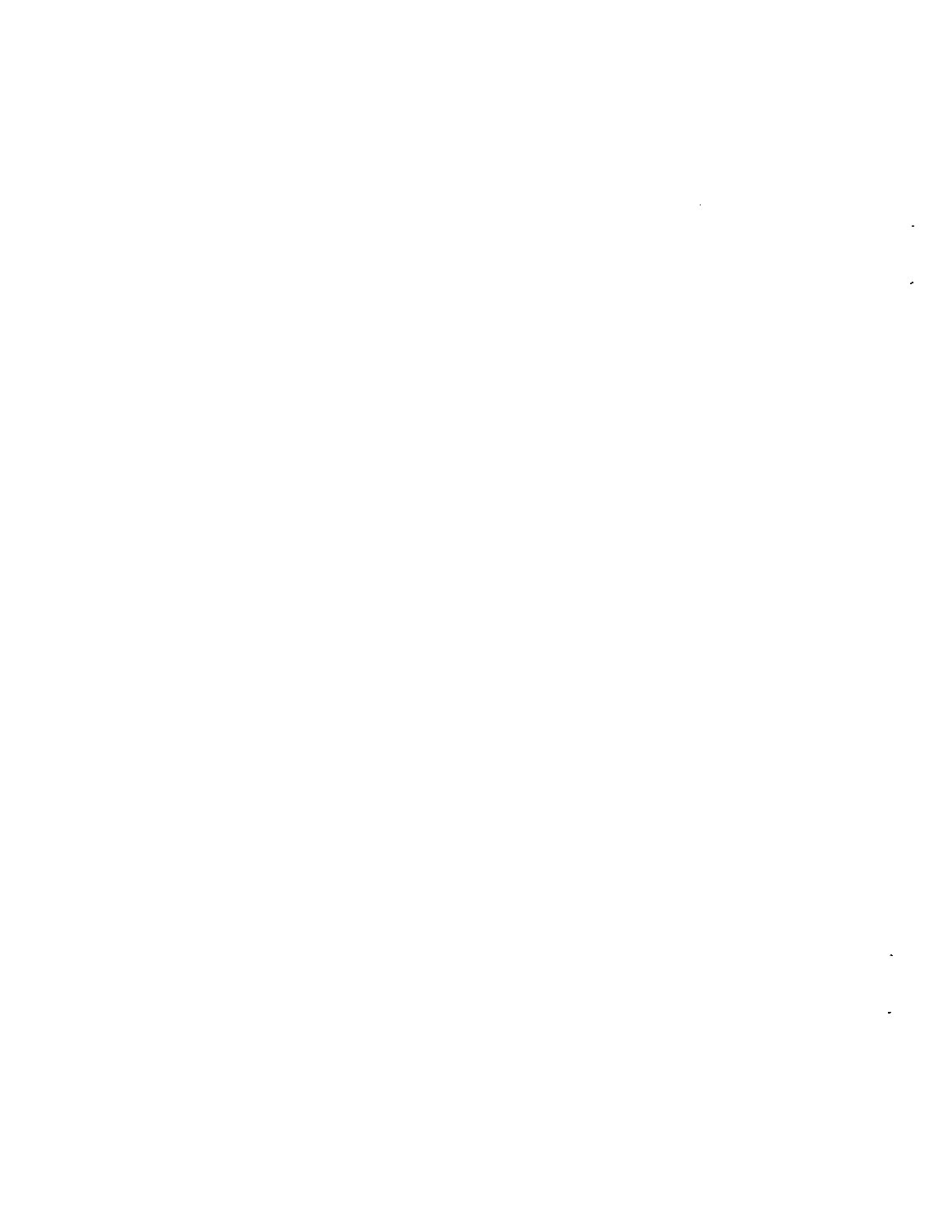### **CONTENTS**

| <b>ABSTRACT</b> |         |                     |                                                                 |  |  |   |  |  |   |  | iii |
|-----------------|---------|---------------------|-----------------------------------------------------------------|--|--|---|--|--|---|--|-----|
| <b>SUMMARY</b>  |         |                     |                                                                 |  |  | ٧ |  |  |   |  |     |
| 1.0             |         | <b>INTRODUCTION</b> |                                                                 |  |  |   |  |  |   |  | 1   |
| 2.0             | PROGRAM |                     | STATISTICAL CONSIDERATIONS AND OUTLINE OF A MEASUREMENT CONTROL |  |  |   |  |  |   |  | 3   |
|                 | 2.1     |                     | STATISTICAL CONSIDERATIONS                                      |  |  |   |  |  |   |  | 3   |
|                 | 2.2     |                     | OUTLINE OF A MEASUREMENT CONTROL PROGRAM                        |  |  |   |  |  |   |  | 6   |
| 3.0             |         |                     | DETERMINING AND CONTROLLING MEASUREMENT ERROR                   |  |  |   |  |  |   |  | 9   |
|                 | 3.1     |                     | MEASUREMENT OF BULK LIQUID VOLUMES.                             |  |  |   |  |  |   |  | 10  |
|                 |         | 3.1.1               | Tank Calibrations.                                              |  |  |   |  |  |   |  | 10  |
|                 |         | 3.1.2               | Random Errors in Volume Measurements                            |  |  |   |  |  |   |  | 13  |
|                 |         | 3.1.3               | Control of Volume Measurement Quality.                          |  |  |   |  |  |   |  | 14  |
|                 | 3.2     | WEIGHING            |                                                                 |  |  |   |  |  | ٠ |  | 15  |
|                 | 3.3     | SAMPLING            |                                                                 |  |  |   |  |  |   |  | 17  |
|                 | 3.4     |                     | CHEMICAL ASSAY .                                                |  |  |   |  |  |   |  | 22  |
|                 | 3.5     |                     | ISOTOPIC ANALYSIS OF NUCLEAR MATERIAL                           |  |  |   |  |  |   |  | 25  |
|                 | 3.6     |                     | NONDESTRUCTIVE ASSAY                                            |  |  |   |  |  |   |  | 30  |
|                 | 3.7     |                     | CALIBRATIONS AND STANDARDIZATIONS                               |  |  |   |  |  |   |  | 34  |
| 4.0             |         | ANALYSIS OF DATA    |                                                                 |  |  |   |  |  |   |  | 37  |
|                 | 4.1     |                     | ESTIMATING BIAS                                                 |  |  |   |  |  |   |  | 37  |
|                 |         |                     | 4.2 ESTIMATING RANDOM ERRORS.                                   |  |  |   |  |  |   |  | 39  |
|                 |         |                     | 4.3 COMBINING ERRORS AND CALCULATING LEID.                      |  |  |   |  |  |   |  | 40  |
|                 |         |                     | 4.4 PLANNING MEASUREMENT CONTROL DATA COLLECTION.               |  |  |   |  |  |   |  | 40  |
|                 |         |                     | 4.5 STATISTICAL DESIGN OF EXPERIMENTS                           |  |  |   |  |  |   |  | 40  |

Ĭ,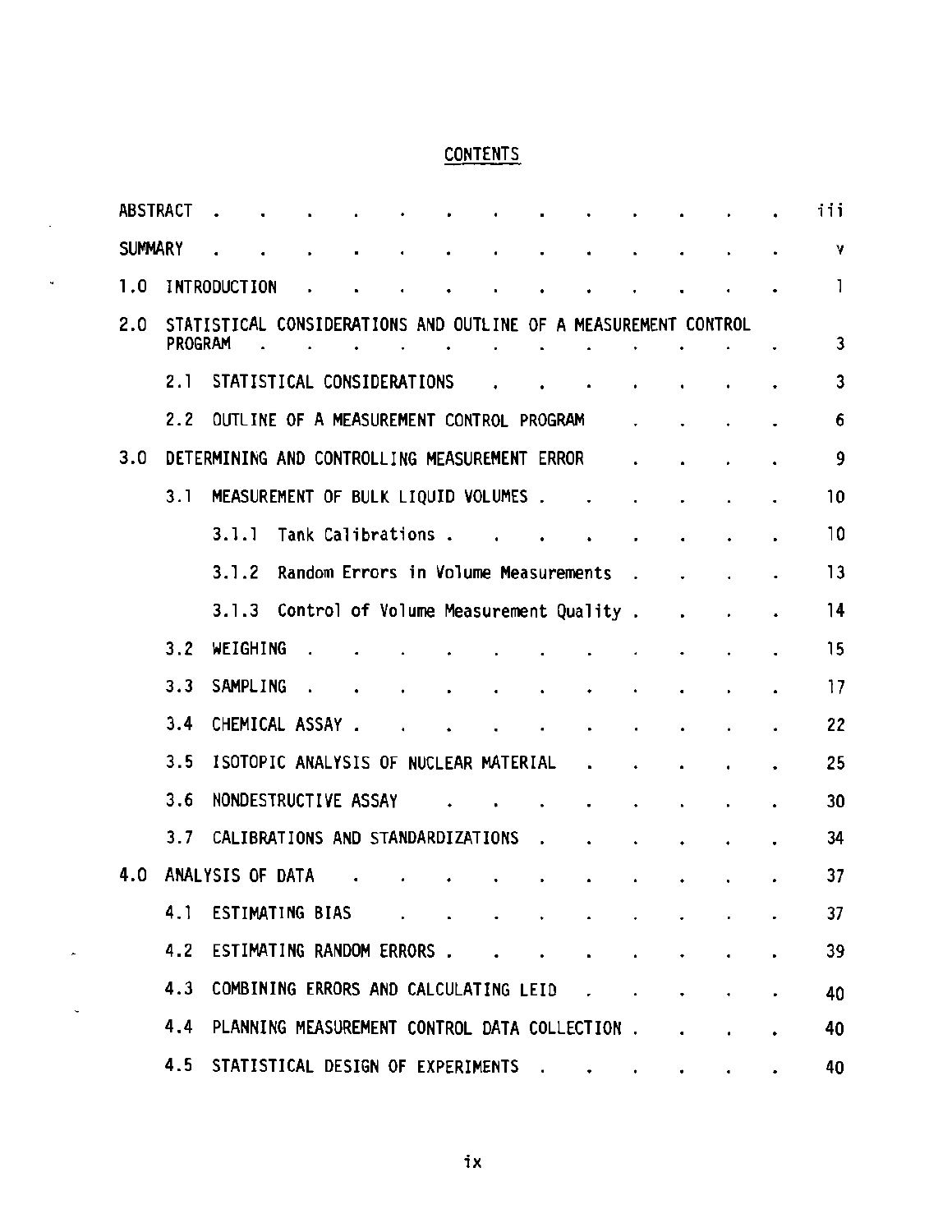|     | 4.6               | NUMBER OF DEGREES OF FREEDOM REQUIRED                                        |                |                |           |                      |               |                      |                             | <b>Contract Contract Contract Contract</b> |           | 41 |
|-----|-------------------|------------------------------------------------------------------------------|----------------|----------------|-----------|----------------------|---------------|----------------------|-----------------------------|--------------------------------------------|-----------|----|
|     | 4.7               | REJECTION OF OUTLIER DATA                                                    |                |                |           |                      |               |                      |                             |                                            |           | 42 |
|     | 4.8               | EVALUATING DATA TRENDS                                                       |                |                |           |                      | $\sim$ $\sim$ | $\cdot$              |                             |                                            |           | 42 |
|     | 4.9               | SETTING CONTROL LIMITS                                                       |                |                |           | $\ddot{\phantom{1}}$ |               | $\ddot{\phantom{0}}$ | $\ddot{\phantom{0}}$        |                                            |           | 43 |
| 5.0 |                   | PROGRAM CONTROL AND ADMINISTRATION.                                          |                |                |           |                      |               | $\sim$               | $\sim$ $\sim$               |                                            |           | 45 |
|     | 5.1               | ADMINISTRATION OF A MEASUREMENT CONTROL PROGRAM                              |                |                |           |                      |               |                      |                             |                                            |           | 45 |
|     | 5.2               | PROGRAM PLAN                                                                 |                |                |           |                      |               | $\blacksquare$       | $\blacksquare$              |                                            | $\bullet$ | 46 |
|     | 5.3               | REVIEW OF DESIGNS, INSTALLATIONS, AND TESTS OF FACILITIES AND<br>EQUIPMENT . |                |                |           |                      | $\sim$        | $\bullet$            |                             |                                            |           | 47 |
|     | 5.4               | REVIEW OF MEASUREMENT METHODS.                                               |                |                |           |                      |               | $\sim$ $\sim$        |                             |                                            |           | 49 |
|     | 5.5               | TRAINING AND QUALIFYING PERSONNEL .                                          |                |                |           |                      |               |                      | $\blacksquare$              | $\ddot{\phantom{0}}$                       | $\bullet$ | 50 |
|     | 5.6               | RECORDS CONTROL                                                              |                |                |           |                      |               |                      | $\bullet$                   |                                            | $\bullet$ | 51 |
|     | 5.7               | PROGRAM AUDITS.                                                              |                |                |           |                      |               |                      |                             |                                            |           | 53 |
|     | <b>REFERENCES</b> | $\blacksquare$                                                               | $\blacksquare$ | $\mathbf{r}$ . | $\bullet$ | $\bullet$            | $\bullet$     | $\bullet$            | $\sim$ $\sim$ $\sim$ $\sim$ |                                            |           | 57 |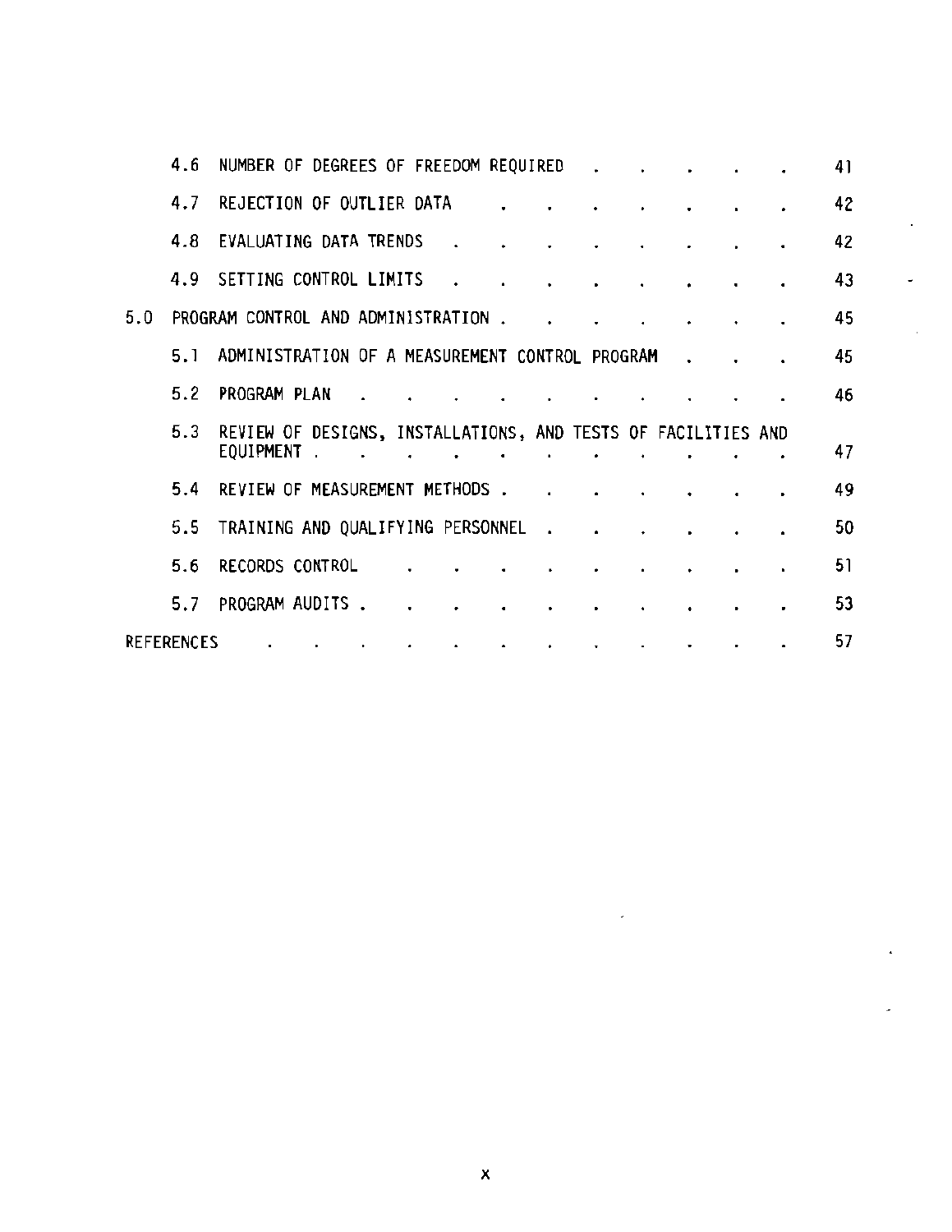### 1.0 INTRODUCTION

This report describes the technical and administrative elements that are considered to be important in a measurement control program for special nuclear material accounting. The report was prepared by Pacific Northwest Laboratory  $(PNL)^{(a)}$  for the Safeguards Standards Branch of the Office of Standards Development, U.S. Nuclear Regulatory Commission.

Measurement control has long been recognized as an essential part of any measurement program. Analytical chemistry and physical measurement laboratories commonly use formalized procedures to evaluate and control measurement errors. In many cases the procedures are no more than periodic measurements of a physical standard or reference material. and periodic replicate measurements to test the state of control of the measurement processes. More sophisticated programs are often used today and in the case of special nuclear materials accounting, measurement control is important because of the value of the materials and the need for assurance that no material has been stolen. The Code of Federal Regulations prescribes that any licensee who is subject to the requirements of Part 70.58 of 10 CFR $(1)$  must establish and maintain a measurement control program for special nuclear material control and accounting measurements. The requirements of the program are specified in Part 70.57.

Physical and chemical measurements are the basic input to the material accounting systems used by industry and government to verify that nuclear material has not been lost or diverted. The effectiveness of the material balance accounting system hinges directly on the accuracy and precision of the measurements used to form the material balances.

Measurement control programs utilize data obtained from the measurement processes to monitor and evaluate measurement performance. The sources of the data are calibrations, replicate measurements, comparative measurements, and other techniques for evaluating the state of statistical control of the

(a)PNL is operated by Battelle Memorial Institute.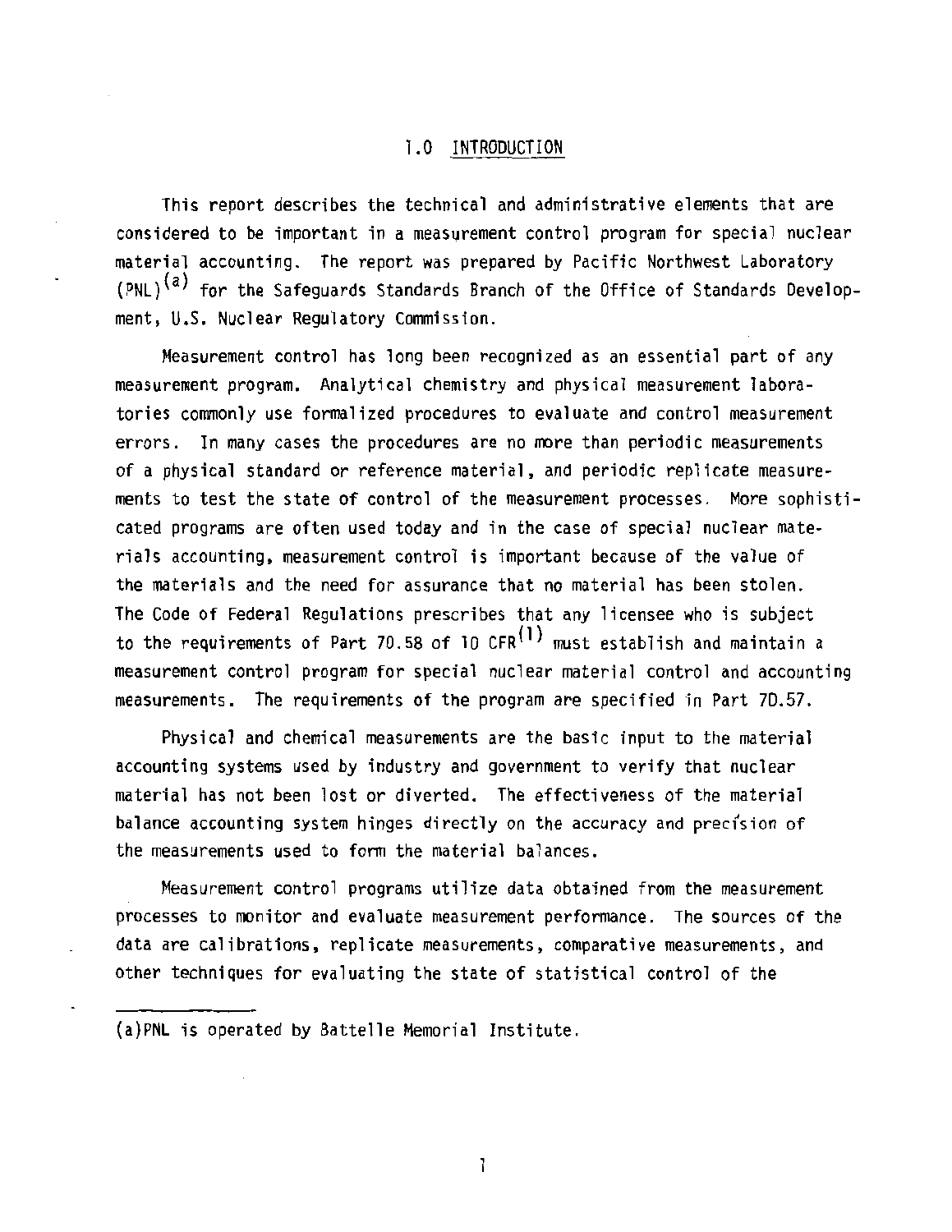measurements. Evaluation also includes calculation of biases and random error standard deviations, deriving calibration curves, testing for outliers, setting control limits, and monitoring error trends by both control charting and statistical hypothesis testing. Although monitoring and evaluating the measurement processes are the major functions of the program, other essential elements include controlling the selection of measurement methods, training and qualifying measurement personnel, and reviewing the designs and installation of equipment and instruments that affect measurement quality. In addition, effective administration of the measurement control program requires an organization with adequate skills, dedication and authority to carry out the prescribed functions.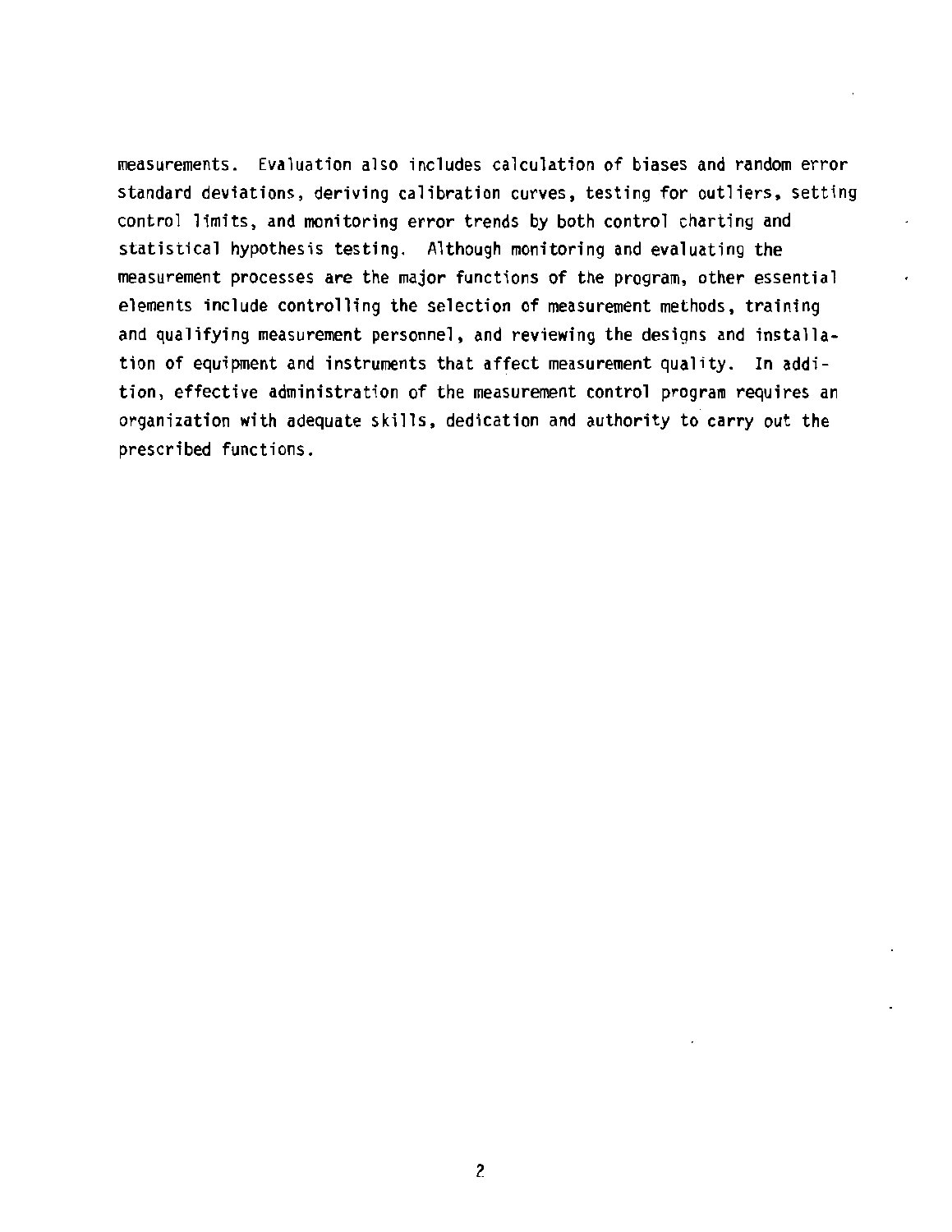### 2.0 STATISTICAL CONSIDERATIONS AND OUTLINE OF A MEASUREMENT CONTROL PROGRAM

### 2.1 STATISTICAL CONSIDERATIONS

When nuclear material is processed in bulk (unpackaged) forms, mass balance accounting is necessary, which involves measurements of weights or volumes and compositions rather than item accounting. In mass balance accounting, the accounting records and measured inventories may differ because of the cumulative effect of errors inherent in measuring the quantities of material received, shipped, and on inventory. Other causes of a material balance difference include unrecorded losses, thefts, diversions, and record keeping or measurement mistakes. The difference is identified in the material balance equation as inventory difference (10):

$$
BI + A - EI - R = ID^{(a)}
$$

where

 $BI = beginning (physical)$  inventory

 $EI = ending (physical)$  inventory

 $A = additions$  to beginning inventory

- $R =$  removals from inventory
- ID = inventory difference

Because of the measurement errors, an 10 cannot be interpreted simply as an actual loss (or gain) of material. The problem, then, in testing for loss of material is to determine by statistical methods if the observed ID is significantly different from zero, after making allowances for the measurement uncertainties in the calculation of the material mass balance. This determination can be made if the magnitudes of all the measurement uncertainties affecting ID are known.

 $(a)$ In Part 70.51(a) of 10 CFR, MUF is used rather than ID. The newer term (ID) will be used in this report (see Reference 2).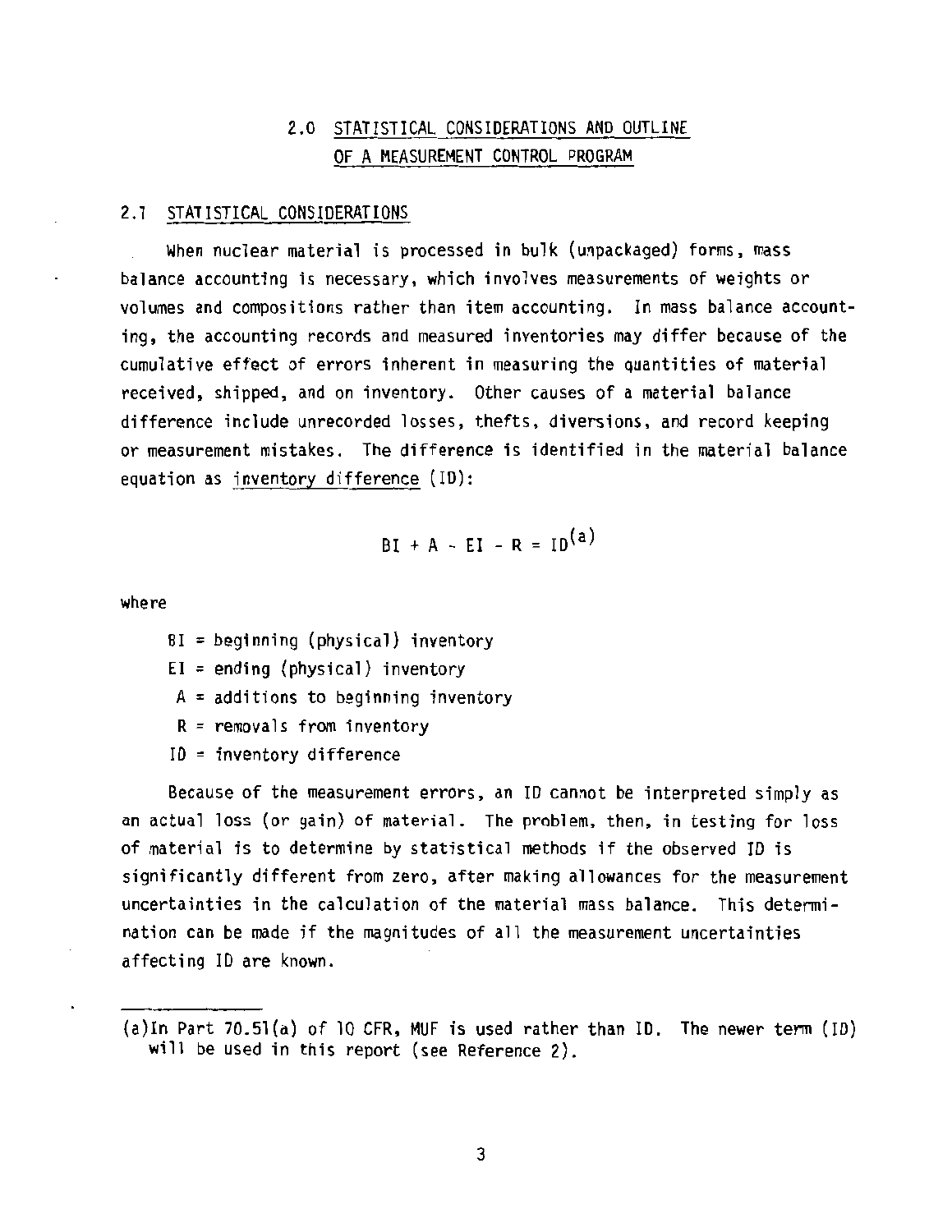A knowledge of the potential size of the measurement process errors provides a quantitative basis for an alarm criterion for initiating an investigation. The currently designated alarm criterion is based on the limit of error of the inventory difference (LEID).<sup>(3)(d)</sup> To the extent that LEID can be kept small, the material balance accounting system will be sensitive to small losses or thefts. For LEID to serve as an effective tool in material control, it is important that it be as small as practical and that it be based on the actual current statistical estimates of the measurement errors. Consequently, all sources of error that affect the material balance should be taken into account and the error data handled correctly, in a statistical sense, in estimating LEID. Current and valid measurement error information is ensured if a measurement control program is maintained for monitoring the errors and controlling the activities that affect the error of all SNM measurements.

To establish a measurement control program, the measurement systems must be controllable, i.e., the probability of the measurement data falling within specified limits may be predicted. Once this condition is fulfilled a data collection and analysis system can be established for identifying and monitoring the sources of measurement variation, and performance limits can be set for the measurement systems. Control charts are commonly used to indicate whether the measurement process is in statistical control and to provide a basis for action to correct unacceptable performance. A measurement process is in statistical control when sets of measurements from the process behave as random samples from a stable probability distribution.

Measurement error control, like any other control system, involves the processes of: 1) detection of change from expected performance, 2) feedback of information about the change to a control unit, 3) investigation of the change to determine the cause, 4) initiation of corrective action, and 5) follow-up to assure that the corrective action is timely and adequate. The primary parameters controlled by a measurement control program are the accuracy and precision of measurements.

<sup>(</sup>a) In 10 CFR70, LEMUF is used rather than LEID. The newer term LEID will be used in this report.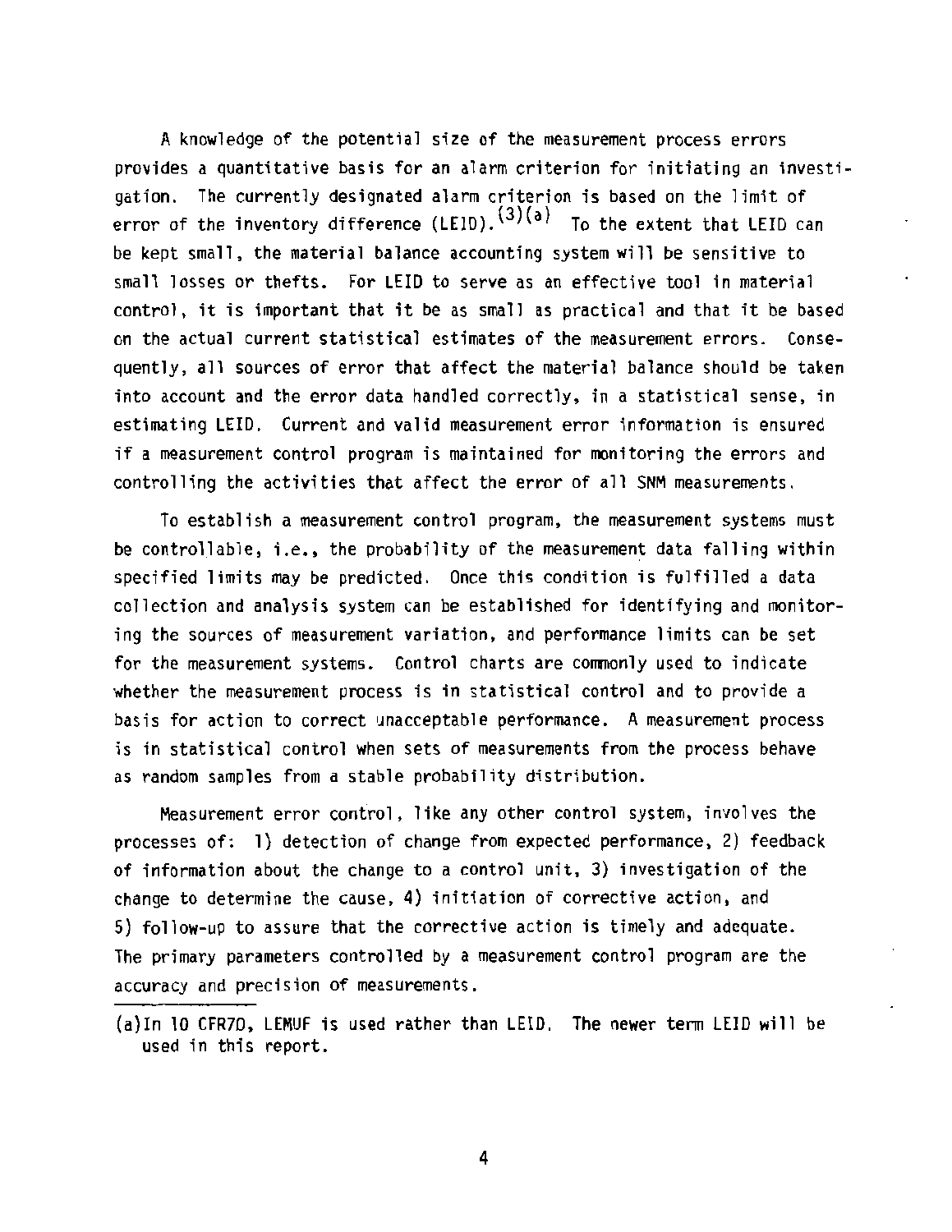In materials accounting measurement systems, the random and systematic components of error must be distinguishable and separable. This is necessary since these two types of error are treated differently in summing and propagating errors to calculate <code>LEID.</code>  $\left( 4\text{,}5\right)$   $\,$  Although the concepts of random and systematic measurement errors are generally accepted, there is considerable variation in terminology and in the statistical handling of the components of error.

For the purposes of this report, the following terminology and concepts are used. An error that behaves as if it were randomly chosen from a population of similar errors having a given frequency function is called a random error. Such errors affect the reproducibility or precision of a measurement without affecting the expected or limiting mean value. Independent replication of measurements reduces the effect of random errors on mean values. A systematic error or bias. on the other hand, affects all observations in a given data set in the same direction and by the same amount. Bias and systematic error are often considered as synonymous. Although bias is defined in Part 70.57(a)(6) of 10 CFR as "a systematic error whose value has been determined and whose effect can be corrected for," the term bias will be used in this report in the broader sense of a constant error (an offset from the 11 true value<sup>"(a)</sup>) for a particular set of data regardless of whether its value has been determined.<sup>(b)</sup>

The estimation of bias, whether by measurement of reference standards or by other techniques. is subject to the uncertainties contributed by random measurement errors and other sources such as the uncertainty in the assigned value of the reference standard. Therefore, the standard deviation of the bias estimate affects the standard deviation of a bias-corrected measurement. Measurement results are not always bias-corrected, presumably because the estimated value of the bias of the measurement process is not statistically significant (therefore assumed to be zero). In this case, the standard

<sup>(</sup>a)Though we use the traditional expression, true value, some writers prefer target value, sought-after value, or accepted value.\6J

<sup>(</sup>b)A general definition of bias is the deviation of the expected value of a random variable from its corresponding correct value.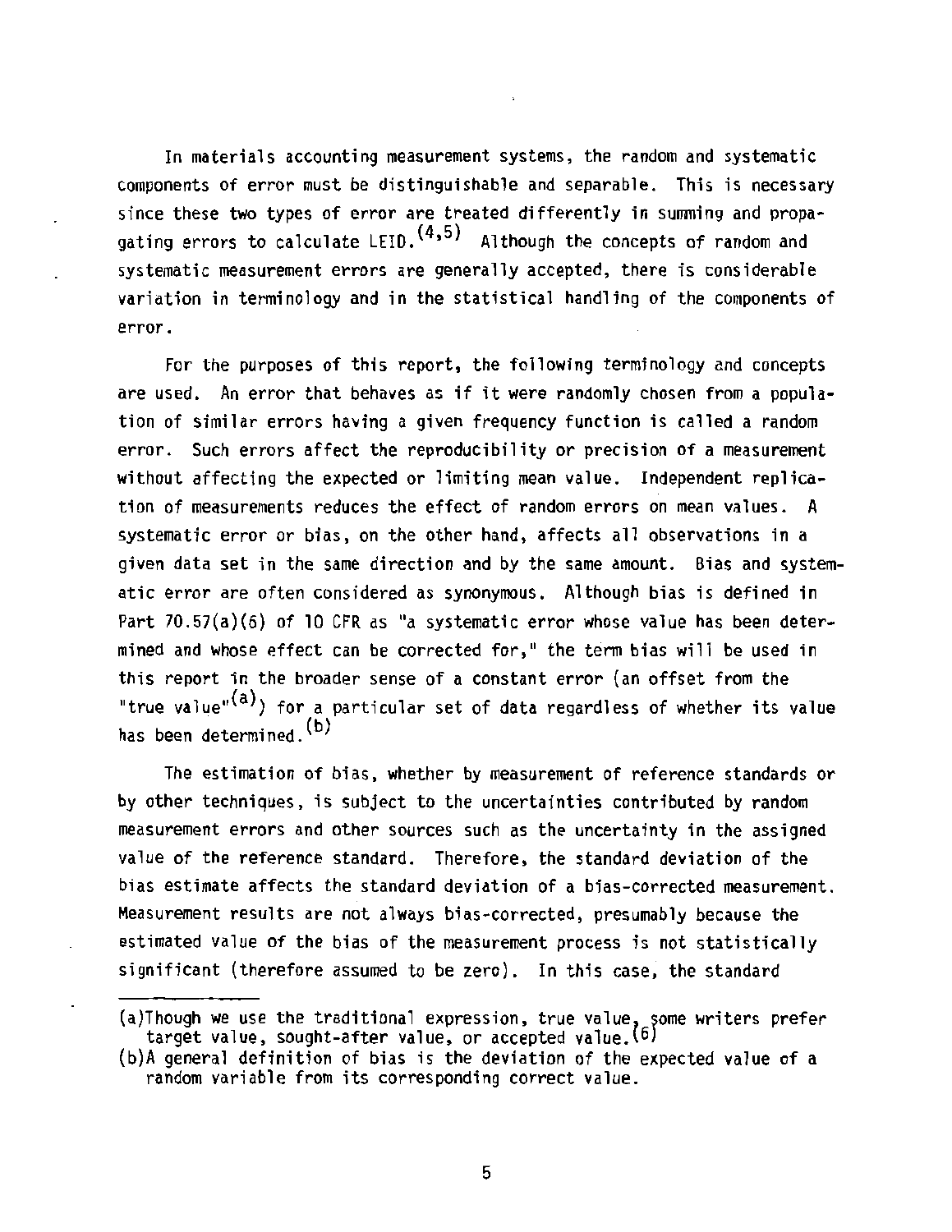deviation of the calibration or the standard deviation of the bias estimate whichever is applicable, affects the uncertainty of the measurement data and should be included appropriately when estimating the standard deviation of a measurement result and when combining error estimates to obtain the standard deviation of an ID value. (a)

Random error and bias effects in material balance data evaluation may also be discussed through the use of statistical error modeling. The subject is treated in this manner in several publications by Jaech $\mathsf{^{(4,7,8)}}$ and other views on the issue have been given by Moore<sup>(9)</sup> and Suda.  $(10)$ 

### 2.2 OUTLINE OF A MEASUREMENT CONTROL PROGRAM

The principal measurement operations involved in nuclear materials accounting systems are weight and volume measurements, sampling, laboratory analyses, and nondestructive assay. The uncertainties in each of these operations contribute to the uncertainty of the material balance through the measurements of inputs {receipts), outputs (products, scrap, and measured discards), and physical inventories. The sources of data for estimating the errors associated with these operations are, primarily, analyses of standards, calibrations, special measurement tests, mixing and sampling tests, replicate measurements of bulk material quantities, replicate analyses of samples, and analyses of replicate samples. Table 1 outlines a typical program for acquiring the source data for error determinations.

The data obtained from an error monitoring program should be analyzed by statistical methods such as the analysis of variance to identify significant sources of random error and bias and to estimate the variance components. The estimates of variance components are used to set control limits for control charts and to set data rejection criterion (outlier tests). To ensure that the data obtained can be analyzed effectively, statistical experimental design methods need to be incorporated when designing sampling plans or special methods tests.

<sup>(</sup>a)Jaech incorporates the uncertainty associated with estimates of systematic error in the term systematic error standard deviation (see Chapter 3 of Reference 4).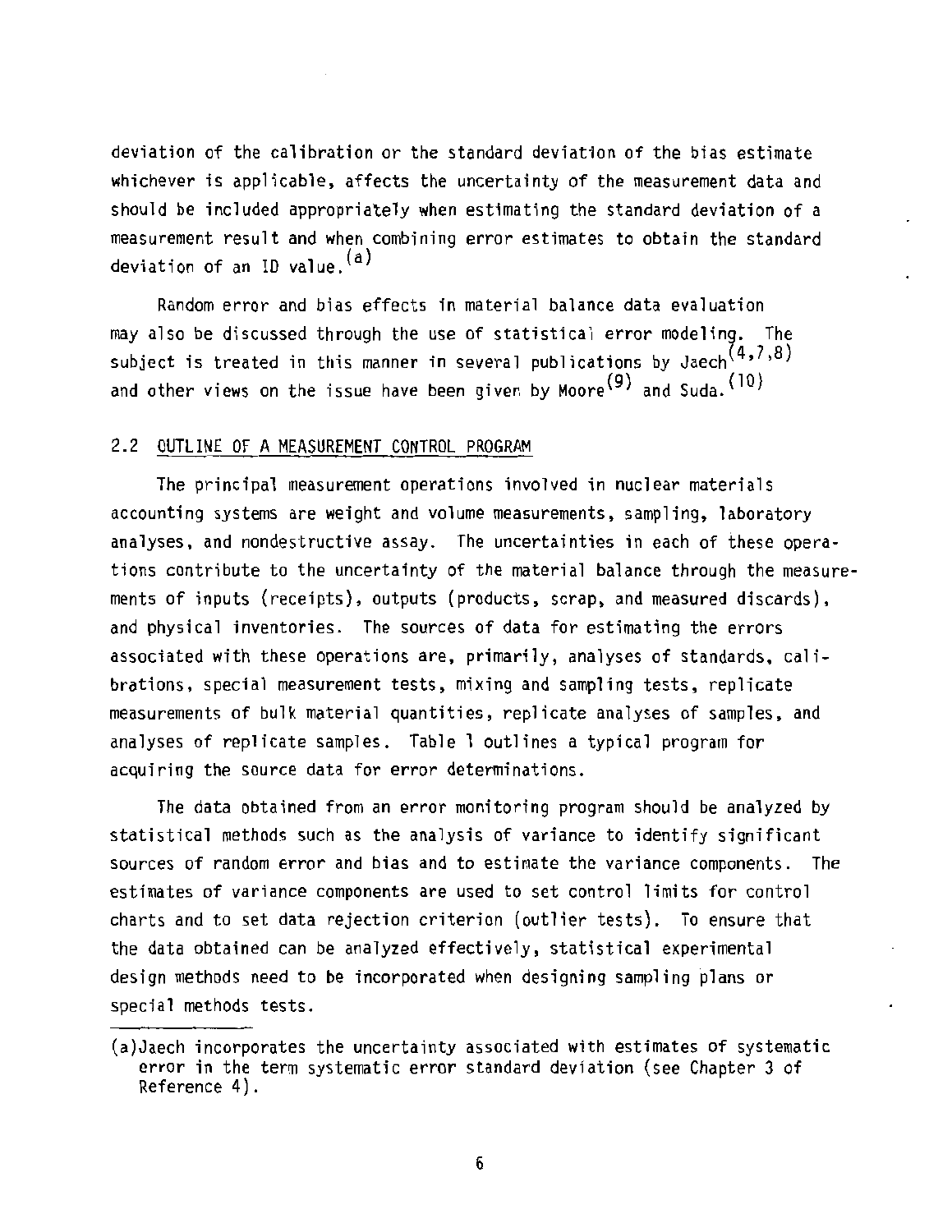### TABLE l. Typical Data Acquisition Plan for a Measurement Control Program

 $\sim 10$ 

 $\bullet$ 

| Measurement               | Measurement Control Procedure                                                                                                              | Purpose                                                                                                                 |  |  |  |  |  |  |
|---------------------------|--------------------------------------------------------------------------------------------------------------------------------------------|-------------------------------------------------------------------------------------------------------------------------|--|--|--|--|--|--|
| Liquid Volume Measurement | Calibration of system and periodic recheck<br>of calibration.                                                                              | To ensure accuracy and to estimate the standard<br>deviation of the calibration.                                        |  |  |  |  |  |  |
|                           | Check of specific gravity measurement<br>devices by periodic measurement of<br>process samples in the analytical<br>laboratory.            | To ensure proper functioning of the instruments,<br>to ensure accuracy, and to estimate bias.                           |  |  |  |  |  |  |
|                           | Regular inspection or testing of liquid<br>level gauges.                                                                                   | To ensure proper functioning of the instruments.                                                                        |  |  |  |  |  |  |
|                           | independent replication of volume<br>measurements of process materials at a<br>frequency consistent with sound statis-<br>tical practices. | To estimate the random error standard deviation of<br>volume measurements.                                              |  |  |  |  |  |  |
| Weighing                  | Scale <sup>(a)</sup> calibrations and frequent<br>operator checks with standard weights.                                                   | To ensure accuracy and to estimate the standard<br>deviation of the calibration.                                        |  |  |  |  |  |  |
|                           | Periodic inspection, maintenance, and<br>recalibration of all scales.                                                                      | To ensure continued accuracy.                                                                                           |  |  |  |  |  |  |
|                           | Independent replication of weighings of<br>process materials at a frequency consis-<br>tent with sound statistical practice.               | To estimate the random error standard deviation<br>for weighing process materials.                                      |  |  |  |  |  |  |
| Sampling                  | Mixing and sampling tests.                                                                                                                 | To establish operating procedures for bias-free<br>sampling.                                                            |  |  |  |  |  |  |
|                           | Periodic replication of sampling by<br>independent procedures.                                                                             | To test for sampling bias.                                                                                              |  |  |  |  |  |  |
|                           | Analysis of independent replicate samples<br>at a frequency consistent with sound<br>statistical practices.                                | To estimate the combined random error standard<br>deviation of sampling and analysis (also see<br>Laboratory Analysis). |  |  |  |  |  |  |
| Laboratory Analysis       | Calibration or standardization of<br>instruments and reagents.                                                                             | To ensure accuracy and to estimate the standard<br>deviation of the calibration.                                        |  |  |  |  |  |  |
|                           | Analysis of standard samples that<br>simulate process samples.                                                                             | To estimate bias.                                                                                                       |  |  |  |  |  |  |
|                           | Analysis of independent replicate<br>process samples.                                                                                      | To estimate the combined random error standard<br>deviation of sampling and analysis.                                   |  |  |  |  |  |  |
|                           | Replicate analyses of samples.                                                                                                             | To estimate the random error standard deviation<br>of analysis.                                                         |  |  |  |  |  |  |
| Nondestructive Assay      | Calibration of instruments.                                                                                                                | To ensure accuracy and to estimate the standard<br>deviation of the calibration.                                        |  |  |  |  |  |  |
|                           | Frequent operator check of instruments<br>using working standards.                                                                         | To ensure that the instruments are functioning<br>properly and are within accuracy control limits.                      |  |  |  |  |  |  |
|                           | Independent replicate measurements of<br>items at a frequency consistent with<br>sound statistical practices.                              | To estimate the random error standard deviation of<br>analysis.                                                         |  |  |  |  |  |  |
|                           | Periodic comparative analysis of items<br>by an accepted reference analytical<br>method.                                                   | To estimate bias.                                                                                                       |  |  |  |  |  |  |

<sup>(</sup>a)Scales will be used to refer to all weighing devices.

 $\mathbf{z}$  , and  $\mathbf{z}$  , and  $\mathbf{z}$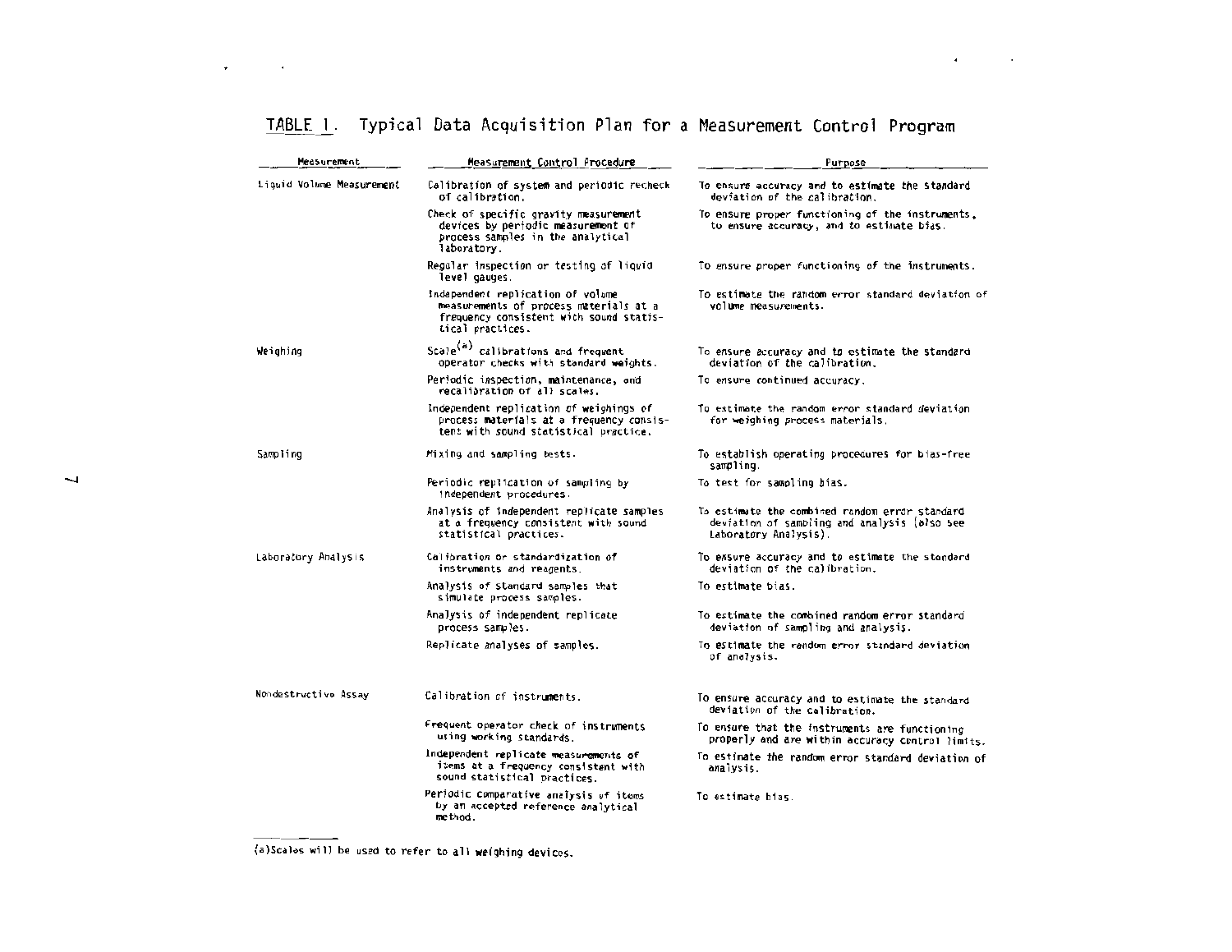Neither the variances or biases of sampling and measurements are likely to be constant over long periods of time. Therefore, it should not be assumed that data collected in the past are applicable to current measurements. Frequent monitoring distributed uniformly over the time when the measurements are applied tends to ensure that the measurement data will reflect the current conditions. In addition, the dynamic character of the measurement system used for material control requires that the measurement data collection plan be flexible. Conditions in the facility such as material composition, equipment used for sampling or measurements, personnel, and procedures can vary with time, and may necessitate revision of the data collection plan for the measurement control program. A continuous evaluation of data requirements can assure that current needs are being met and that no unneeded data are being collected.

Since many facilities have unique characteristics that can affect the kind and/or amount of data needed to evaluate the measurement errors, only a generic plan for acquiring measurement control data can be described. The sources of variation in measurements, the estimates of the standard deviations due to these sources, and their potential impact on LEID need to be considered in establishing the measurement control plan.

Besides calibrations and error monitoring, other activities in a facility can significantly affect measurement quality. The measurement control program should include appropriate administrative measures to control these activities. The principal administrative measures are:

- control of measurement method selections
- control of training and qualifications of personnel who perform measurement functions
- review of designs of facilities and measurement systems
- review of test procedures and test results for measurement systems prior to use
- maintenance of an effective information system
- periodic reviews and audits of the measurement control program.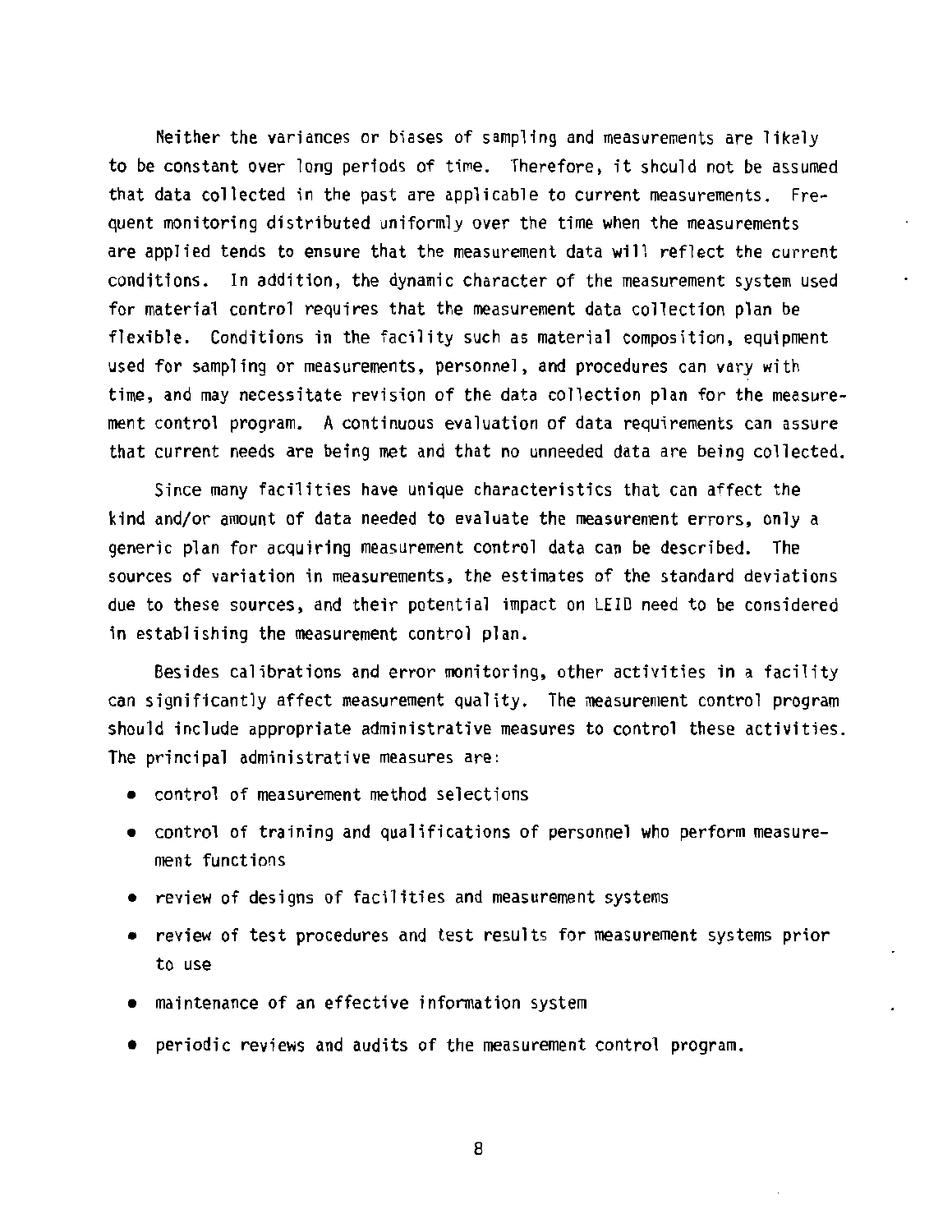### 3.0 DETERMINING AND CONTROLLING MEASUREMENT ERROR

A formal plan is needed for the collection of measurement control data for calculating random error standard deviations and estimating biases and the standard deviations of the bias estimates for all the measurement systems used in SNM accounting. The basic requirements of the data acquisition plan are that all sources of measurement error that affect the limit of error of an inventory difference (LEID) are accounted for and that the random error and bias are separable in the data. The plan also provides for acquiring data for setting control limits used for routine monitoring of measurement system performance and for adjusting measurement results for bias. In the remainder of this section some general guidelines for measurement control are presented, followed by specific guidelines associated with particular measurement processes.

Sufficient measurement control data from each material balance period are needed to permit independent calculation of the random error standard deviation and bias of each measurement method for that period. The objective is to ensure that the standard deviation and bias estimates are representative of the current performance of the measurement process. A set of measurement control data collected during an earlier period may be pooled with the current data set if statistical tests indicate that the two distributions are not significantly different in their means or variances.

Generally the standard deviation for a measurement process should be based on at least 15 replicate measurements, but much more data are needed when individual sources of error, such as operator, instrument and sample effects are to be estimated. (There is further discussion related to this point in Sections 4.5 and 4.6.) The amount of data needed for estimating random error standard deviations, bias estimates and the standard deviation of bias estimates cannot be stated generally but should be determined for each measurement system using experimental design techniques. This topic is beyond the scope of this report and the reader should consult texts on the subjects, such as reference 11.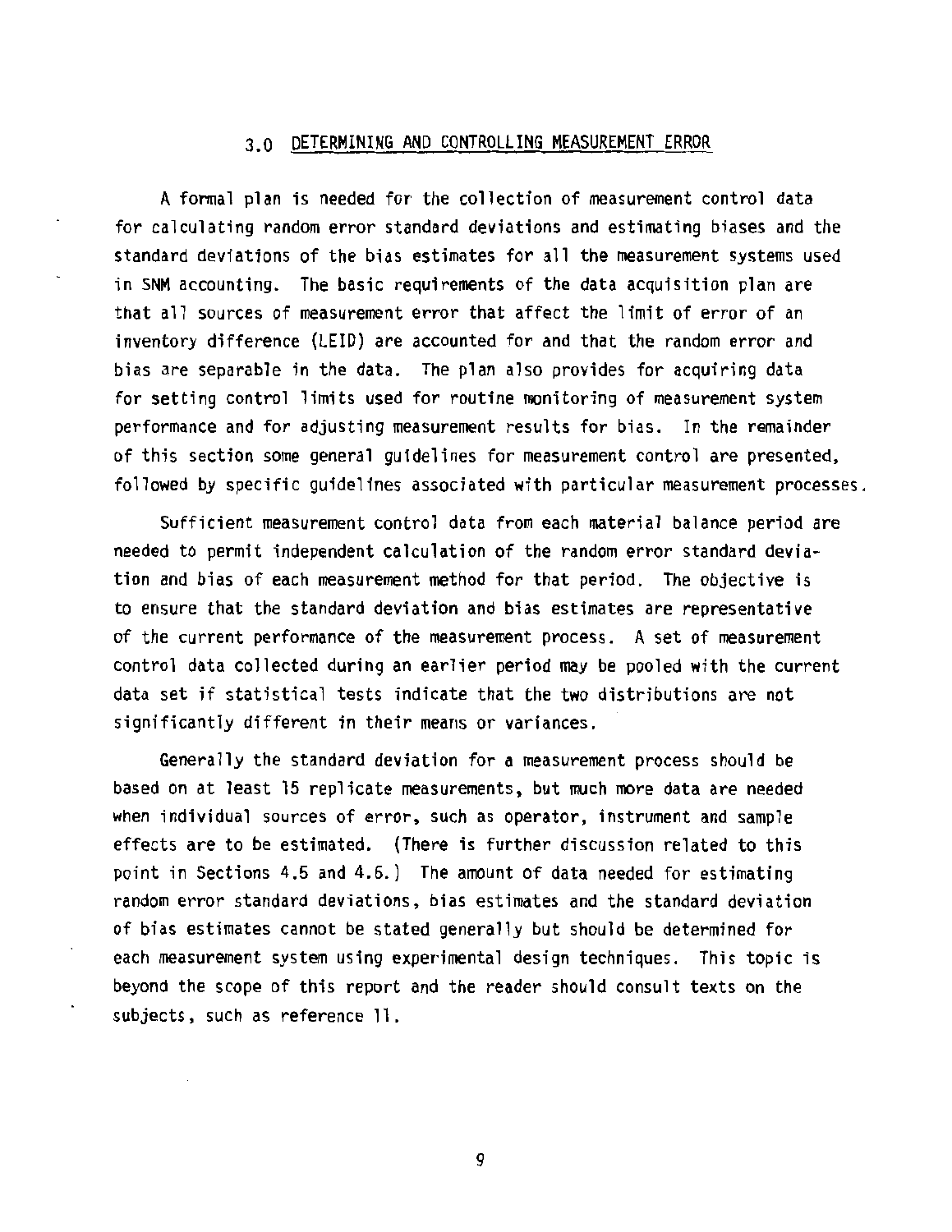Replicate measurements used to estimate standard deviations should be made independently and include all routine procedural steps. For example, when duplicate samples are taken if a mixing procedure normally precedes the initial sampling, a short period of mixing should be repeated before the second sampling. The samples should be taken at different locations in the material. Also, if the first sample is a composite of subsamples from randomly chosen drums of a lot of material. the duplicate sample should be a similar composite from an independently selected set of randomly chosen drums. Similarly. duplicate bulk measurements and analyses should be independent and should follow routine procedures as closely as possible. It may be advisable to separate the two measurements in time or have them made by different persons.

Routine accuracy checks using appropriate reference standards should be frequent enough for each measurement method to independently verify its calibration or to calculate a bias correction factor. Generally, no less than two measurements of standards should be made each week for each material type and each measurement method, although no general rule will be adequate for all cases. Some measurement methods should be checked daily, but equipment having very stable calibrations (perhaps scales and measurement tanks) may not need such frequent checks. The frequencies required should be determined from an analysis of historical information on calibration stability and the sensitivity of the material balances to biases in that particular measurement process and to the standard deviation of the calibration. Calibration of a measurement tank or in-process instrument that is not accessible for frequent recalibrations should be sufficiently thorough and precise that the standard deviation of the calibration meets applicable constraints on LEID.

### 3.1 MEASUREMENT OF BULK LIQUID VOLUMES

#### 3.1.1 Tank Calibrations

Volume measurements are made in calibrated tanks equipped with instruments for determining the liquid level. From a calibration curve the liquid level reading is converted to a volume estimate.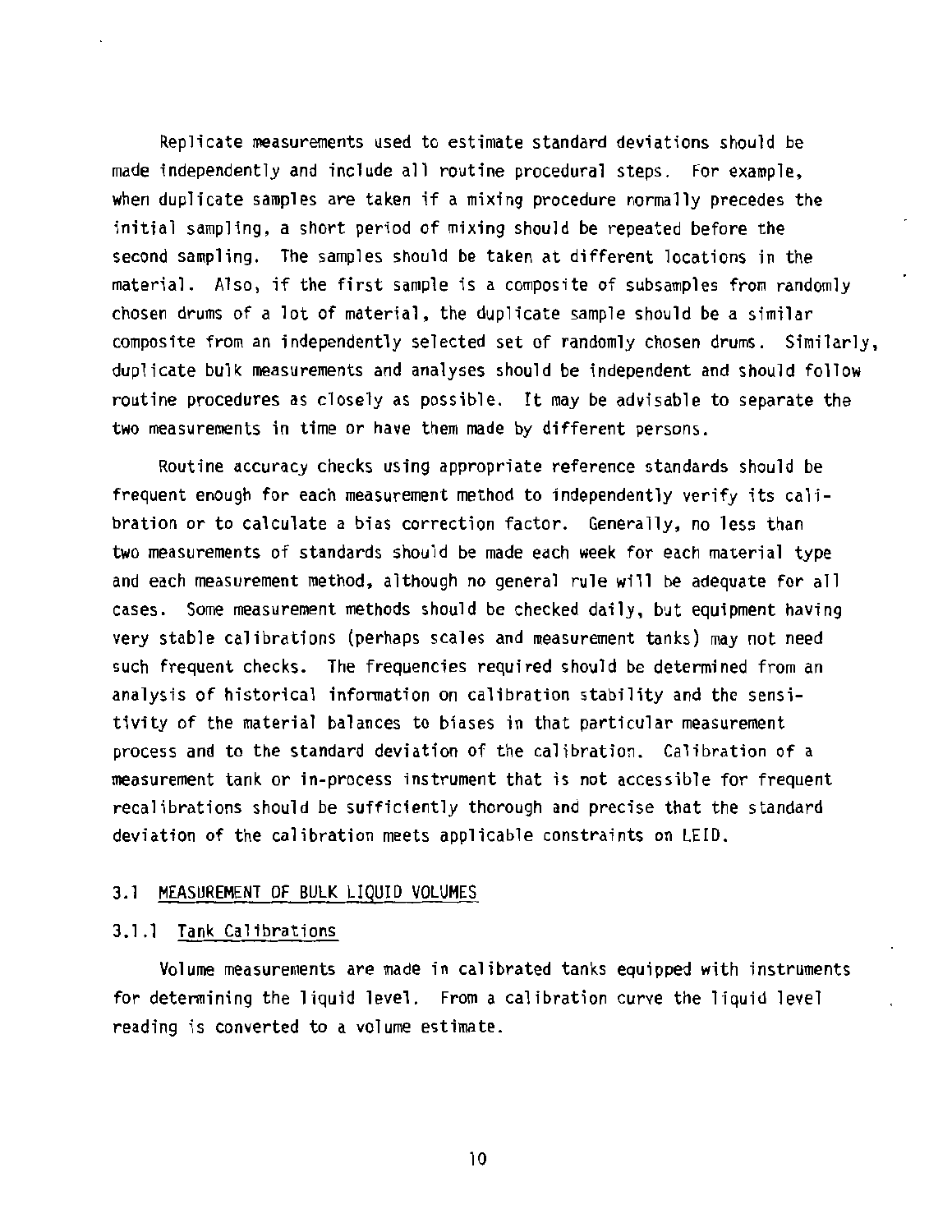The calibration equation of a linear volume measurement tank is  $h_1 = \alpha + \beta V$  and the working equation for volume measurement is  $V = (h_1 - \alpha)/\beta$ , where V is the volume of liquid, h, is the liquid height in the tank, and  $\alpha$ and  $\beta$  are calibration constants, namely, the intercept and slope of the calibration curve, respectively. The liquid level,  $h_1$ , may be measured by any of several instrument systems. A common system used for remote tanks in highradiation zones is the pneumatic probe system in which the primary measurement is the differential pressure ( $\Delta P$ ) due to the liquid height. The  $\Delta P$  measurement is made by a force balance sensor or a simple liquid filled manometer between air bubblers at two points in the tank one submerged near the bottom and the other above the maximum liquid level. The density of the liquid may be measured in a similar manner using two submerged probes with a fixed vertical separation. The density is needed to convert the  $\Delta P$  value between the top and bottom of the tank to the liquid height. The mathematical function for liquid height is  $h_{\parallel} = h_{M} \rho_{M}/\rho_{L}$ , where  $h_{M}$  is the liquid height in the manometer and  $\rho_M$  and  $\rho_I$  the densities of the liquids in the manometer and the tank, respectively.

Although well-designed measurement tanks are not expected to change calibration over long periods, they should be checked periodically. In addition, they may need to be recalibrated to improve the calibration factors and reduce LEID. Minimum bias in the calibration of a measurement system is particularly important for mainstream flow measurements such as an input measurement of a chemical reprocessing plant or scrap recovery process.

Changes in the dimensions of a tank from relief of stress or physical distortion under load can affect its calibration. Other calibration changes can result from corrosion of the lower pressure sensing tube and other internal surfaces of the tank, or when internal components of the tank are replaced. The liquid capacity of the tank can also change due to buildup of sediment. This ordinarily affects only the heel volume (the residual contents of the tank not normally removable by pumping), which is part of the tank inventory but should not affect the volume of transfers.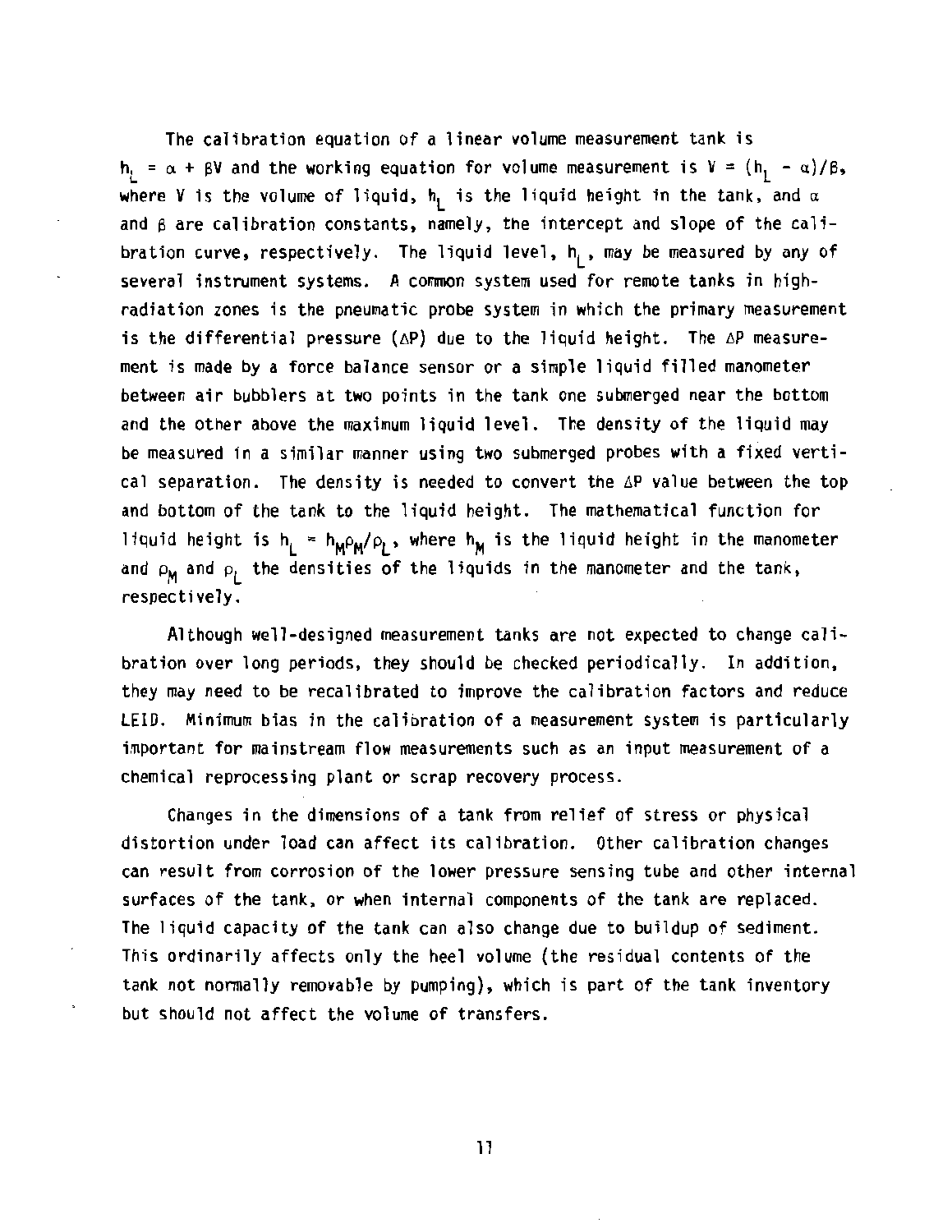Bias evaluations and calibrations of volume measurement systems involve both the tank and instrument calibrations. For one common system, these would include the calibration constants of the calibration curve and the calibrations of the liquid height, density and temperature measuring instruments.

One recommended tank calibration procedure is described in an ANSI standard.<sup>(12)</sup> The calibration is performed by filling or emptying the tank in a series of increments of known volumes of liquid. As recommended in the ANSI standard, the calibration standard, which is either a weight prover or a volume prover,<sup>(a)</sup> should be of such size that each increment of liquid added during a calibration pass is no more than one-sixteenth of the capacity of the tank.

At least two calibration passes should be made for a calibration, and more may be required to obtain an acceptably small standard deviation of the slope of the calibration curve. If the standard deviation of the slope is not small enough, additional calibration passes should be made to acquire more data. The standard deviations of the slope and intercept are calculated from the calibration data, as described in References 4 and 12 and in many statistical texts.

If the tank cannot be completely emptied and cleaned before each calibration pass, the residual volume or heel cannot be redetermined. In such a situation, one recourse is to accept the value obtained from the previous calibration of the tank. Any bias in the heel volume will be reflected in the intercept and will result in bias in the inventory of the tank contents but should not affect the accuracy of the slope nor of transfers to and from the tank.

Bias in volume measurements may arise from other sources besides tank calibration error or changes in calibration, as mentioned above. For instance, a buildup of sediment in a tank will change the effective volume of the heel and will contribute bias to inventory measurements. Thus, measurement tanks should be periodically checked for sediment and cleaned out if necessary.

<sup>(</sup>a)Calibrated volume provers are commercially available. A properly designed tank on a calibrated scale will serve as a weight prover.(l2)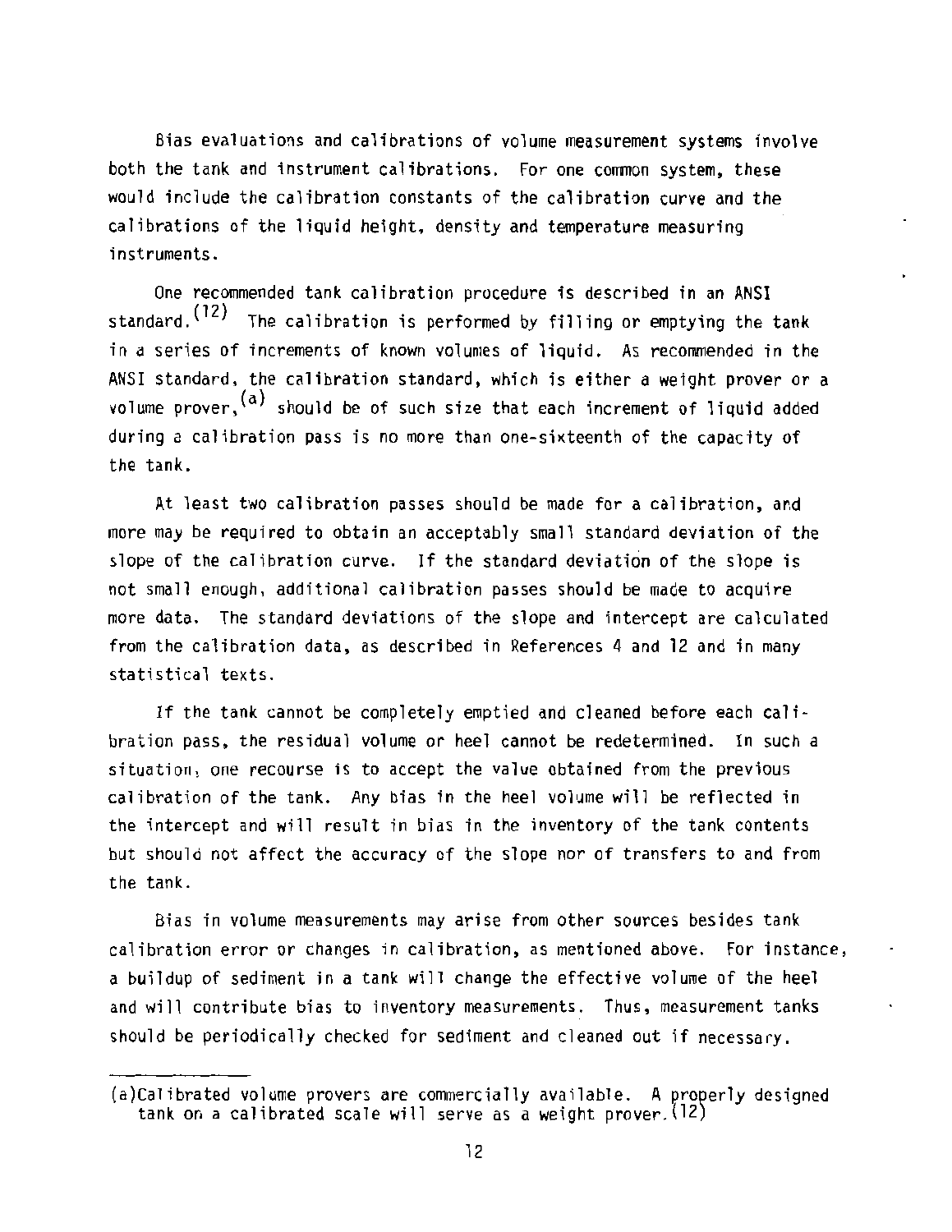Any of the instruments used in the measurements of liquid level, such as pressure and temperature sensors, can give biased results. Some possible causes of error are electrical disturbances, degradation or failure of instrument components, or uncompensated changes in ambient temperature. Liquid level values obtained using liquid filled manometers are affected by the densities of both the tank contents and the manometer fluid, as shown by the equation  $h_1 = h_{M} \rho_M / \rho_I$ . Compensation for density variations with temperature can be made routinely, but because potential contamination, aging, and radiation damage can affect the density of the manometer fluid, the fluid should be replaced or its density remeasured periodically.

Residual volumes in process vessels that cannot be completely drained or pumped out and holdup of material in process equipment (columns, pipes, furnaces, etc.) usually must be measured for physical inventories.  $(13)$  The accuracy of these measurements is determined by calibrations and tests of material recovery. If the heel or holdup cannot be reliably measured in-situ, it may be cleaned out or flushed into a calibrated tank for inventory measurement.

### 3.1.2 Random Errors in Volume Measurements

The random errors of volume measurements are due primarily to the inherent nonreproducibility of the measurement instruments and to the variability introduced by operators reading liquid height and specific gravity instruments. Random errors may also be introduced by short-term fluctuations in ambient temperature that change the density of the manometer fluid used in pressure sensing devices and by incomplete mixing of tank contents, which can affect the specific gravity measurements. lack of care and skill by operators can also be a source of volume measurement error. Some operators may make instrument adjustments or read instruments in a manner significantly different from others. Such reading differences do not necessarily cancel, even in measurement of volume transferred, which involves the difference between two liquid level readings, because these two readings may be made by different operators. Consequently, operator skill and adherence to approved procedures are important.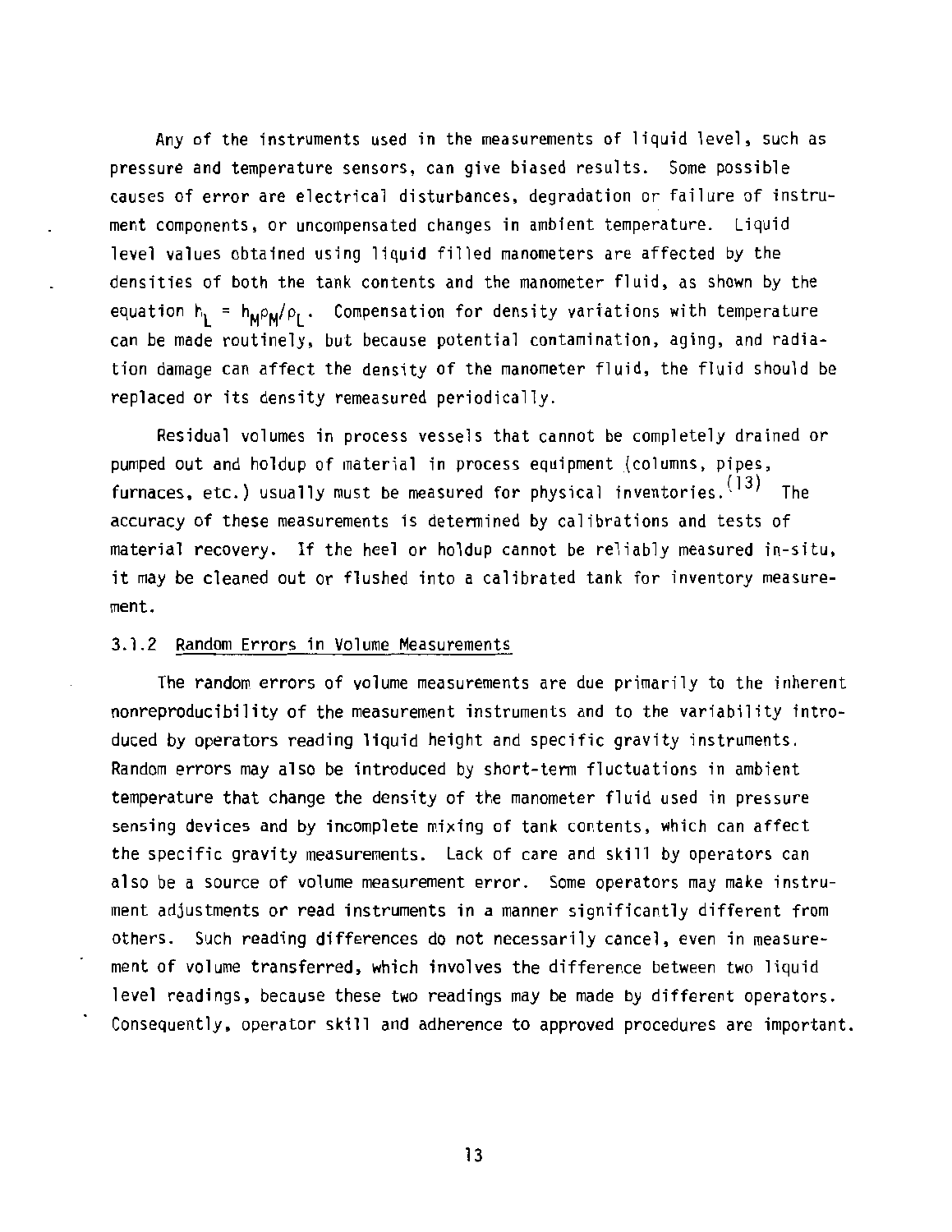### 3.1.3 Control of Volume Measurement Quality

The quality of volume measurements should be controlled by a program of recalibrations, monitoring measurement performance, and regularly scheduled testing and maintenance of the volume measurement instrumentation. The random error variance of volume measurements should be monitored by repeating measurements frequently. The duplicate measurements should be independent and each should include all normal measurement steps, such as mixing the tank's contents, manometer readings, temperature readings, and specific gravity determinations, and by using different operators at different times for the second measurement.

Measurement tanks should be calibrated periodically to maintain control over bias. Since the tank must be empty and clean for a calibration, and the time required to perform a calibration may be days, calibrations are usually only practical during plant shutdown periods. Therefore, volume measurements should be periodically checked for bias by other techniques in the period between complete calibrations. Some techniques are:

- transferring known volumes of liquid from a "volume prover" or a weigh tank to the measurement tank
- making comparisons of in-plant tank volume measurements of liquid transferred from one calibrated tank to another
- measuring the dilution factor for a constituent of the tank solution (e.g., by use of the tracer addition method).

These techniques will have a somewhat limited sensitivity for detecting bias because of the large variability of the measurements, but they can serve as a check for a serious error in calibration.

Another part of measurement control is the periodic check of the calibration of instruments associated with volume measurement. For example, where the differential pressure method of liquid level measurement is used, the manometer fluid density and the calibrations of manometers, thermometers and density instruments should be checked periodically. Differential pressure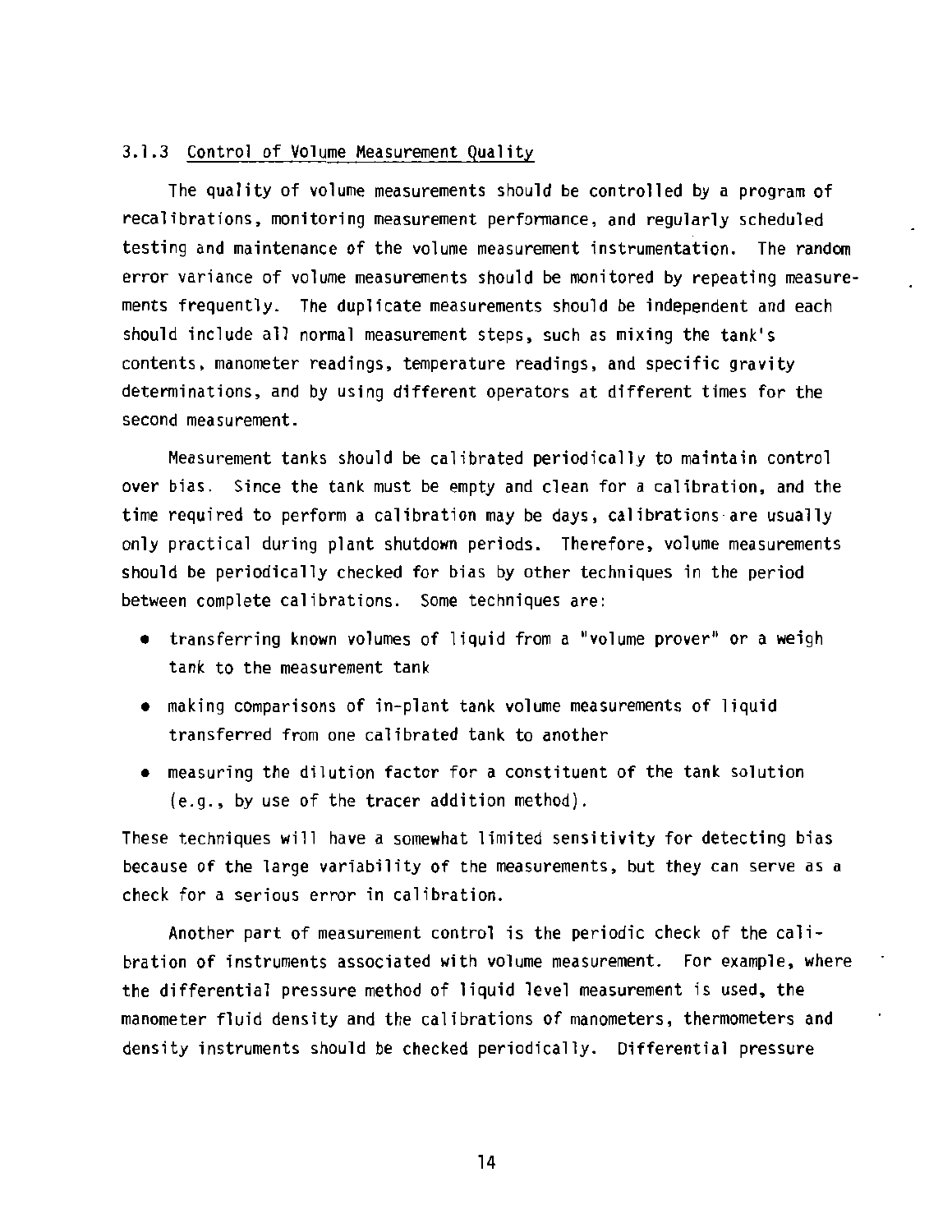instruments can be checked by parallel measurements with portable precision manometers. Density instruments can be monitored by comparison with analytical laboratory measurements. In addition, the instruments should be inspected and tested on a routine maintenance schedule and should be adjusted or repaired when necessary. Inspections and tests should be made at least as often as the beginning of each material balance period. Control charts for bias and random error should be maintained on each measurement instrument.

The calibration standard deviation for volume measurement is derived primarily from the tank and instrument calibration data. It is a function of the uncertainties associated with: 1) the calibrations of the tank and the liquid level measuring and specific gravity measuring instruments, and 2) the temperature correction factors for the manometers. The statistical procedures for deriving the standard deviations of volume measurement system calibrations from the calibration data have been described elsewhere. $^{(12,14,15)}$ 

### 3.2 WEIGHING

Weighing of nuclear material usually involves the measurement of gross and tare weights. The errors of both contribute to the error associated with the net weight. The common sources of error in weighings are the random variations due to the inherent limits of reproducibility of the weighing devices (hereafter referred to as "scales"), variations between operators in reading, rounding and recording data, and environmental effects such as variations due to temperature, humidity fluctuations, and vibration. These errors are usually random in nature. Bias can occur if the environmental conditions that prevail during routine use are different from those during calibration.

Weighing errors can be controlled by a program of periodic calibrations, routine monitoring of scale operating performance, and regular maintenance of the standard weights and scales. Regular inspections and maintenance are important because the sensitivity and reproducibility of most scales are affected adversely by accumulation of dust, corrosion, and mechanical wear or damage.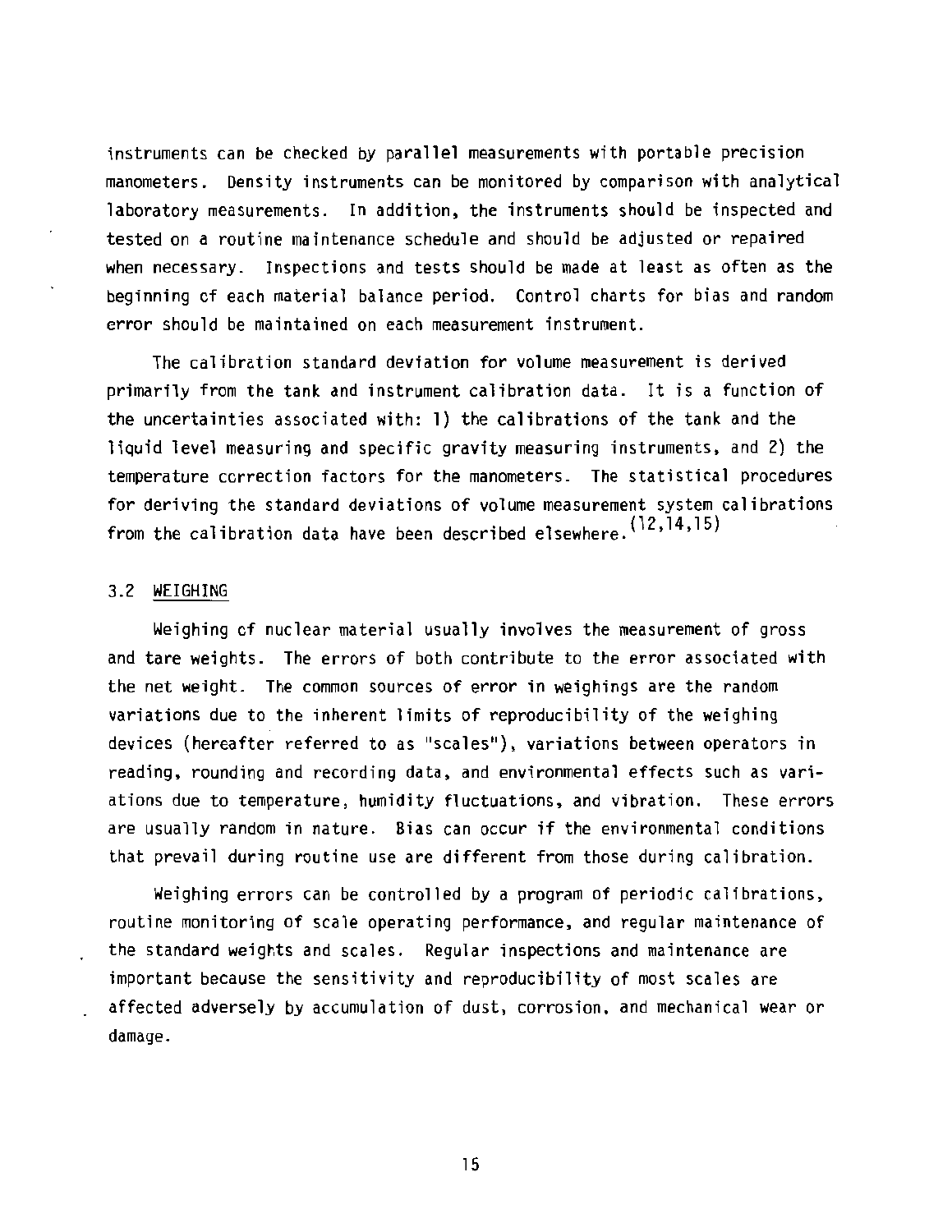Scales in routine use should be tested daily with calibrated check weights to ensure continued accuracy. The tests should be made in the same way that process material is weighed. If scale readings for the check weights fall outside preestablished control limits, the scale should be taken out of service until it has been repaired and recalibrated. Regardless of the day-to-day performance of a scale, recalibration should be done periodically to ensure that the scale is still accurate over its entire range and to verify the linearity and reproducibility of the scale. Recommended procedures for calibrating test weights and weighing devices are available in References 16 and 17.

The standard deviation of weight measurements due to random error can be estimated from replicate weighings of process materials. The standard deviation should be monitored for each scale by reweighing process items at different times by different operators so that all potential sources of error are included.

The random error standard deviation of weight measurements could also be estimated from replicate weighings of standards. However, because operators tend to take more care with weighings of standards and test weights, data from such weighings are likely to indicate better precision than that from weighings of process materials. The latter data are more likely to be representative of routine weighing performance. Operators should be trained to read scales and to interpolate and round off data in a consistent and uniform way to reduce random error standard deviation and to avoid systematic differences between operators.

Cleaning, inspection, and maintenance of the scales at regular intervals, and particularly just prior to the recalibrations, is necessary to control weighing errors. The frequencies of maintenance and of recalibration of each scale should be based on the performance history of the scale as indicated by the pattern of the daily check data.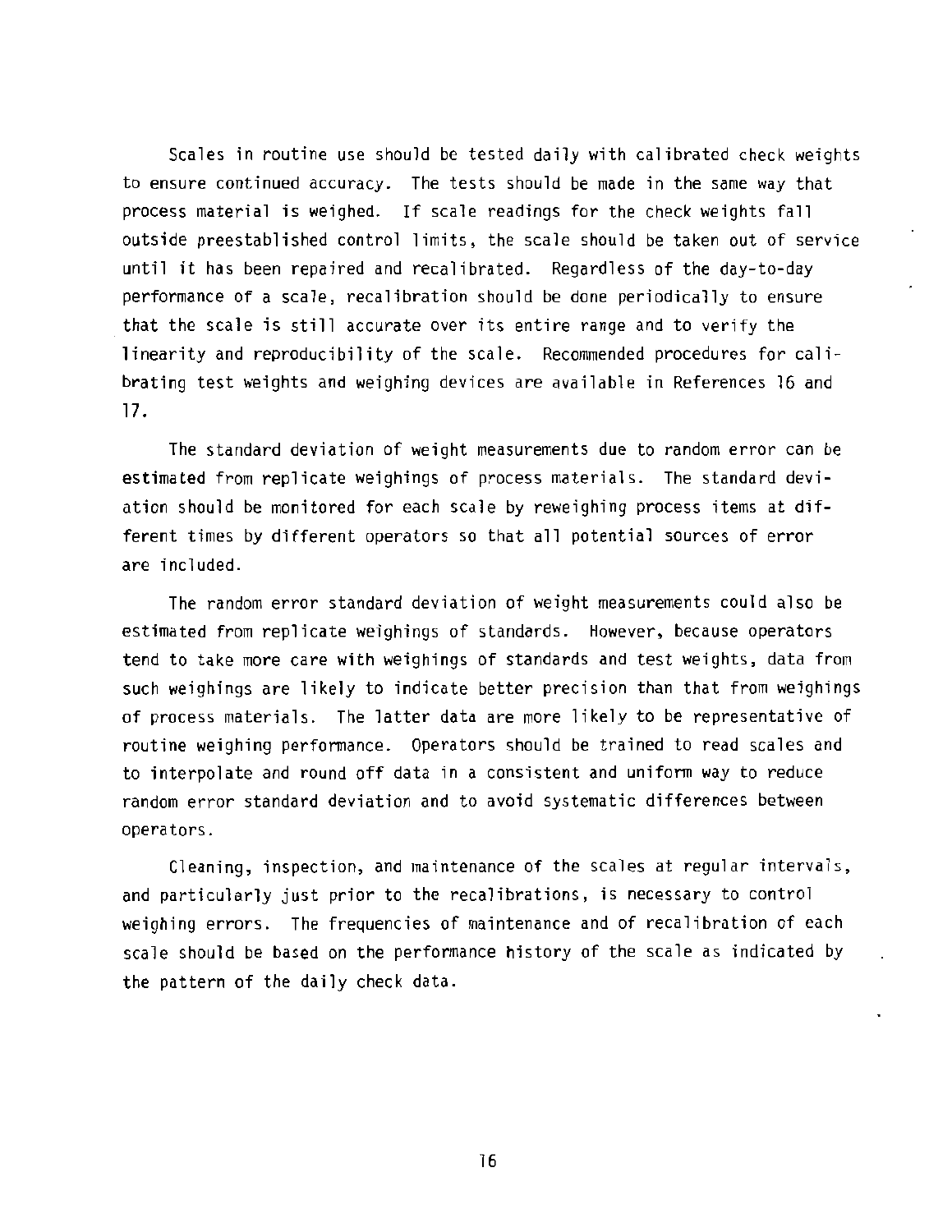### 3.3 SAMPLING

Sampling materials is the process of selecting a subset or part of the entire population of material from a tank or container to represent a batch, lot, shipment, or inventory stratum in analyses or tests. The process of sampling and preparing samples for analyses may involve several other steps. Examples are compositing, splitting (subdividing), drying, blending, particlesize reduction {grinding, milling or crushing), and screening. Particle-size reduction, screening and blending may either precede or follow splitting.

Sampling procedures are, to a great extent, process dependent, and specific procedures often are applicable to only a particular facility. Differences in equipment and processes often preclude simple transfer of a successful sampling procedure from one facility to another. An understanding of the properties of a material and, particularly its degree of homogeneity, is necessary before a good sampling procedure can be established. The most important consideration is that the samples be representative, in the statistical sense, of the bulk material sampled. Important sources of guidance in sampling practices are found in References 18 through 24.

Any of the many steps that occur between selecting the sample items, units or increments and making the final'measurements can contribute to sampling error. The potential sources of error are:

- heterogeneity of the material sampled
- changes in composition of samples during the sample increment selections, during the compositing, splitting, and preparing of analytical samples, or while awaiting analysis
- contamination or dilution of samples in sampling equipment such as by residual liquid in sampling lines from previous samplings or from purging with water or steam
- contamination during sample reduction process from wearing of grinding equipment surfaces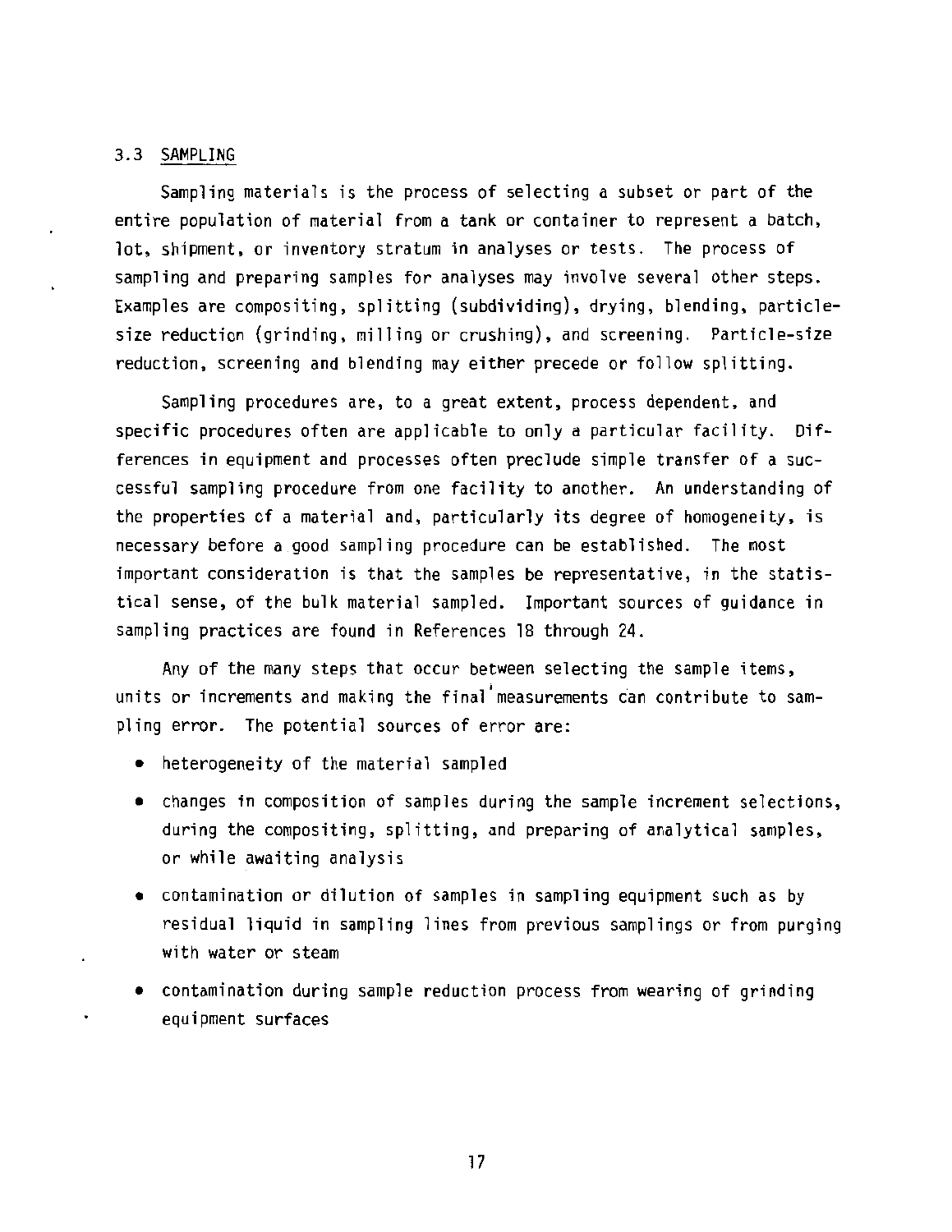- in the case of liquids, the presence of suspended solids or multiple liquid phases
- in the case of powders, use of a sample increment size that is too small relative to the particle size distribution of the material (See References 20, 23, 24.)
- segregation among powder fractions during sampling, mixing, splitting, and subsampling because of particle size or density differences (See References 22, 23.)
- improper design or malfunctioning of sampling and mixing equipment
- failure of operators to follow prescribed procedures.

Variability of material composition within the sampling unit (i.e., item, batch or lot) generally is a source of random sampling error. If the composition varies in a nonrandom fashion, special care must be exercised to obtain random samples from the material to avoid sampling bias.

Homogeneity<sup>(a)</sup> within the sampling unit is usually not difficult to achieve with single-phase liquids, but difficulties can arise with solids, highly viscous liquids, and multiphase systems. Very heterogeneous materials such as cladding hulls, dirty scrap, dry wastes and multiphase process materials present the most difficult sampling problems. Obtaining representative samples of these and testing their validity may be impractical. Alternative measurement methods using nondestructive assay (NDA) can eliminate the need for sampling. If NDA cannot be used, consideration should be given to additional processing of the materials to convert them to a form more amenable to sampling. Incineration, pulverization and blending, total dissolution and phase separation are a few of the possible approaches.

Some powder mixtures have a tendency to segregate by particle size in handling. Blending such powders by the common rolling, tumbling, or stirring methods sometimes does not produce a random mixture. This problem and possible solutions are discussed in References 22-25.

<sup>(</sup>a)The term homogeneity is used in a macroscopic sense. Some authors prefer the term "random mixture."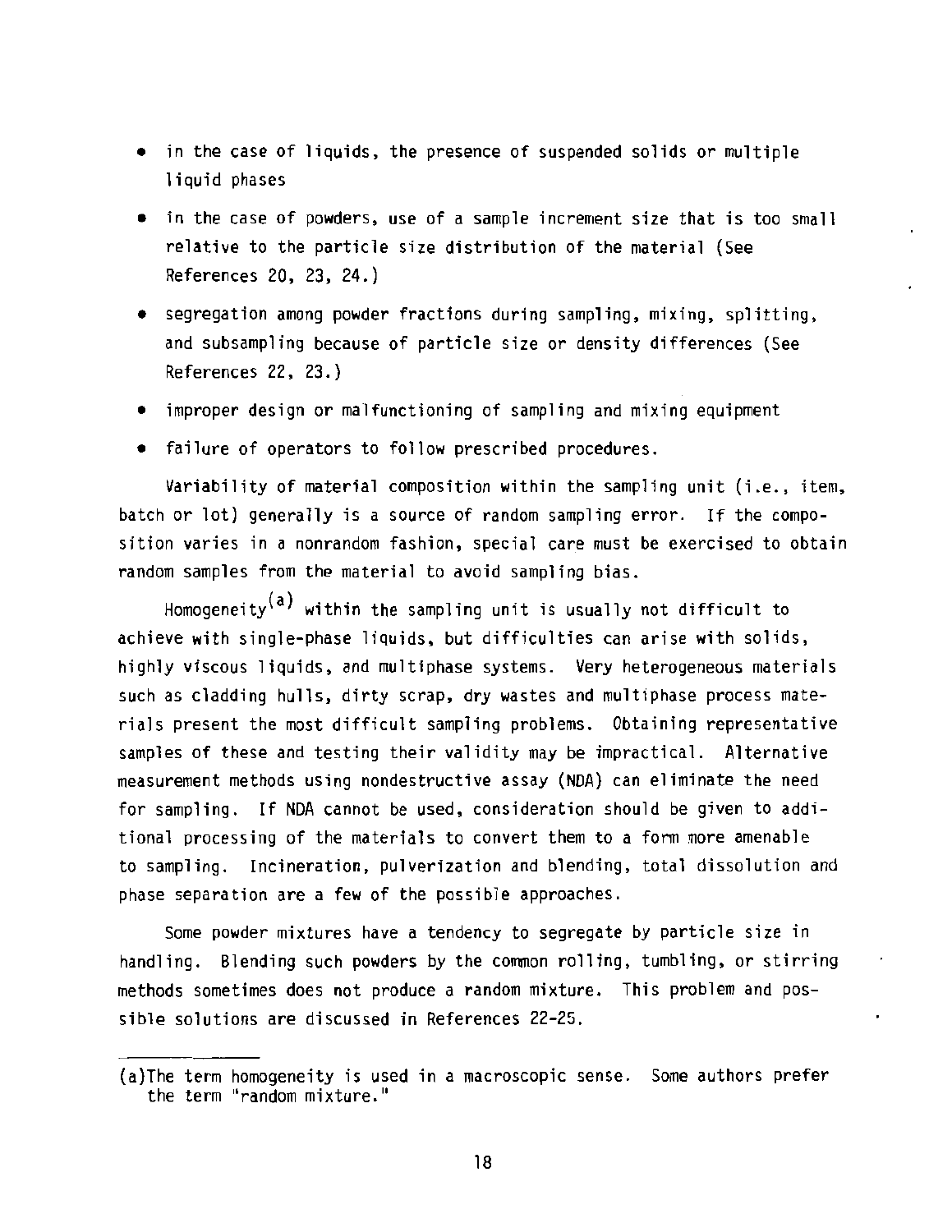Samples should be taken by random selection procedures to obtain samples that are representative of the population being sampled. Probability sampling requires that: 1) every portion of the population have a finite chance of selection, 2) the probabilities of selection be known, and 3) the measured values be weighted in inverse proportion to the probabilities of selection, either in sample compositing or in the computations.  $(18)$  Grab or dip sampling is acceptable only if the material sampled has been shown .to be homogeneous. It is sometimes necessary to sample heterogeneous materials. In such situations, stratified procedures may be a help if stratification of the population is possible. When it is not possible to stratify the population, some form of simple random sampling is necessary to guard against sampling bias. Random error can be reduced by taking a number of subsamples and preparing a composite sample. The number of subsamples required for a desired precision can be calculated by statistical procedures (see Reference 20).

Sampling error can be controlled by continual monitoring and by establishing accurate sampling procedures. The performance of operators should also be monitored to ensure that the procedures are followed. Procedures that provide representative samples are usually deVeloped by experimental testing. The primary goal of the testing is to develop a procedure that has no significant sampling bias. When possible, a premixing procedure is established (also by experimental tests) that produces a homogeneous material. If the bias cannot be reduced to negligible levels, sufficient information about causes of error may be collected experimentally to derive a bias correction factor and the standard deviation associated with it.

Mixing and sampling tests for developing sampling procedures usually consist of: 1) analyzing sets of replicate samples after each of a series of mixing operations, and 2) comparing the standard deviations of the sets of samples calculated from the replicate data. Similarly, various sampling techniques are compared by analysis of sets of samples taken by each technique.

Sampling procedures should be tested for bias periodically and the standard deviation derived from the test data, e.g., by statistical evaluation of the measurement variability for test samples (see examples by Jaech).  $(15)$ Methods for estimating sampling bias by experimental testing are:

 $\blacksquare$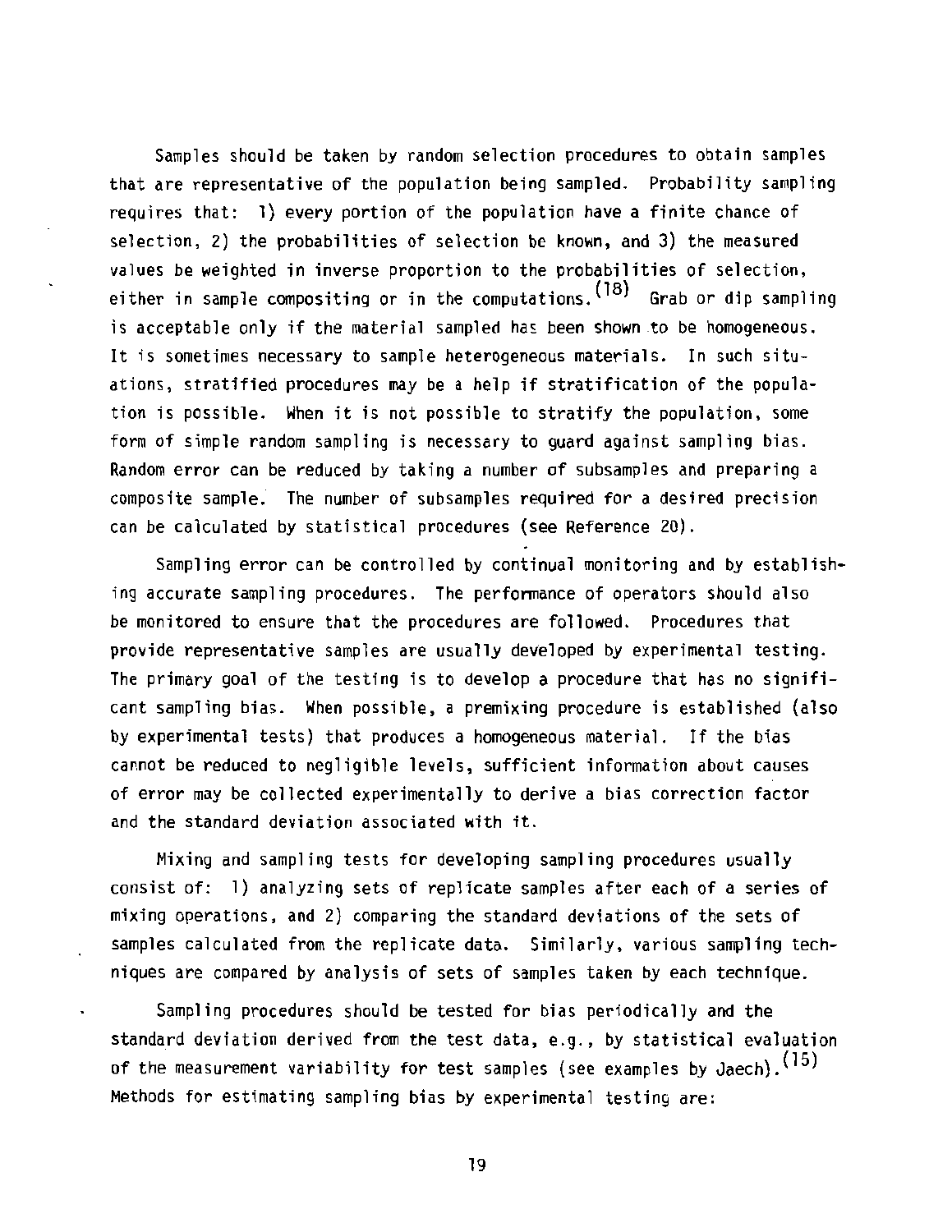- 1. Comparing the measurement data from samples taken by the method under test with data from samples taken by an independent sampling procedure known to be substantially unbiased. Possible "unbiased" sampling procedues are:
	- random selection of many sample increments from the vessel or flowing stream which are composited and thoroughly mixed to form the final sample
	- selection of several sample increments that make up a large fraction (say 10% or more) of the batch of material. These are composited and thoroughly mixed to form the final sample
	- use of one of the above after an extensive effort at homogenizing the batch
	- selection of samples with a spinning riffler~ progressively subdividing an entire batch to a suitably sized sample. (See References 22 and 23.)
- 2. Determining the effect of variations in a mixing and sampling procedure on sample composition, including such effects as mixing time, mixing and sampling technique, time delay before analysis, and ambient conditions. A mixing and sampling procedure having a negligible bias is designed on the basis of the test results. In this case it is necessary to take steps to ensure that all potential sources of bias are tested and that the span of testing conditions is adequate. A selected condition that can be varied with no observable change in the measured composition indicates that there is no bias attributable to the condition being tested.
- 3. Testing the sampling equipment and process using known synthetic mixtures. This is commonly done in pilot plant studies to aid in the design of a sampling system and sampling procedures.

The random error of sampling also should be monitored to ensure that process changes have not affected the degree of homogeneity of the material and to obtain current information for estimating the sampling standard devia-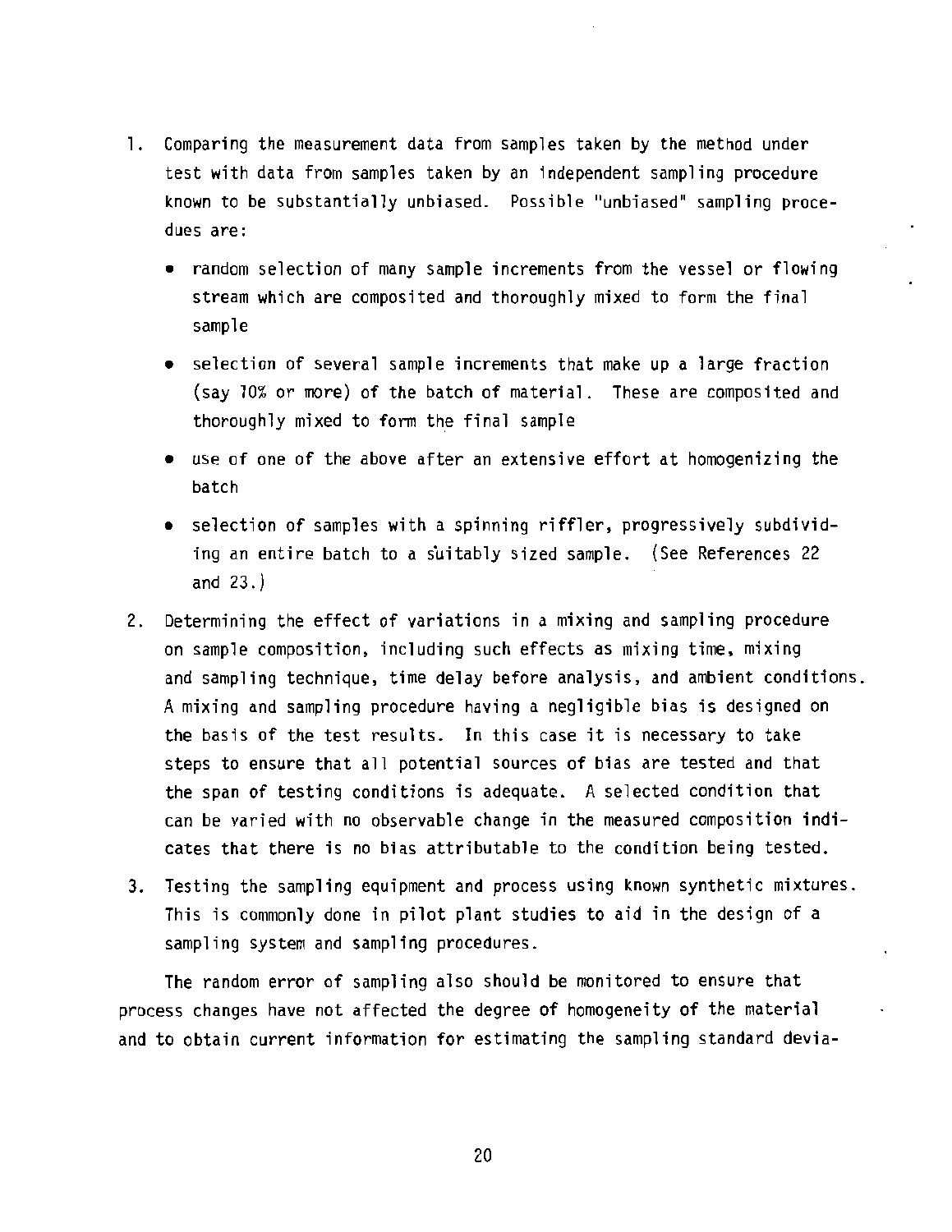tion. The monitoring may consist of analyzing duplicate samples and estimating the standard deviation by the method of paired differences. <sup>(4)</sup> This will give an estimate of the combined error of sampling and analysis. Therefore, the analytical component must be removed to obtain an estimate of the sampling error. If the random error of the analyses is not known from other sources, an appropriate combination of duplicate samples and duplicate analyses data will permit separation of these two error components by a nested analysis of variance.<sup>(15)</sup>

To achieve a valid estimate of sampling error, all sources of error that may affect routine sampling need to be included when obtaining the duplicate samples. Also, the duplicate samples should be taken as independently as possible and by the same procedure, including all mixing and handling steps as discussed previously.

Monitoring should also be distributed throughout the material balance period. This has two advantages: 1) it provides continual verification of the state of statistical control of the sampling process, and 2) it allows random error standard deviation estimates to be matched with sets of process data for the same period.

In order to promote consistency in sample handling, control procedures such as the following may need to be instituted:

- use of appropriately tested sample containers and packaging
- adherence to specific sample retention and storage conditions
- prescribed actions in unusual circumstances, such as when breakage, leakage, and departures from scheduled analysis time occur
- complete and consistent labeling and data transmittal
- recording of sample transfers through the use of internal material transfer documents.

All samples should be examined before analysis for any indication of abnormality. Generally, samples that appear abnormal due to the presence of multiple liquid phases, precipitates, leakage, or spillage should be rejected.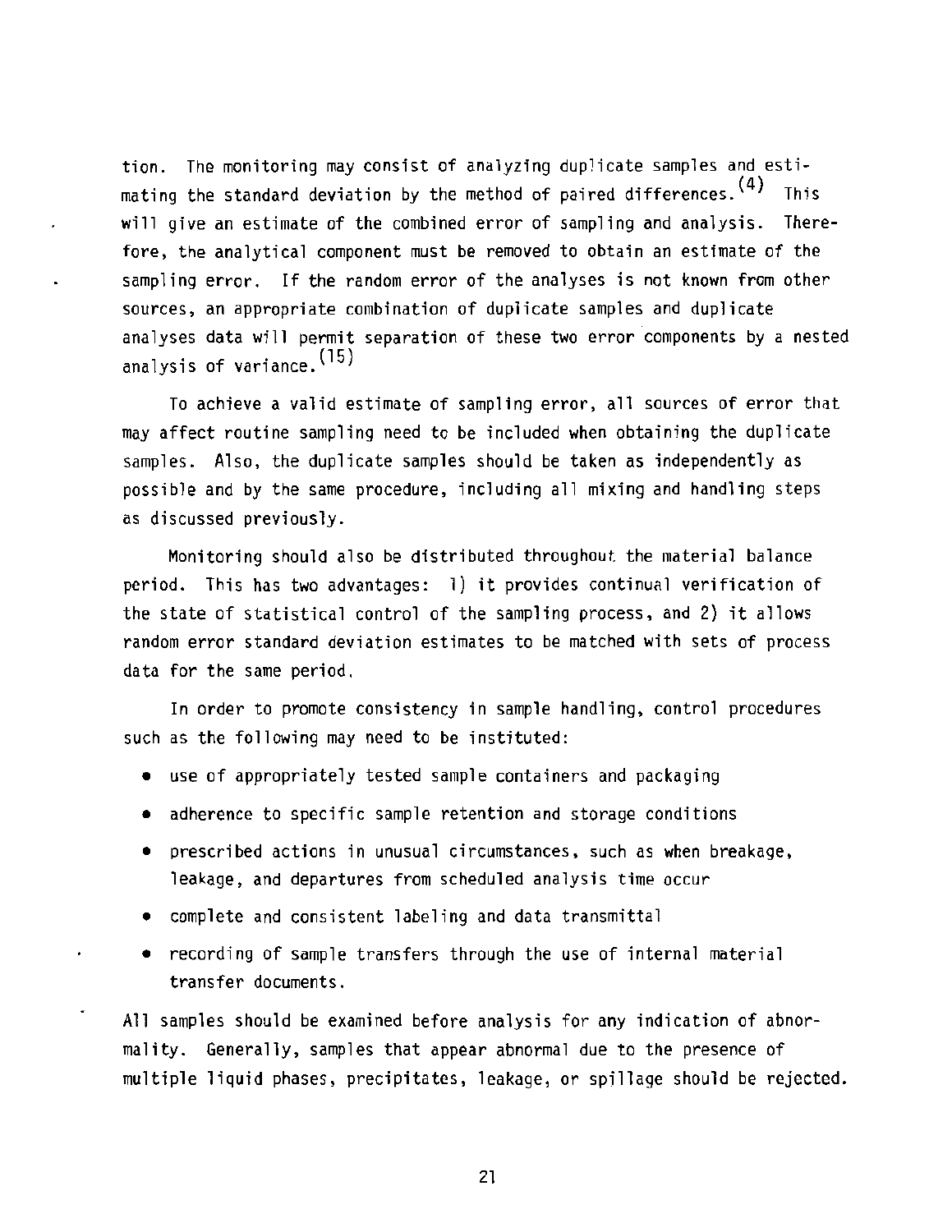### 3.4 CHEMICAL ASSAY

Laboratory analysis of nuclear materials may involve many measurement steps and manipulations which have potential for introducing error into the measurement. Typical steps encountered in analytical procedures are drying, mixing, subsampling, weighing, dissolving, separating, purifying and assaying. Determining individual sources of analytical errors and controlling them is often more complex and demands greater effort than for bulk measurements and sampling.

A listing of the individual sources of random error and bias that are encountered in chemical analysis may include:

- instrument variability, both within the normal limits of reproducibility of the instruments and as caused by environmental factors, such as varying voltage or temperature and malfunctioning equipment
- variations in chemical reaction rates and stoichiometry
- variations in the response of electrodes, chemical indicators, or other elements
- operator variability in making critical measurements and reading titration endpoints
- contamination of equipment and reagents
- calibration or standardization errors
- changes in composition between sampling and analysis
- incomplete dissolution of samples
- the presence of interfering constituents in samples
- the presence of the polymeric form of plutonium in solution samples being analyzed for plutonium
- performance differences between operators and between instruments
- errors in subdividing (and subsampling) samples received for analysis
- errors in weighing analytical sample aliquots and measuring volumes of aliquots and reagents.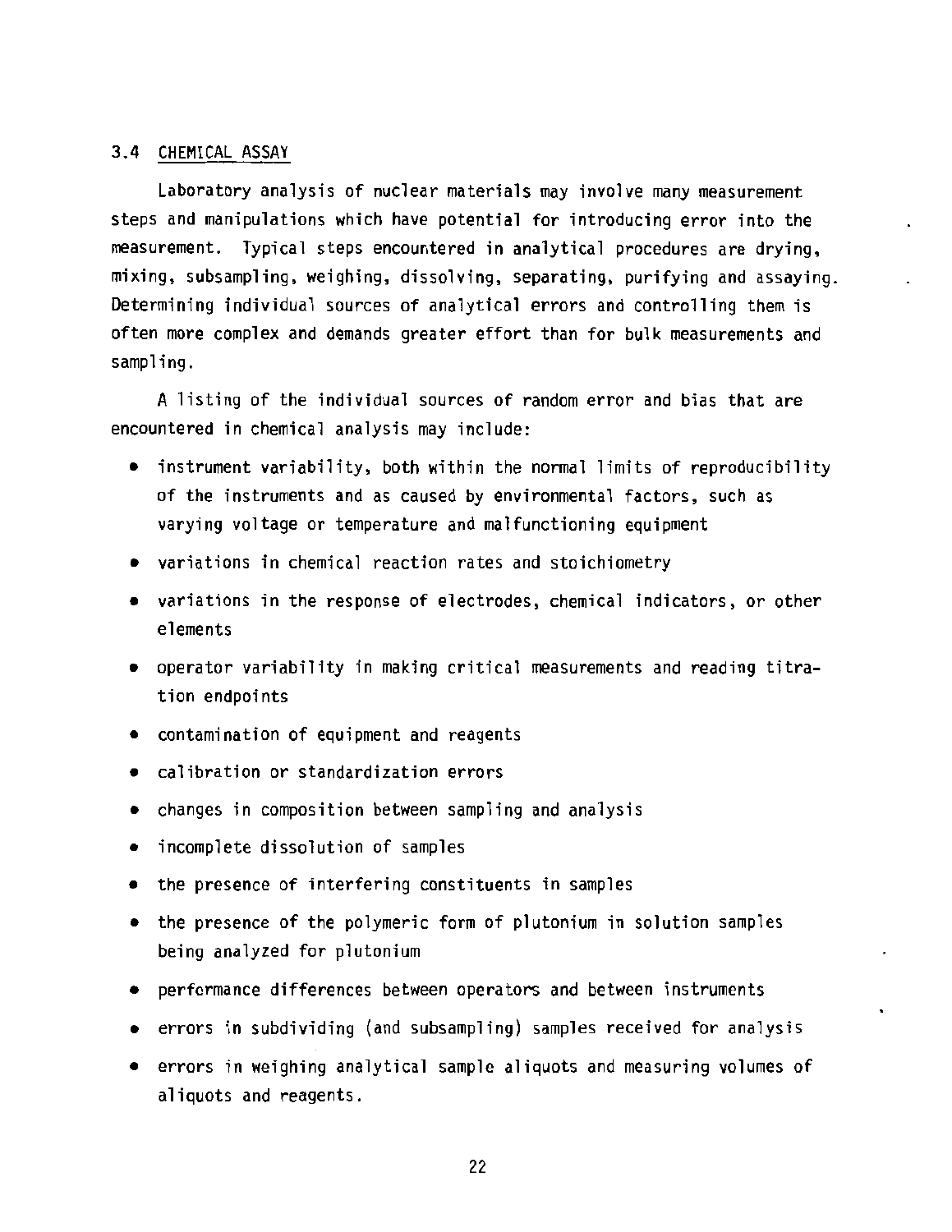The preceding list is generic and probably incomplete. Many of the sources of error and their effects for specific methods are known from studies done during the development of the method and in adapting the method for specific applications. For measurement control it is usually sufficient to monitor the overall effects of all sources of error on the measurement results without attempting to distinguish between the sources. However, individual sources of error must be known when it is necessary to diagnose and correct loss of control situations.

The accuracy and precision of analyses can be monitored and controlled by calibrations, standardizations, method testing and independent replicate measurements. These would involve analyses of reference standards, (a) duplicate analyses of samples or items, method tests for the sources and magnitude of potential biases in the analyses, and comparative analyses of process materials by independent methods.

The analysis of reference standards should be distributed throughout the time that the analytical method is being applied to ensure that accuracy is continuously being monitored. The frequency for the measurement of standards needs to be sufficient to obtain a precise estimate of bias and its standard deviation each material balance period. In general, a bias test should consist of several independent measurements of a standard or standards; and the standard deviation of the mean of the results should be substantially less than the standard deviation of a typical single process sample measurement. This may require 15 or more measurements during the material balance period.

Standards used for monitoring analytical accuracy should closely simulate process samples in form and composition so that the analytical results are not affected by differences in composition between standards and the process samples. In addition, efforts should be made to perform analyses of standards and routine samples in an identical manner, including the preparation steps such as mixing, subsampling, weighing the analytical sample, dissolving and ali quoting.

<sup>(</sup>a)The subject of reference standards and their preparation or acquisition is discussed in Section 3.7.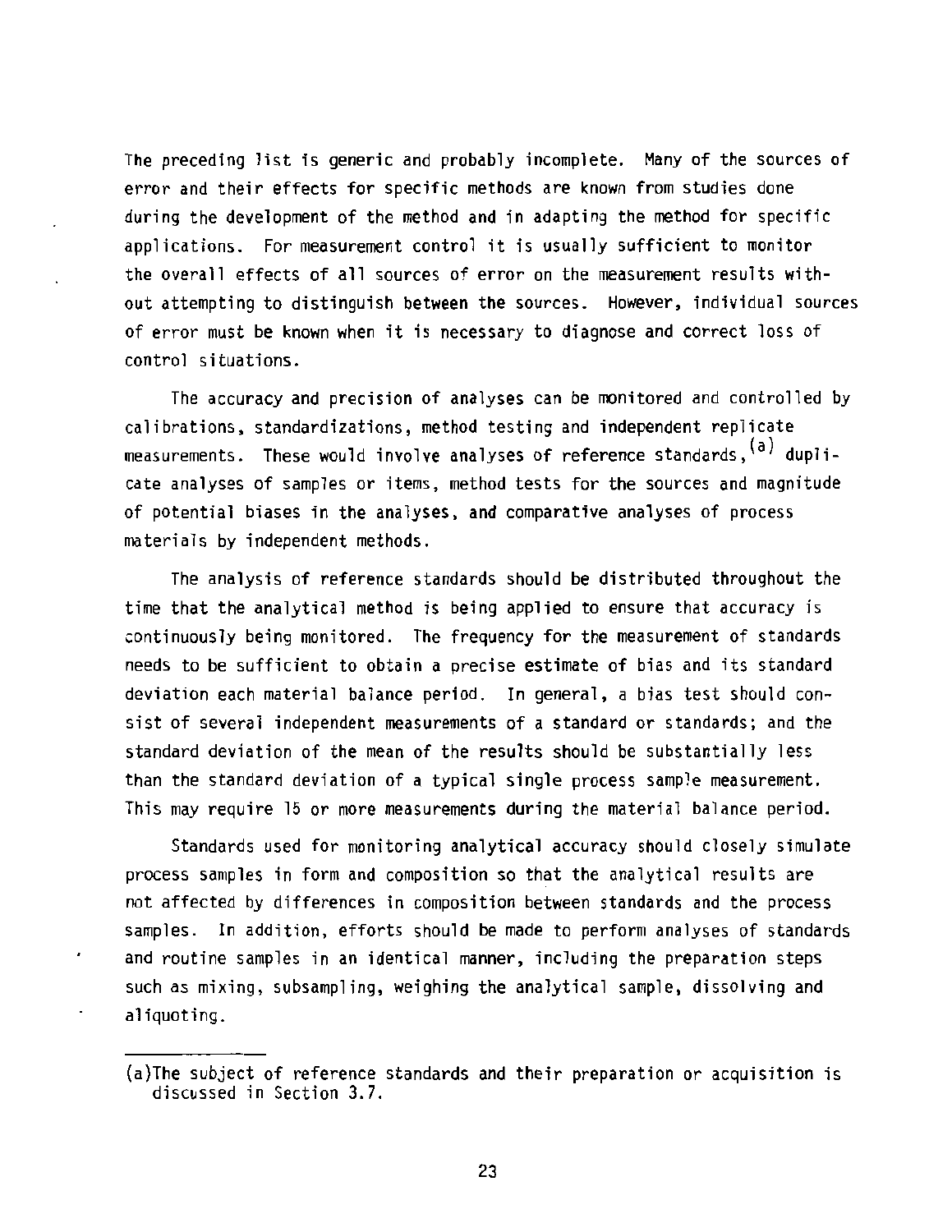When it is not possible to duplicate compositions or material types in standards, an analytical procedure may be adopted that is highly specific and is not affected by the procedural or sample variations. The effects of differences between the standards and the routine samples can sometimes be determined by special studies. In these studies the effects of all potential sample constituents on the analytical results should be studied and one of the following courses taken: 1) pretreatments should be used to remove interfering constituents, or 2) the approximate concentrations of interfering constituents in each sample should be determined and appropriate corrections made. The measurement performance can also be monitored by comparative analyses using other assay methods and by interlaboratory sample exchanges and round-robin tests with standards.

The random error standard deviation of an analysis method is determined by evaluation of data from independent replicate analyses of samples. The usual procedure is to perform duplicate analyses routinely on some fraction of the samples received. These duplicate analyses should be made independently, including replication of all normal procedural steps (see Section 3.0). A common alternative is to perform single analyses of duplicate samples. In this case the standard deviation estimated from the replicate data includes both sampling and analytical error. Knowing the combined error is usually sufficient but when a knowledge of the individual sampling and analytical variances is needed, such as for method evaluation, a separation of error components can be made by analysis of variance methods as described in most statistical texts<sup>(4,26,27)</sup> (also see Section 3.3). Evaluation of the contributions of individual sources of error, such as instrumental or day-to-day effects also requires an analysis of variance.

The data obtained from analyses of reference and working standards are sometimes used to calculate the random error variance of the method. However, these results may indicate better precision than is actually obtained from process samples because the standards data may not include the effects of composition variations, and because the analyses of standards may not be carried through all analytical steps (e.g., sample dissolution). Also analysts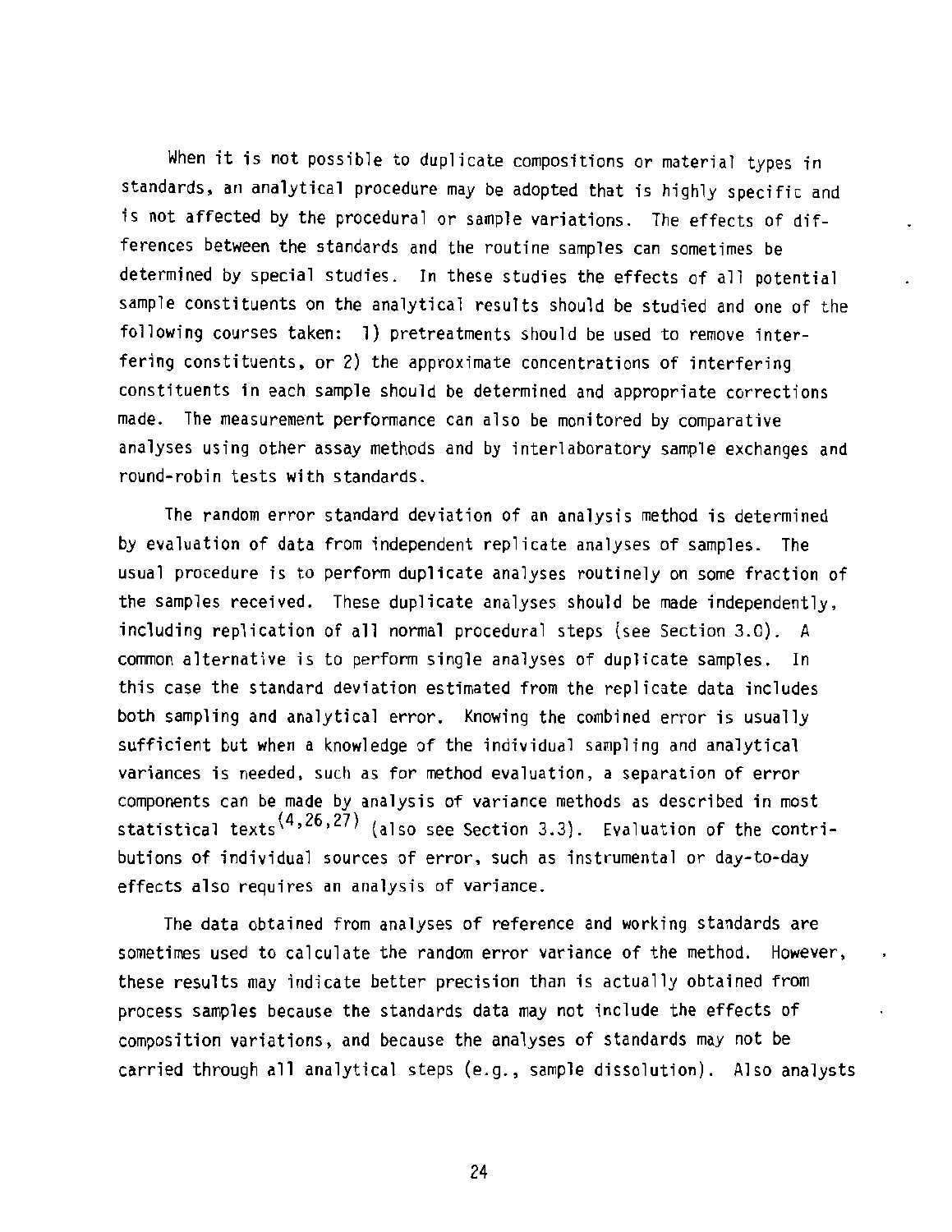are usually more careful when running standards. Similarly, information on measurement error from development studies may not be applicable because it is usually generated by a few select persons on a single set of apparatus in a research laboratory and/or with synthetic samples and standards. Replicate results from process samples are a far better and preferred source of data because they are more representative of routine performance.

# 3.5 ISOTOPIC ANALYSIS OF NUCLEAR MATERIAL

The preferred method for the isotopic analysis of heavy elements is surface ionization mass spectrometry, although for some applications other methods are used. For example, gamma spectrometry is applicable to a limited number of isotopes and may be used where a rapid isotopic determination or a nondestructive technique is desired and a lower precision can be accepted. Alpha spectrometry is usually used for determining <sup>238</sup>Pu in Pu at isotopic concentrations below 0.1%. In addition, gas source mass spectrometry is usually used for the  $235U$  enrichment determinations of UF<sub>6</sub> feed material for fuel fabrication and for all enrichment measurements in uranium enrichment and enrichment feed preparation facilities. The gas source method is capable of higher precision than the surface ionization method but has a more limited applicability in isotopic analyses of nuclear material.

The discussion of errors in isotopic analysis will focus on the surface ionization method because of its much wider application in nuclear materials accounting measurements. An abundance of literature is available on isotopic analysis. Some suggested sources for the surface ionization method are References 28-31 .

The isotopic analysis procedure for surface ionization spectrometry consists of: 1) chemical separation and purification of the desired element, e.g., uranium or plutonium, 2) mounting, drying and calcining a measured portion of a dilute solution of the purified element directly on a ribbon filament or pair of filaments to be inserted in the mass spectrometer ion source (rhenium metal is used for uranium and plutonium samples), and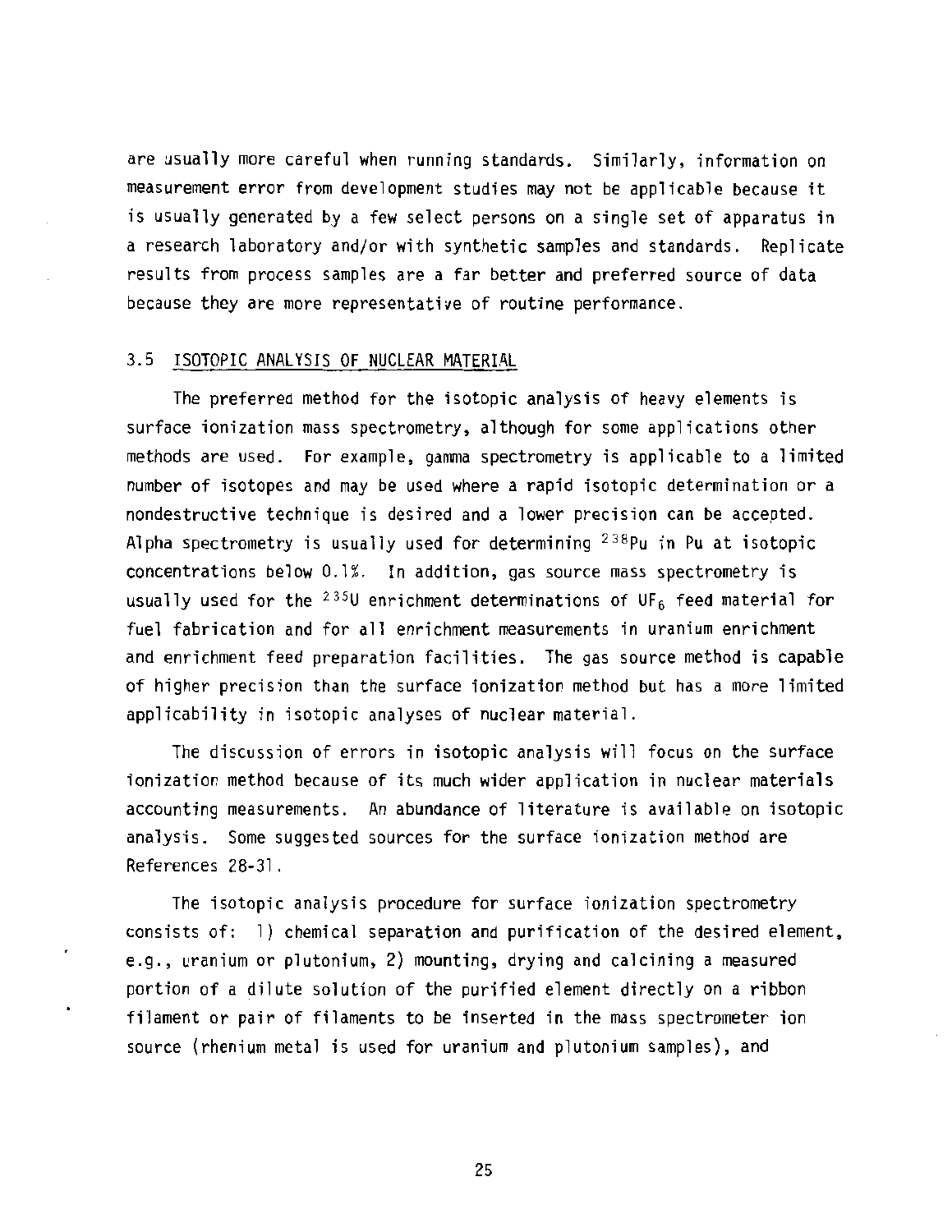3) analyzing the metal ion spectra emitted from the source at high filament temperatures ("surface" ionization or "thermal" ionization) by energy/mass resolution in the mass spectrometer.

A variety of mass spectrometers are used, differing primarily in ion source and ion collector designs. Single and triple filament sources, Faraday trap and electron multiplier collectors and d.c. and pulse counting readouts are the common variations. Mass spectrometers are among the most complex analytical instruments used and considerable operational knowledge and skill are required to achieve the accuracy and precision needed for nuclear material balance accounting.

Mass spectrometer results usually require bias corrections. The main causes of bias are:

- 1. Source Discrimination Effect- This is primarily due to mass discrimination resulting from the preferential evaporation and ionization of the lighter isotopes of an element. Consequently, the observed isotopic ratios vary with time during an analysis, and calibration with reference standards under fixed operating conditions is required to determine the bias correction factor. Several things that can affect source discrimination are:
	- Sample and ionizing filament temperatures
	- sample quantity. i.e., filament loading
	- chemical composition, acidity and purity of the element
	- sample mounting and calcining procedure
	- source and filament outgassing procedures
	- analytical procedures, i.e., the heating pattern, schedule. temperatures and timing of the data collection.
- 2. Source Memory Heavily contaminated sources may lead to cross contamination from previous samples and degraded resolution if the source and analyzer pressures get too high.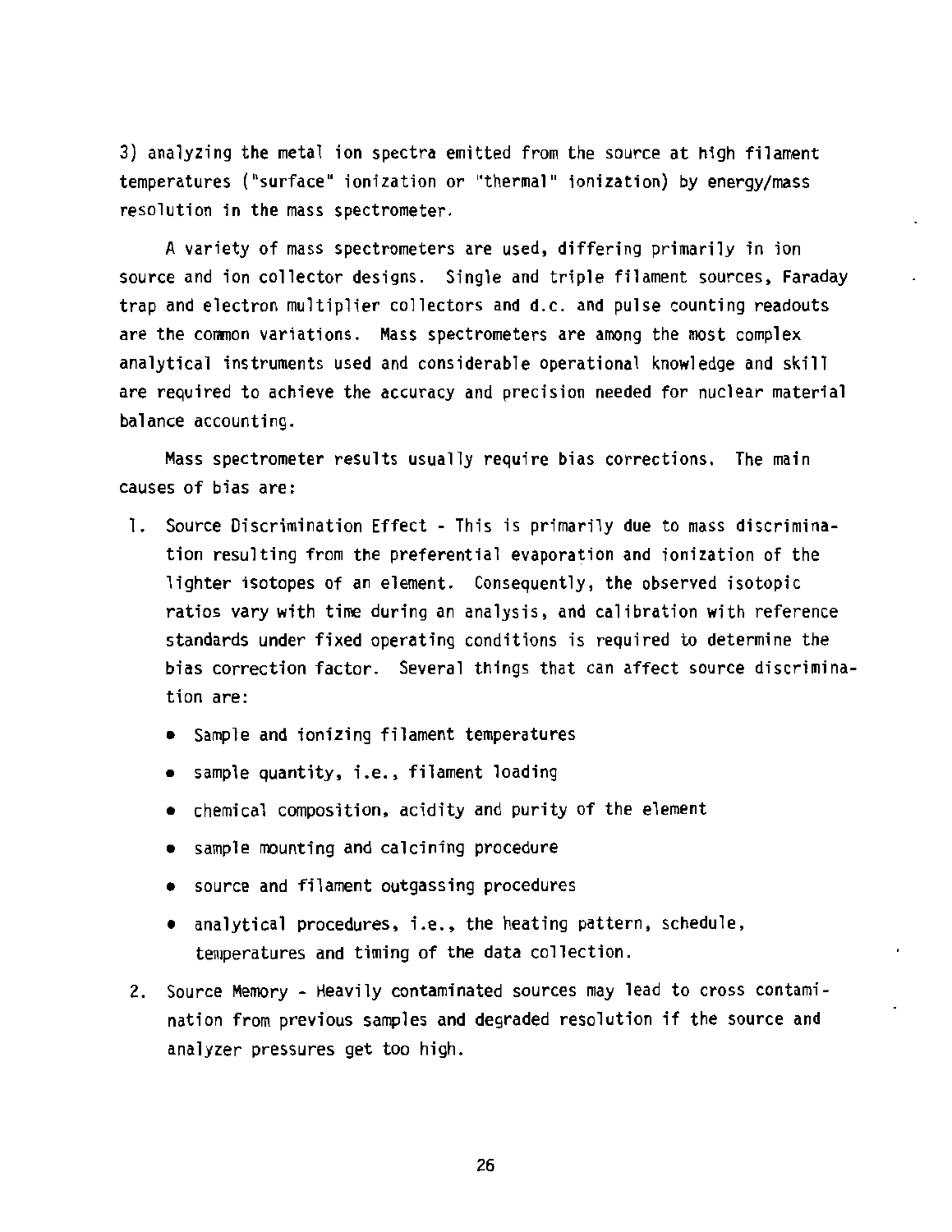- 3. Ion Optics Discrimination The voltage effect of the ion beam causes some discrimination if voltage scanning is used.
- 4. Ion Collector Discrimination and Nonlinearities Electron multiplier gain varies with ion mass and energy and with entrance position. Errors in response may be caused by noise due to alpha activity, stray charges and secondary electrons (for multiplier collectors), and counting loss errors (pulse counting with multiplier collectors). In addition, electronic nonlinearity in data logging systems is common. Other sources of error may be amplifier drift, non-ohmic responses of input resistors at large currents, and capacitance decay (R-C) errors when switching from high current to low current signals.

To achieve adequate ·control of isotopic analysis errors, a carefully tested and standardized operating procedure for which the bias correction factors have been determined must be used. Frequent analysis of reference standards is necessary to provide continuously updated bias correction data. Not all of the sample and instrument parameters that influence the accuracy and precision of isotopic mass spectrometry are understood but considerable progress has been made in instrument designs and methodology to minimize random error and stabilize the accuracy. $\left(30,31\right)$ 

The random error in an isotopic analysis affects the precision i.e., the random error standard deviation, of an isotopic ratio. Random variability will be observed during a single analysis (one filament) and during multiple analyses of the same sample. A single analysis refers to the mean of the ratios obtained in running one sample filament and multiple analysis refers to several filaments prepared from the same sample. The standard deviation for a single analysis can be calculated from the ratios obtained from a single filament. The analysis usually proceeds as follows, using the  $235U/238U$  ratio as an example:

1. Focus on the  $235U$  peak and record the peak height or mean count rate for a fixed time period.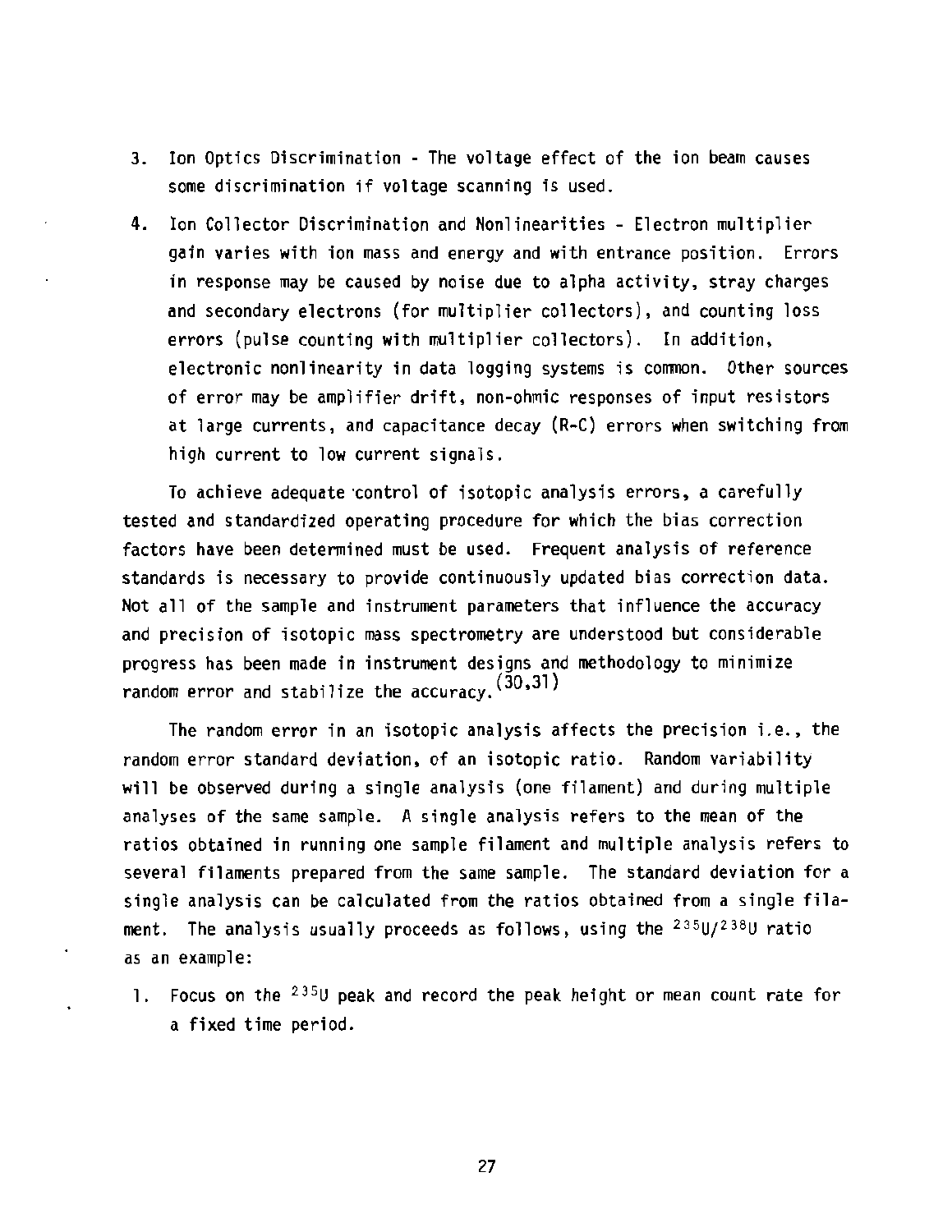- 2. Focus on the  $^{238}$ U peak and, after a fixed time delay to allow the readout to stabilize (R-C decay time), record the peak height.
- 3. Refocus on the  $^{238}$ U peak, allow the R-C decay time, and record the peak height.
- 4. Focus on the  $235U$  peak, allow the R-C decay time, and record the peak height.
- 5. Repeat the above "scan" pattern until 10 to 15 sets of data are obtained, each set of four peak heights being used to calculate one ratio.

Ratios of  $236U/235U$ ,  $234U/235U$ , and  $233U/235U$  are measured in the same manner, interspersed with the  $235$ U/ $238$ U scans so that all ratio measurements are distributed evenly throughout the entire period of the analysis.  $(a)$ 

The standard deviation of the mean  $235U/238U$  ratio calculated with the data collected in the analysis may be referred to as the within-filament standard deviation. The sources of observed ratio variability that may contribute to the random error of the mean are:

- Instrument variability, which is a function of the stabilities of the electronic components, source and detector noise and the effect of power supply influences such as voltage transients. (The instrument stability is usually high because a high degree of stability and self-regulation are built into the mass spectrometer electronics.)
- Isotopic fractionation that results in a change in the isotopic ratios over the period of the analysis. The rate of change is affected by the filament temperature, sample composition, quantity of sample, and the mounting and pretreatment procedure.
- The number of ratios measured, i.e., the statistical effect.
- The signal intensity; if the intensity is low, counting or peak height measurement uncertainty is an appreciable source of random error.

<sup>(</sup>a)The alternating "scanning" schedule is closely controlled to minimize the variability of the observed isotopic ratios caused by the isotopic fractionation occurring during the period of the analysis.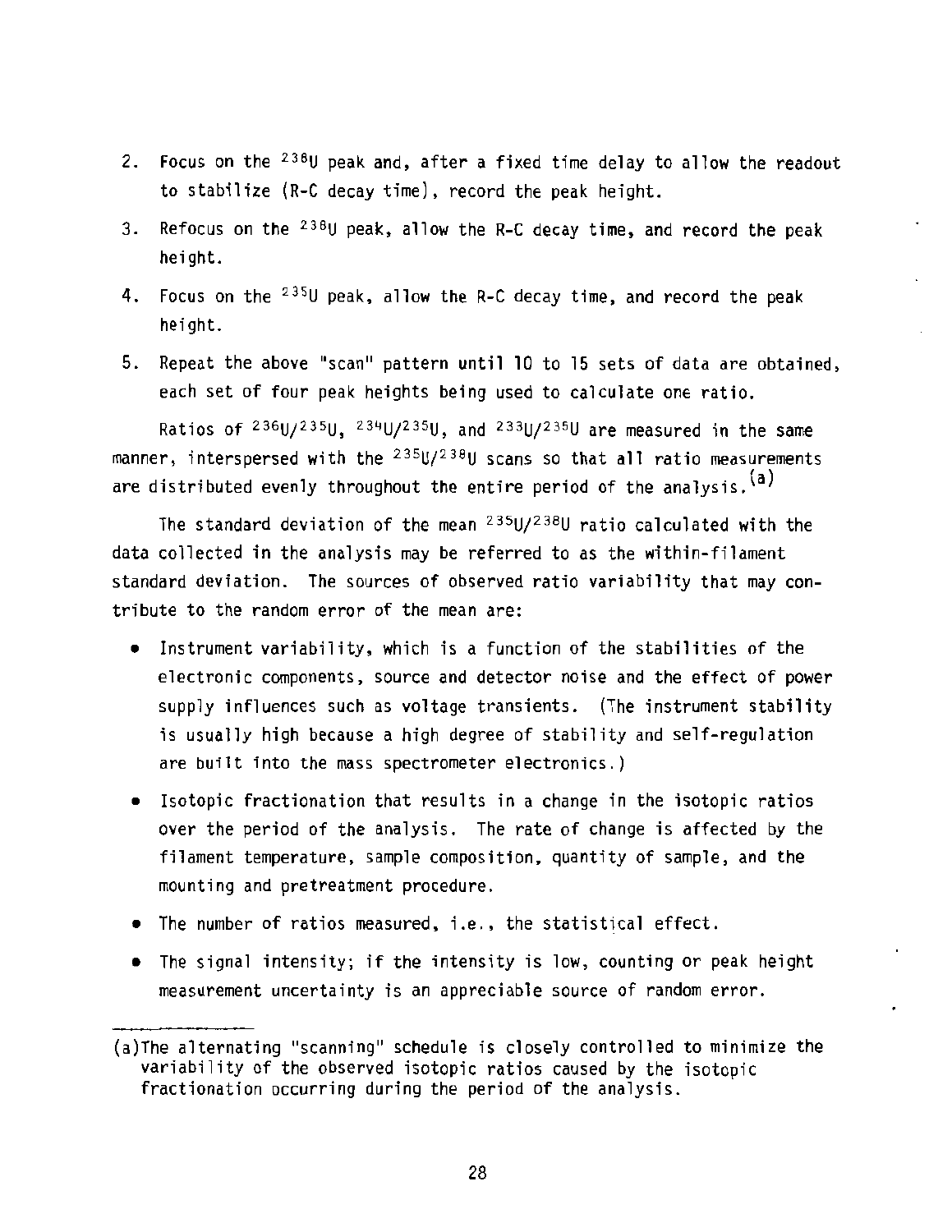• Chart recorder dead zone and linearity, when d.c. measurement of the detector signal is recorded graphically.

When more than one filament mount for a single sample is analyzed, additional sources of random errors that affect the results can be expected. A realistic measure of the random error standard deviation for an isotopic analysis should include between-filament as well as within-filament effects. To achieve a realistic estimate of the standard deviation for any isotopic analysis, the estimate should be based on replication data for samples and standards run by different operators using the various instruments in the laboratory and distributed over periods of weeks.

The probable sources of random error introduced when analyzing more than one filament from a sample are:

• day-to-day differences in instrument bias

÷,

- differences in sample filaments such as quantity, purity and composition of the element and loading and treatment procedures
- differences between operators in the manner in which they process the samples and collect the data
- differences in source and collector noise levels such as may be affected by pressure, cleanliness, memory and electronic effects.

The chemical procedures that precede the isotopic analysis may also affect the results because, as stated previously, sample purity, acidity and concentration of the element can affect filament preparation, emission and ionization efficiency, and spectrometer bias correction factors. Analytical error stemming from poor sample quality control can be avoided by an experienced mass spectrometer operator because the sample mounting or ionization characteristics observed when the analysis is begun will be noticeably abnormal and the analysis can be rejected and another sample obtained.<sup>(30)</sup>

Errors in isotopic analysis are monitored by analyzing reference standards and replicate sample mountings, i.e., duplicate filaments, and estimating bias corrections and random error standard deviations from sets of monitoring data.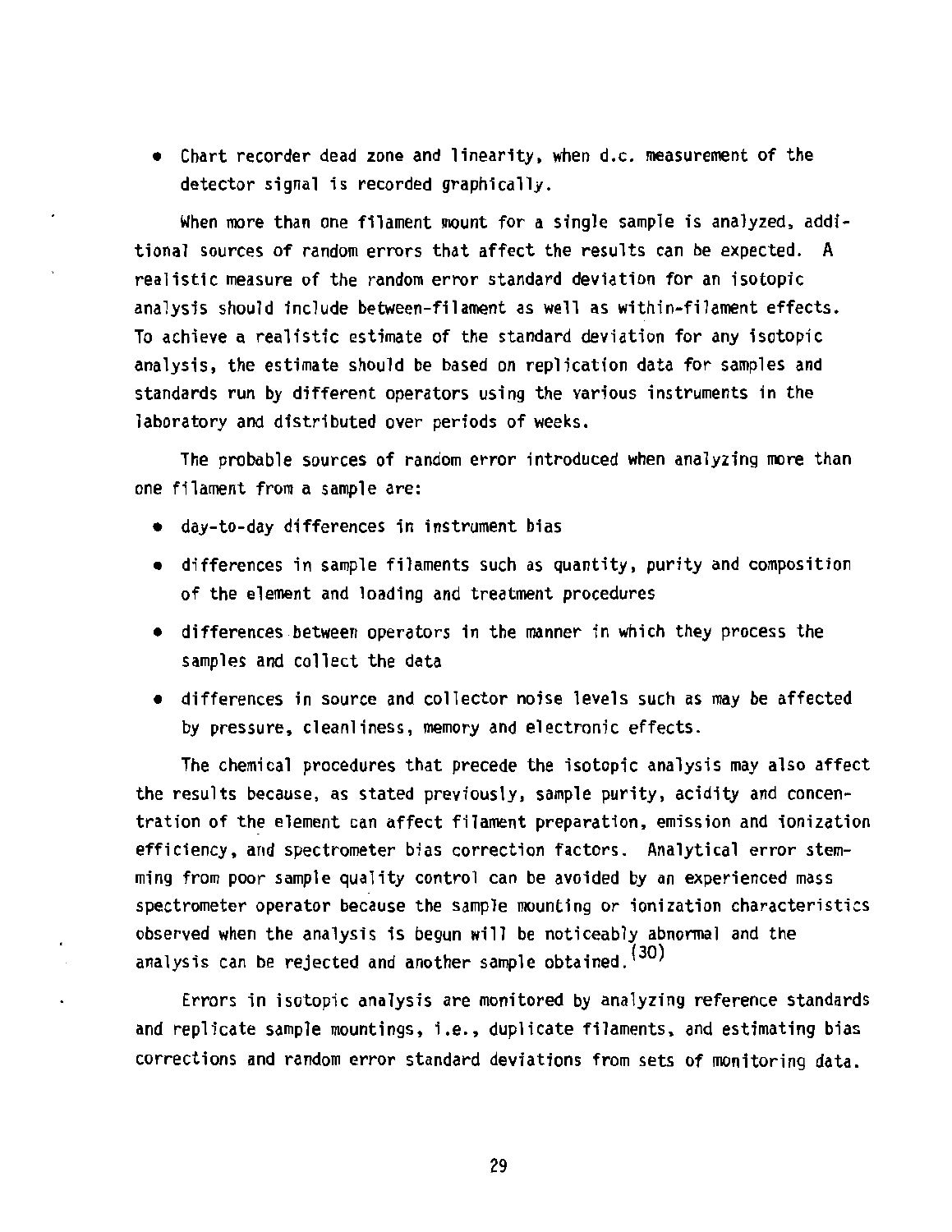Reference isotopic standards of uranium and plutonium are available from the National Bureau of Standards. Standards covering a wide range of isotopic ratios for  $235U/238U$  are available but the ranges for the minor isotopes of uranium and for all plutonium isotopes are limited. Bias correction factors for most ratios outside the ranges of the standards are extrapolated from the available ratio data.

The random error standard deviation for an isotopic analysis is calculated from measurements of duplicate filaments. However, it is useful to monitor and calculate the within-filament standard deviation, which is derived from the variations in the ratios for the various scans made with one sample filament. Comparisons of the standard deviations predicted from the count rate (assuming a Poisson distribution) and the within-filament variability with the between-filament standard deviation can serve as indicators of instrument (electronic) stability and "run" stability, respectively. The latter is probably a function of both the operator skill and the filament-sample quality.

### 3.6 NONDESTRUCTIVE ASSAY

Nondestructive assay (NDA) methods are subject to sources of error not common to other measurement methods. The methods are subject to errors due to extraneous radionuclides in the material, variations in the background radiation, and attenuation of the radiation being measured. Attenuation may be due to the SNM itself, the matrix, or the container. This is further discussed in ANSI Standard N15.20 $(32)$  and in other publications.  $(33-36)$ 

Sources of measurement error in NDA may be divided into three categories:

- 1. Measurement-to-Measurement Variations- The replicate measurements of the same item are affected by:
	- random variations in the counting rate between time periods
	- variations in number of counts due to background
	- instrument or electronic instabilities
	- temperature and power fluctuations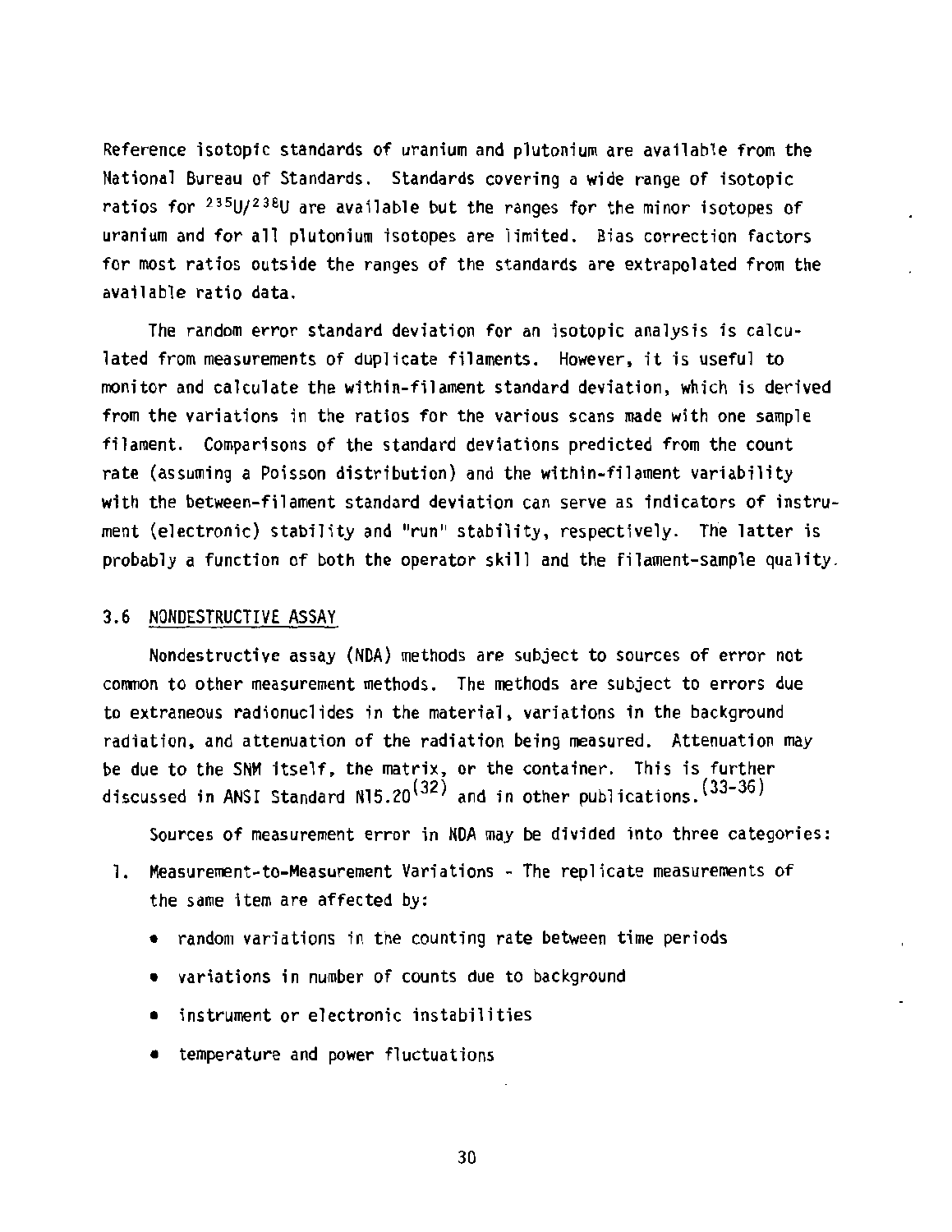- nonuniform item positioning with respect to detectors and, if applicable, with respect to the excitation source (a geometry effect)
- nonuniform distribution of SNM or matrix material within a container (geometry and attenuation effects).
- 2. Item-to-Item Variations Material variability can cause a difference in the response from items of the same SNM content because of differences in:
	- SNM radionuclide composition (isotopic and daughter nuclides)
	- distribution and density of SNM in containers
	- amount, distribution and density of extraneous materials in the containers
	- container geometry and composition.
- 3. Calibration Error This type of error is due to uncertainty in the SNM content of the standards and uncertainty in the measured radiation response from the standards.

Bias can occur as a result of instrumental drift. Drift is contingent on the stability of the instrument and its sensitivity to changes in operating conditions. For example, bias occurs if an instrument that is temperaturesensitive is used at a temperature different from that at which it was calibrated.

Bias due to material variability (differences between the standard and the unknown items or item-to-item error) occurs because calibration standards that simulate every unknown in every respect usually cannot be prepared. For each NDA application, efforts are made to fabricate standards having the expected average characteristics of the unknowns. The error caused by material variability is minimal for very uniform materials such as fuel pins, fuel rods, pure metal or alloys, or pure oxides because the possible variations in SNM purity, matrix composition (including impurities), and item geometry are small. Less pure or less uniform.material, particularly scrap and waste, may vary in composition so widely from item to item that evaluating bias presents a more difficult problem. If the average composition is well known, standards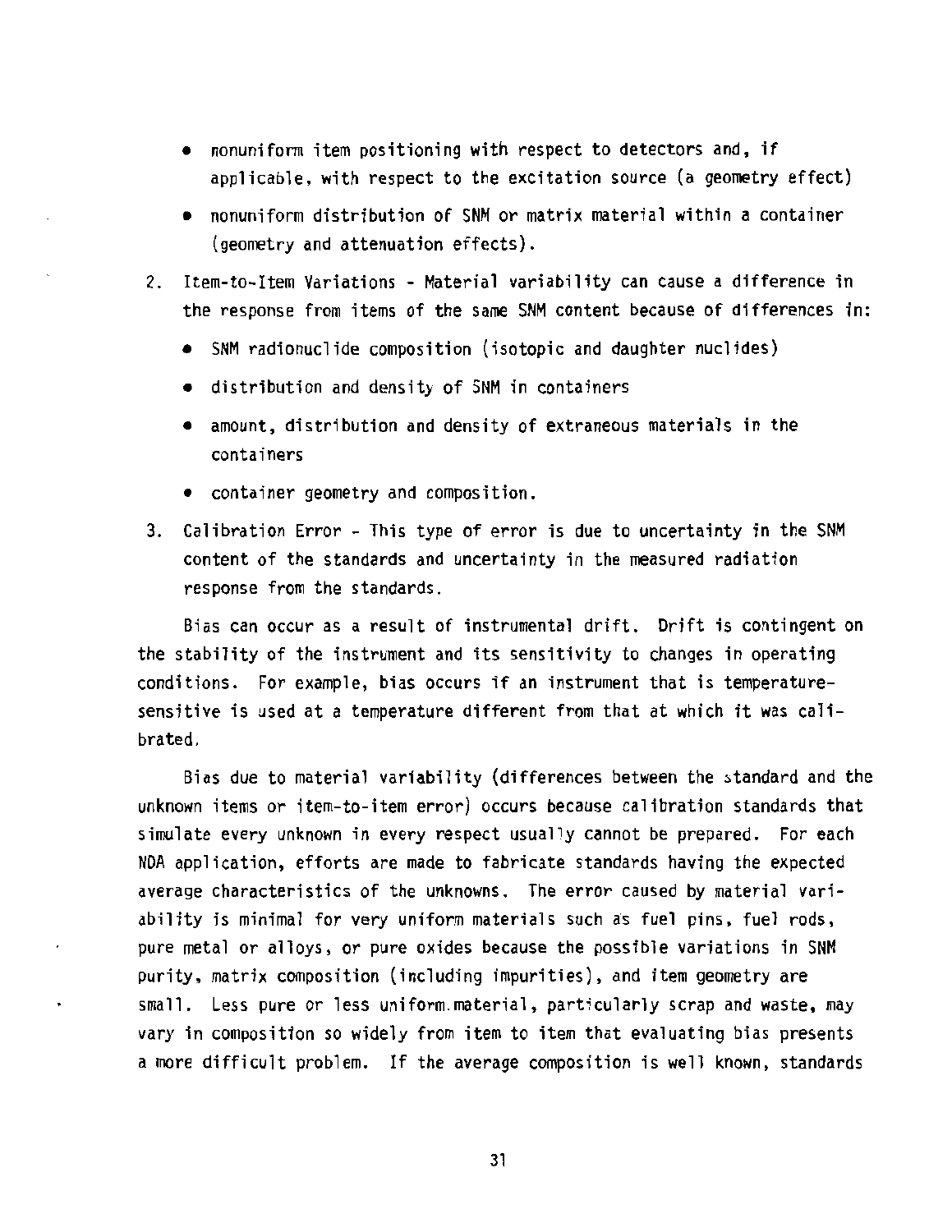can be prepared that represent that average. Over a long-term for a large number of items, the bias may approach zero but bias of a single item or a small number of items may be large and difficult to estimate. This problem and possible solutions are discussed in the following paragraphs.

It is sometimes possible to minimize sources of bias by:

- designing the instrument to be insensitive to the perturbing effect
- controlling the operating conditions or environment of the system
- segregating items to be assayed into categories having similar properties and calibrating for each category separately
- using a different NDA technique that is insensitive to the perturbing effect.

Obviously, eliminating the source of item-to-item bias is preferred but it may also be possible to correct for bias by calculating correction factors from: a} a knowledge of the effect of each interfering parameter on the NOA result, and b) a knowledge of the magnitude of the interfering parameters in each item (from other measurement data}. The standard deviation of the bias correction for individual items can be estimated by either:

- calculating it from knowledge of the measurement errors for each interfering parameter in the unknown and the calibration standard deviations for the methods of calculating the corrections
- determining the sizes of the biases of NDA measurements by periodically analyzing process items by an alternative method that has a much higher and known accuracy for the constituent of interest. The alternative method may consist of dissolving the entire item and performing chemical analyses, or it may be another NOA method known to be free of the source of error being evaluated.

Measurement-to-measurement error is simply the random error in nondestructive assay. The main source of measurement-to-measurement error is related to the statistical nature of the counting process, i.e., the nuclear decay process, the radiation detection process, and the electronic noise of the detection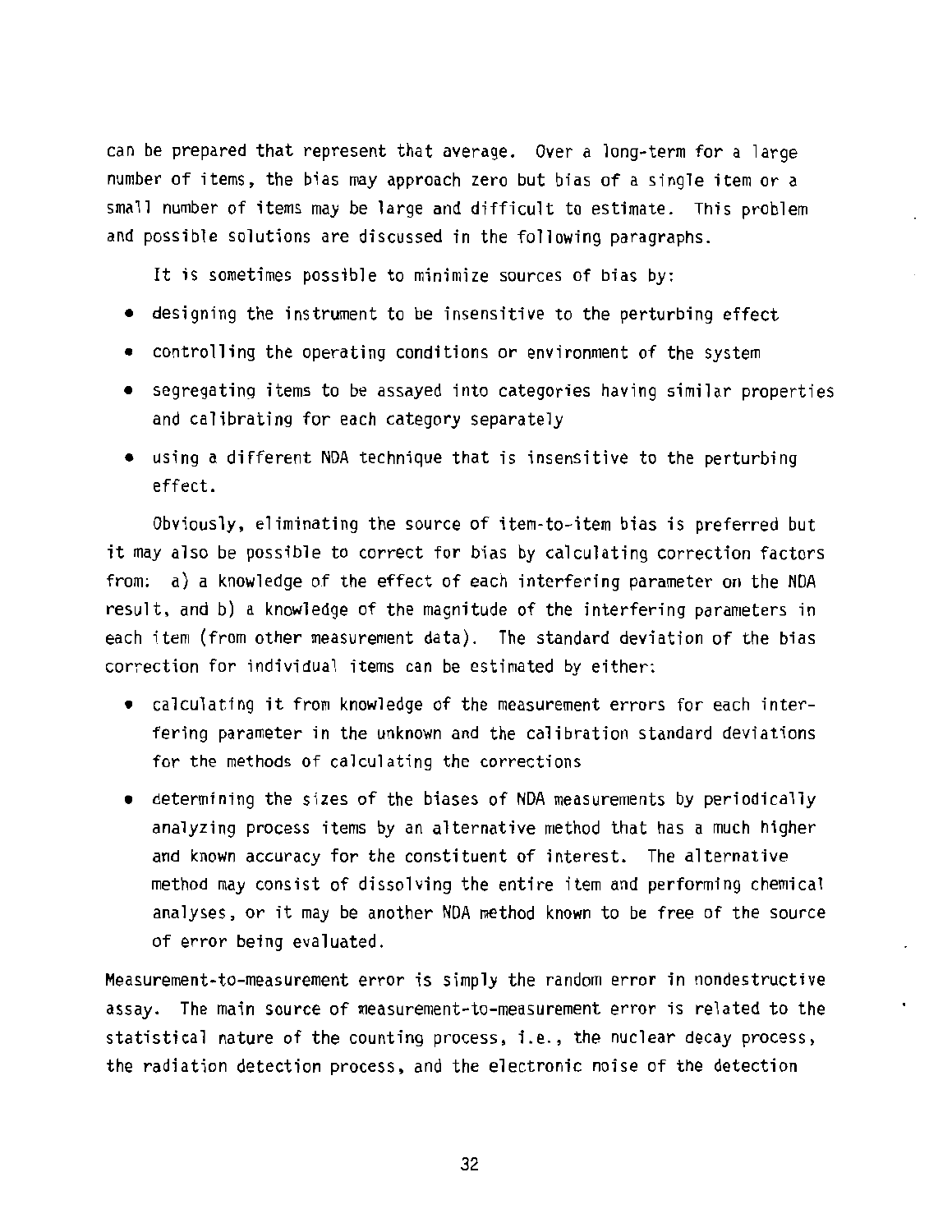system. This error is most significant at low count rates. Methods for estimating its magnitude assuming a Poisson distribution are given in most nuclear chemistry texts. Measurement-to-measurement variations detected in replicate measurements of the same item include the effect of the counting process. If the replications are spaced in time or are made by different operators, they also measure time-dependent effects, such as instrument drift and between-operator effects.

In monitoring the measurement-to-measurement standard deviation, it is useful to verify that the observed NDA counts are Poisson distributed. This can be accomplished by comparing the Poisson-based estimate of the variance to a variance estimate computed from repeated observations. If the measurements are normally distributed,  $(a)$  the ratio s<sup>2</sup>/s<sup>2</sup> is distributed about unity as  $\chi_{n-1}^2/f$ , where s<sup>2</sup> is the sample variance based on n observations, s<sub>n</sub><sup>2</sup> is the average Poisson-based variance, and f is the number of degrees of freedom (usually n-1). A variance ratio exceeding the  $x^2$  upper limit indicates sources of variance other than counting statistics. The principles and application of a chi-square  $(x^2)$  test for this purpose are found in Section 9.34 of Reference 26 and in a recent Los Alamos Scientific Laboratory research progress report on NDA technology.<sup>(37)</sup>

NDA measurement accuracy and precision should be monitored both by frequent replicate measurement of process items, which evaluates random error performance, and by analysis of standards, method evaluations, and comparative analyses. The principal control measure should be the routine measurement of working standards with known SNM contents. The standards should have the following properties:

- The physical and chemical forms of the standard material and the process sample items should be the same.
- The distributions of interfering constituents and other material characteristics of typical sample items should be known and the standards should have these material characteristics at the mean values of these distributions.

<sup>(</sup>a)Ordinarily a usable NDA system has a sufficiently high counting rate that the Poisson distribution is well approximated by the normal distribution.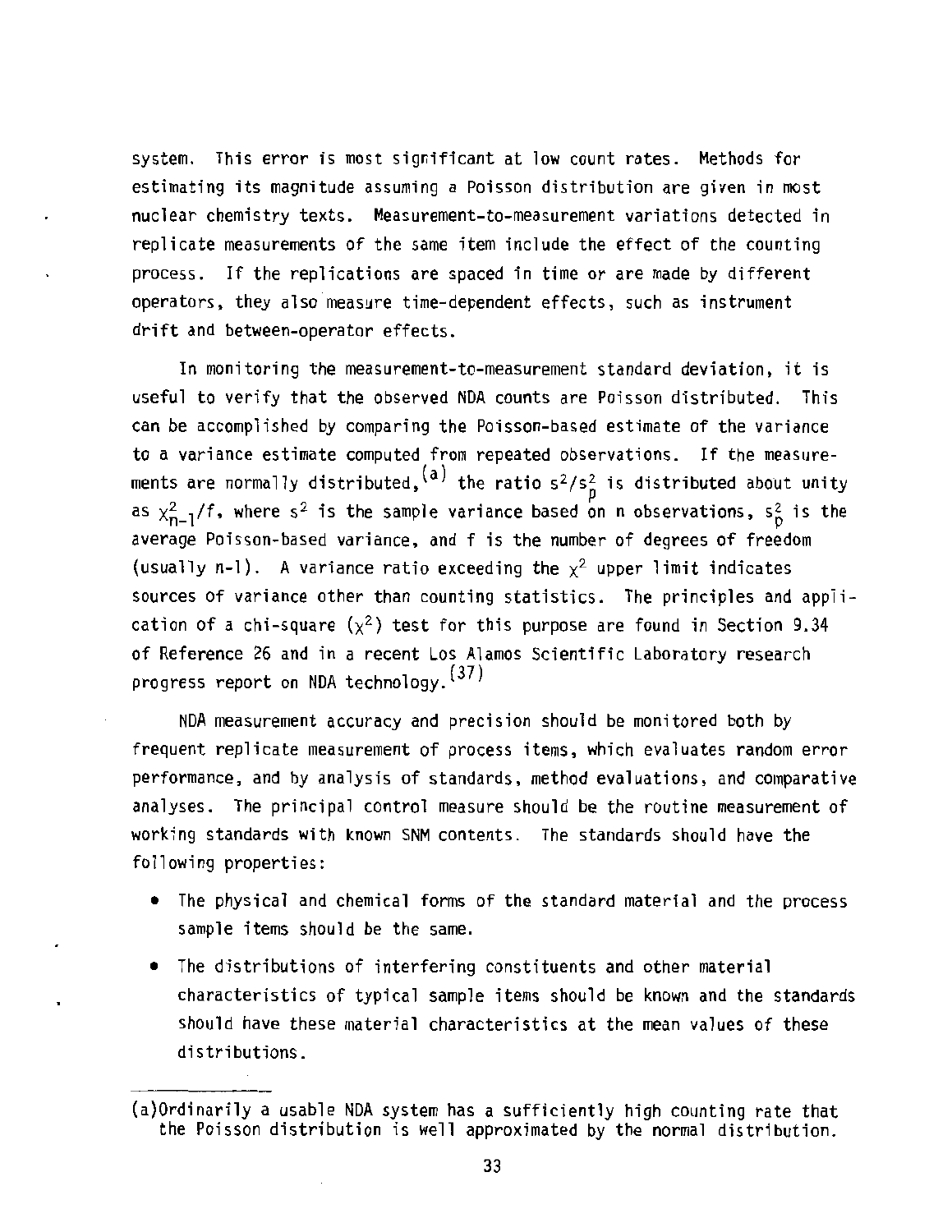Method evaluation using appropriately designed experiments can be used to determine the effect on the NDA response of variations in composition, form, and other parameters of items and the distribution of these parameters in typical items.

The results of such tests can be used to evaluate bias. Bias can also be monitored by periodic analysis of typical process items by an independent method such as a destructive chemical analysis or by other NDA methods if the other method is known to be free from bias.

#### 3.7 CALIBRATIONS AND STANDARDIZATIONS

Calibration is the process of determining the numerical relationship between the observed output of a measurement system and the accepted value of reference standards for the characteristic being measured. The processes of calibration, standardization, recalibration and determination of bias corrections or bias correction factors are basically identical, although initial calibrations and subsequent recalibrations may differ in such details as the range covered and the extent of testing for stability or drift-rate and linearity. For simplicity, the term "calibration" will be used to refer to any of these procedures.

Calibration procedures applicable to SNM measurements are found in the guides and standards of the American Society for Testing and Materials (ASTM), American National Standards Institute (ANSI), U.S. National Bureau of Standards (NBS), and the U.S. Nuclear Regulatory Commission, as well as the literature of manufacturers of measurement equipment. Procedures for calibrating scales, balances, and mass standards (weights) are described in References 16, 17, 38 and 39. Volume calibration procedures for tanks are available in References 12, 14, and 40, and additional volume calibration procedures are found in References 38 and 41. Mass spectrometer calibration procedures are given in References 29, 31 and 42. Guidelines for calibrating NDA instruments are given in References 32, 33, 36 and 43.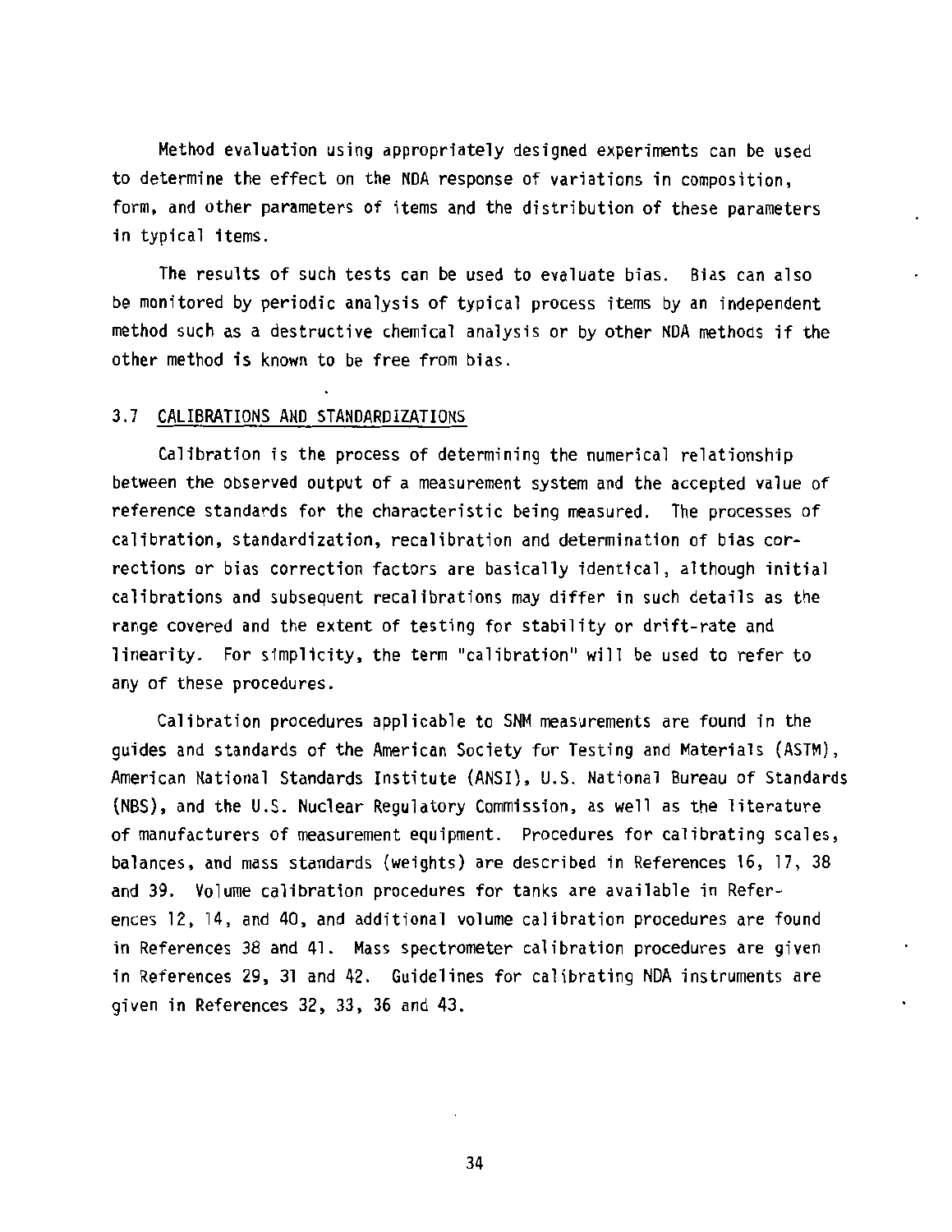Reference standards of mass and volume used in industry can be purchased from commercial suppliers. These suppliers can provide certificates of traceability to national standards and the calibration tolerances (guidelines for establishing traceability are given in Regulatory Guide  $5.58^{(44)}$ ). In addition, some suppliers and the NBS can provide recalibration services.<sup>(38,39)</sup> Additional information on reference standards and their availability is found in References 29, 30, and 45-48.

Whenever possible, "working" standards (also called test, bench or check standards) should be used for day-to-day monitoring of measurement process and equipment accuracy. These standards should resemble both in composition and form the typical process materials or items to be measured and be calibrated against primary reference standards. Recommended preparation and calibration procedures for some common working standards for nuclear materials are given in References 47 and 48.

Many of the forms and compositions of SNM-bearing material in nuclear facilities are difficult to represent by reference standards. Prominent examples are  $U_0$  and Pu $0_2$ , which can change composition in air due to moisture absorption and which cannot be ignited or dried to a fixed, reproducible composition. However, sintered, low surface area forms {pellets) of these materials are used successfully as working standards. In cases where a good simulation of process materials cannot be achieved in reference standards, alternative forms must be used and periodic tests made for bias by other techniques, as discussed in the preceding sections.

Control and protection of the reference standards in a facility call for special consideration because a standard that may have been contaminated, damaged, or tampered with cannot be relied upon until it has been recalibrated. A common way to gain added assurance of the integrity of a standard is to cross-check it with other standards or with calibrated equipment to show internal consistency. In addition, external checks such as comparison of results with data obtained by other facilities (including shipper versus receiver weights and assays) are useful. Participation in industry-wide and government intercomparative measurement programs is another means of detecting possible measurement bias.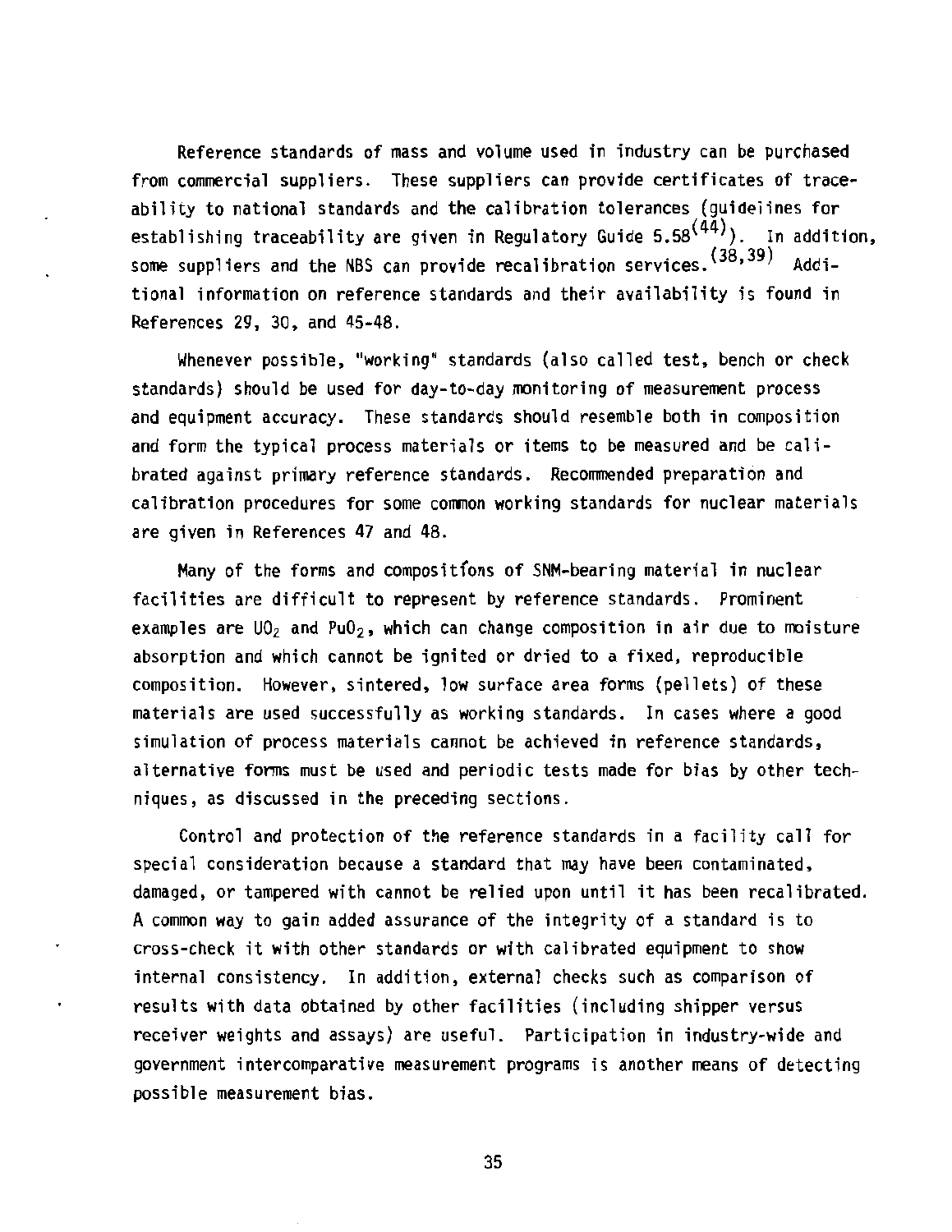The measurements of standards in calibrating a system are repeated enough times to reduce the uncertainties of the calibration parameters (mean calibration factor, bias correction factor, or slope and intercept of a linear calibration) to acceptable levels. Statistically, independent replication reduces the standard deviation of the mean inversely as the square root of the number of measurements ( $\sigma_{\overline{x}} = \frac{\overline{x}}{\sqrt{n}}$ ). However, after 10 to 15 replications have been made, the gain for each additional measurement is small, as can be demonstrated using the above formula for  $\sigma_{\overline{z}}$ .

It cannot be established for the general case just how small the uncertainty associated with calibrations should be, but it can be estimated for each specific application of a measurement system. This can be done by evaluating the effect of a potential calibration error on a typical ID (see Reference 49). The entire working range of a measurement system should be covered by its calibration. Although only two points are needed to define the slope of a linear calibration, a number of intermediate points are needed to verify its linearity. In general it is not good pra'ctice to extrapolate a calibration curve beyond the measured points on the curve.

In some cases the calibration has a single value. Examples are the volume of a volumetric flask or the titre of a chemical reagent. In other cases the values obtained by the system cluster about some nominal value, such as the assay of high purity uranium dioxide. Bias correction factors for such an assay procedure can be obtained from the measurement of a reference standard with a reference value of the uranium concentration near the value of the samples.

The frequencies at which working standards are checked against certified reference standards and at which certified standards are recertified would vary with the stability of the standard. Generally, the frequency is based on the results of stability tests performed by the user or on historical information.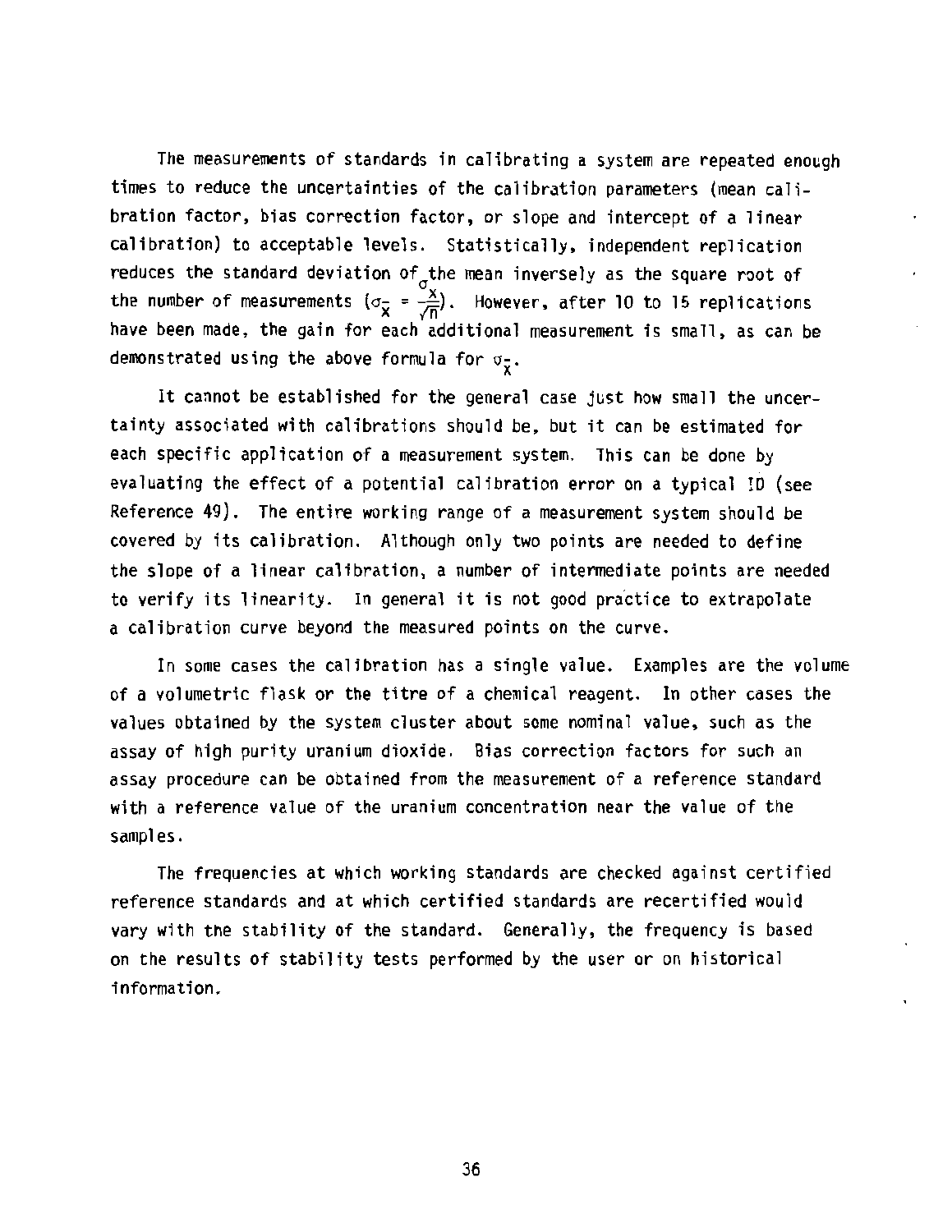### 4.0 ANALYSIS OF DATA

Statistical methods play an important role in monitoring and controlling measurement errors and in testing of measurement data validity. The statistical approach is valuable in such activities as scheduling the collection of measurement control data, determining the amount of data needed, designing experiments for evaluating error sources, establishing criteria for rejecting data, and setting measurement control limits.

### 4.1 ESTIMATING BIAS

Two primary methods are used for estimating the bias of a measurement system: 1) comparisons using standards or 2) comparison with a measurement system accepted as a standard. If neither approach is possible, then a testing approach is sometimes used. (a)

In the first method, bias estimates and calibrations are derived by comparing measured values with the accepted values of standards. The standard deviation associated with a bias estimate or calibration provides a basis for bracketing the potential bias, i.e., the bias or calibration uncertainty, of the measurement results when the measurement process is used for unknowns. The standard deviation estimates should take into account such sources of error as the standard deviation in the reference values of the standards as well as the standard deviation of the calibration or bias measurement. A means of incorporating such errors into a single, simple "limit of error" term, however, is not agreed upon in the statistical community (see References 7-10). However, every effort should be made to estimate the effects of each source of error and to incorporate those that prove to be significant.

A calibration over an operating range (a regression) is typical of volumetric measurement tank and NDA instrument calibrations. In the simple case of a linear response relationship, which is common, the general operating curve would be  $y = a + bx$ , where x and y are variables and a and b are cali-

<sup>(</sup>a)The principal application for method testing as a means of bias estimation is in evaluations of sampling processes (see Section 3.3 as well as Reference 24).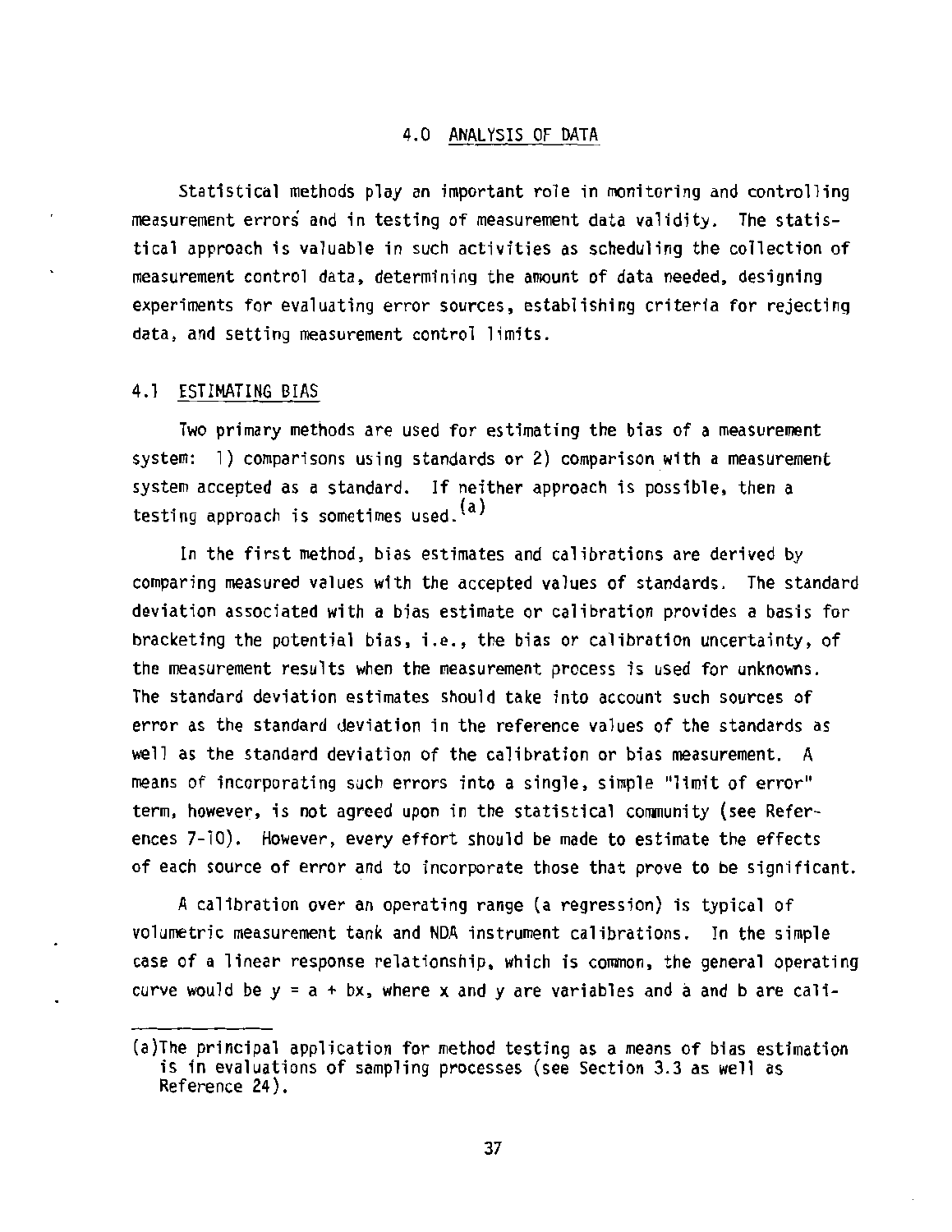bration constants. In practice, x may be an instrument reading and y the corresponding estimate of SNM quantity. The estimated values for a and b along with their standard deviations are derived from the calibration data {the statistical regression, or least squares method, is commonly  $\frac{1}{2}$  (11,12,14,15,26,32) A description for the variance of the average y is given by:

$$
Var(\hat{y}) = Var(\hat{a}) + x^2Var(\hat{b}) + 2x Covar(\hat{a}, \hat{b}).
$$

The computational form of this variance of the average  $\hat{y}$ , for a given value of x, x<sub>o</sub>, is:

$$
s_{\hat{y}}^2 = s_{\varepsilon}^2 \left[ \frac{1}{n} + \frac{(x_0 - \bar{x})^2}{\Sigma (x_1 - \bar{x})^2} \right]
$$

where

n = number of observations

 $s_{\epsilon}^2$  = the residual mean square error from regression.

This variance, which is the result of the random errors in the calibration process. is a measure of the potential bias to the user of this particular calibration.

The second method for estimating bias is based on comparative independent measurements using an alternative method of well-established accuracy. The comparative measurement should be made by a method differing in principle from the routine method so that the two are unlikely to have the same sources of error or interference. Comparative measurement is commonly used for monitoring chemical analyses by:

- analysis in-house by an alternative method
- analysis in another laboratory (sample interchange)<sup>(a)</sup>
- using as a working standard a batch of typical process material that has been well~characterized by multiple analyses by various methods or at various laboratories. {a)

 $(a)$ If another laboratory is utilized in estimating bias, a program of audit consistent with section 5.7 must be completed at that laboratory before the measurement data is accepted and used.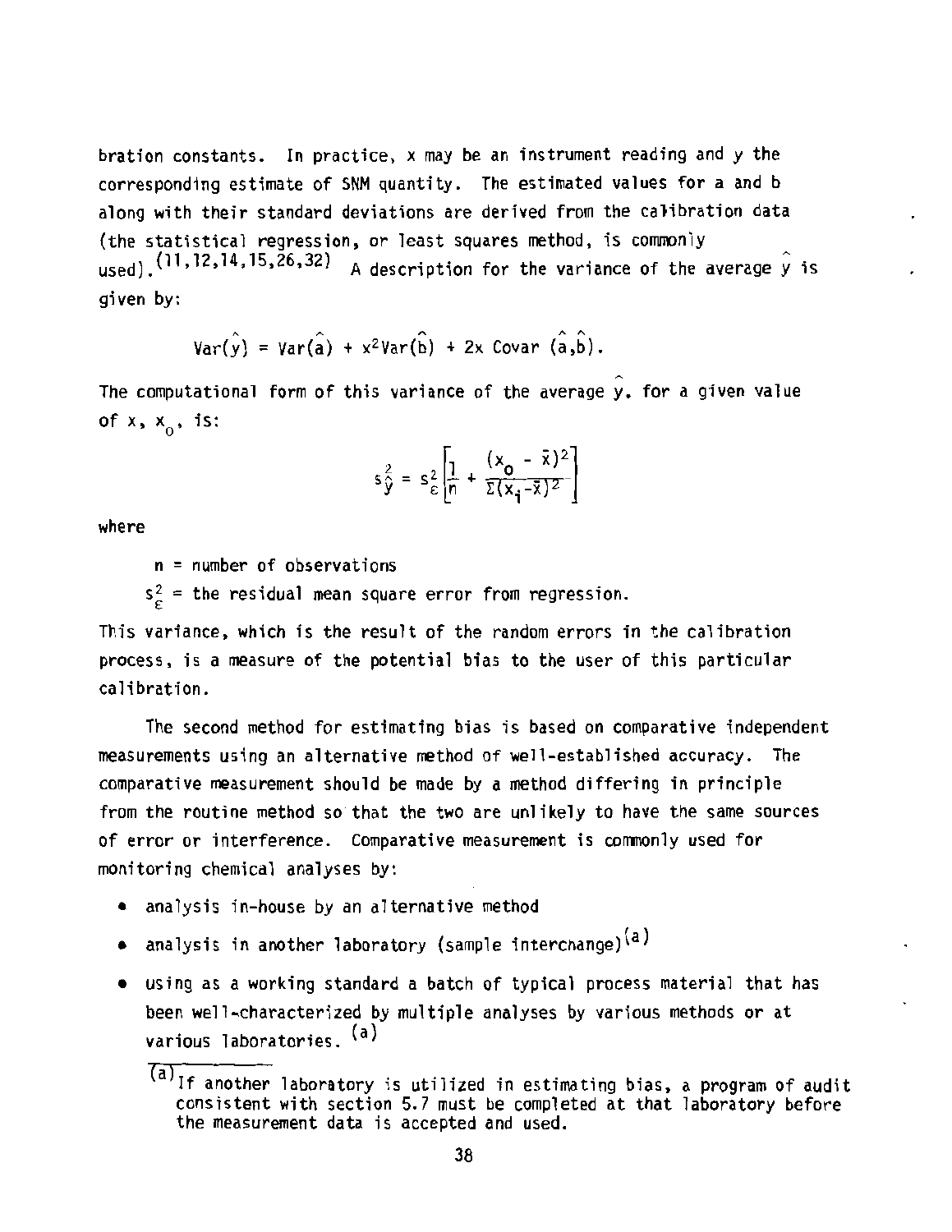The standard deviation of the bias estimate may be estimated for these cases by statistical analysis of the paired comparison data. For the first twa approaches care must be taken to incorporate the uncertainty of the measurements by the alternative method or by the other laboratory.

### 4.2 ESTIMATING RANDOM ERRORS

The random error variance of a measurement is estimated from replicate measurement data using the formula

$$
s^{2} = \frac{\sum_{i=1}^{n} (x_{i} - \bar{x})^{2}}{n-1}
$$

for n measurements,  $x_i$ , of one sample or item, or using

$$
s^{2} = \frac{\sum d_{i}^{2} - (\sum d_{i})^{2}/n}{2(n-1)}
$$

for n sets of duplicate values, where  $d_i = x_{1i} - x_{2i}$  and  $s^2$  is the variance estimate. For the case where the expected value of the differences is zero, this second equation reduces to

$$
s^2 = \sum d_i^2/2n
$$

The estimate should be obtained from measurements made under conditions like those used during routine use of the measurement process to avoid omission of sources of error. For example, if it is the normal practice to use several instruments or several operators for the process measurements, the estimates calculated from replications are applicable to all measurements only if the replicate data involve all of these sources of error, unless tests have shown that between-instrument and between-operator effects are negligible.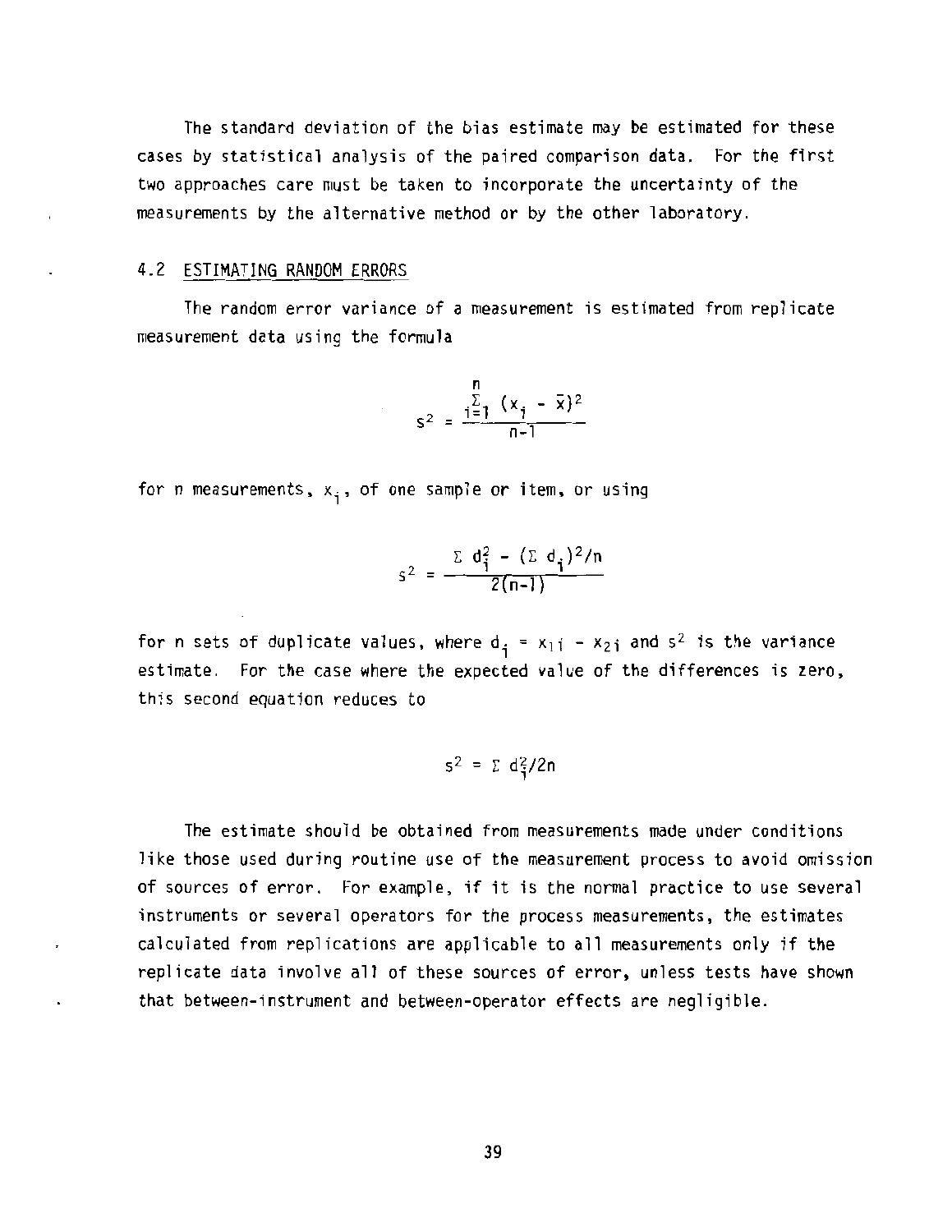# 4.3 COMBINING ERRORS AND CALCULATING LEID

The limits of error of shipments, receipts and ID's, which are sums or linear combinations of many individual values, are of primary interest in SNM accounting. Calculation of the limits of error of these quantities requires consideration of both random error standard deviations and the standard deviations of the calibrations and bias estimates. A system of statistical procedures for estimating such errors and calculating LEIO is explained and illustrated with practical examples by Jaech. $^{(49)}$ 

# 4.4 PLANNING MEASUREMENT CONTROL DATA COLLECTION

Establishing a data collection schedule for monitoring samplings, measurements, and calibrations requires a knowledge of: 1) the measurement methods being used and their expected accuracies and precisions, 2) the processing schedules and material flows, and 3) any planned changes in either processes or measurement methods. When individual measurement errors are combined to obtain LEID, the statistician performing the calculations usually knows how much data are available for each error source estimate, how current the data are, and what trends in the various sources of error have occurred. In addition, the relative contribution of the various sources of error in the overall material balance can be assessed. From this information, the statistician can identify measurement deficiencies and plan future calibrations, measurements of standards, replicate samplings and analyses, and other tests of measurement quality in a manner that ensures adequate control data but avoids the acquisition of excessive information at unnecessary expense.

### 4.5 STATISTICAL DESIGN OF EXPERIMENTS

Special studies or experiments often are necessary to identify and estimate sources of error and to develop bias-free methods for mixing, sampling, or analysis. Such studies are usually more efficient and thorough if they are designed to facilitate statistical analysis of the data. An example of an experimental approach for determining the magnitude of uncertainty due to sampling bias is shown in Reference 15. Other experimental designs useful in measurement control are described in References 26 and 27.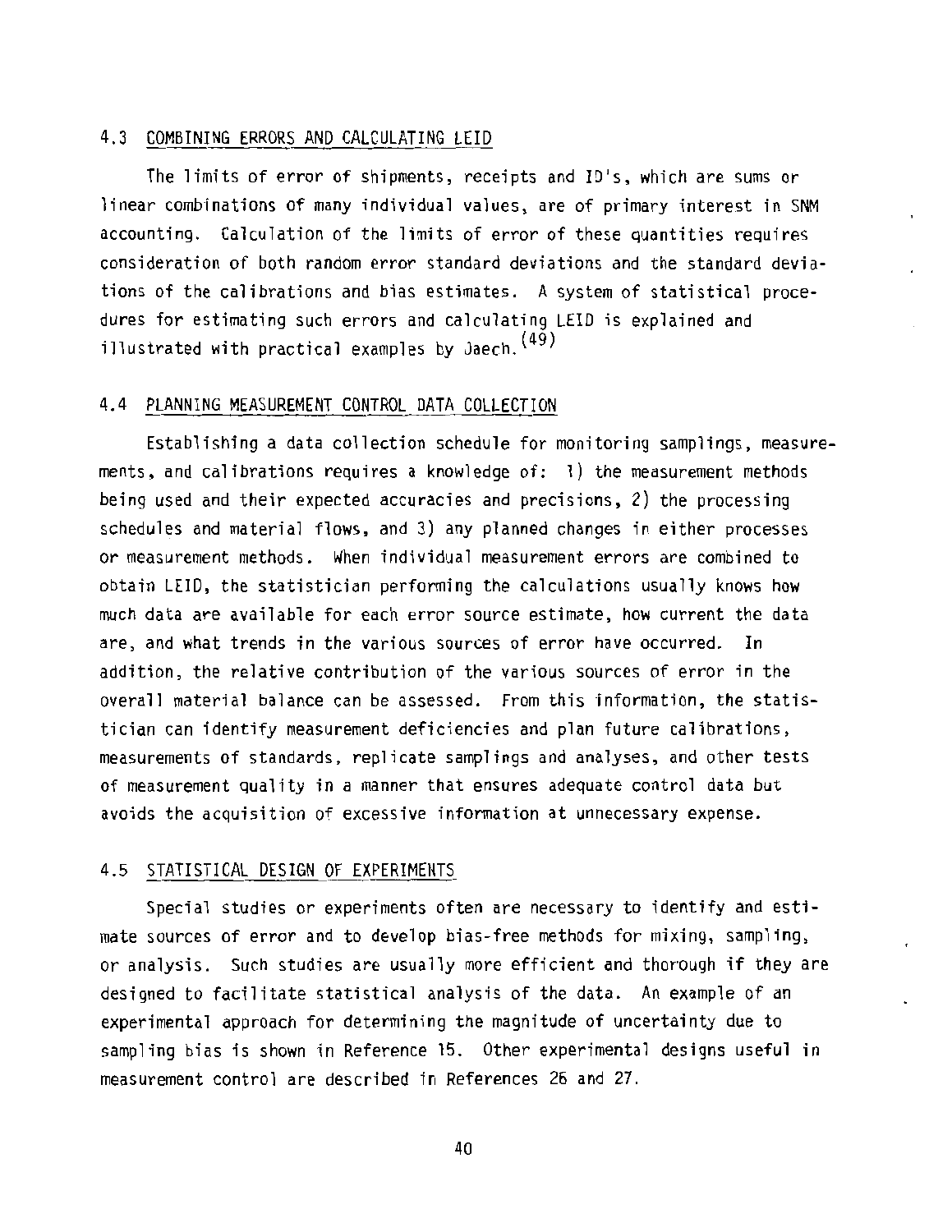### 4.6 NUMBER OF DEGREES OF FREEDOM REQUIRED

Confidence limits for an estimated value depend on the number of degrees of freedom (usually one less than the number of measurements in the case of simple replicate measurements) associated with the calculated standard deviation. Tests of the statistical significance of an apparent bias or an apparent change of standard deviation are related to the confidence interval. Determining how many degrees of freedom are needed for each measurement error estimate is a statistical analysis task.

The number of replicate sets and their spacing over time needed to adequately monitor random error during a given time period is largely a matter of technical judgment. The same is true when measurement accuracy is monitored by analyzing standards to obtain a satisfactory estimate of a bias correction or of the standard deviation of the bias estimate. In each case the number of measurements is contingent on the degree of confidence in the error values needed to obtain a precise estimate of LEID. (Discussions of confidence interval determinations and hypothesis testing are found in most statistics books.) $(4, 26, 27)$  The confidence interval for an estimate of variance, s<sup>2</sup>, as a function of the number of degrees of freedom (d. f.) in the estimate can be estimated from a table of the  $\chi^2$  function where:

$$
\chi^2 = \frac{s^2}{\sigma^2} \cdot (d.f.).
$$

Such an analysis shows that appreciable gains in the limits for  $s<sup>2</sup>$  are achieved by increasing the degrees of freedom up to about 15. As a general guide, therefore, the minimum number in sets of duplicate measurements for making a determination of the estimated random error standard deviation for a measurement process should be about 15.

The basic formula for estimating the standard deviation of the calculated mean of a set of measurements of a reference standard is:

$$
s_{\overline{x}} = \sqrt{\frac{s_{\overline{x}}^2}{n}}
$$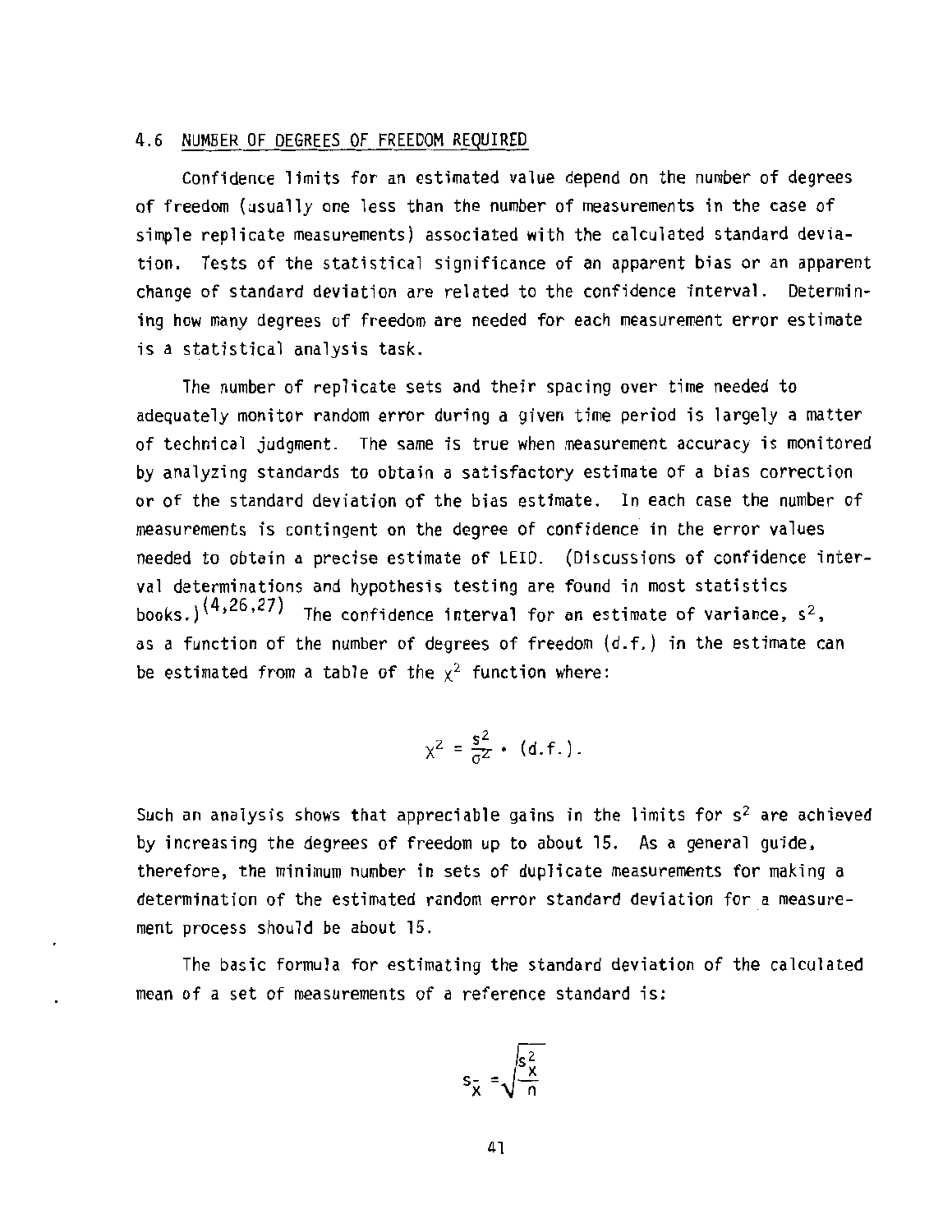where

 $s_v^2$  = the estimate of the variance of the measurement process

 $n =$  the number of measurements obtained.

An analysis of the limits of error of  $\bar{x}$ , e.g.,  $2s_{\bar{z}}$ , as a function of n shows that beyond 10 to 15 values very little gain is made in reducing  $s_{\overline{x}}$ . However, when determining a bias correction factor, an n of at least 10 should be obtained. Therefore, if an independent bias estimate is made weekly, the reference standard should be measured approximately twice daily.

# 4.7 REJECTION OF OUTLIER DATA

A common statistical problem in measurements is dealing with outlier observations. An outlier may be merely an extreme manifestation of the ordinary variability in the data, in which case the value should be retained. On the other hand, the outlier may have been caused by an identifiable physical deviation in a procedure, by a miscalculation, or by an error in data recording or transcribing. The first step in dealing with an outlier is to look for a physical cause; if one is established, the outlier should be rejected. If no physical cause is found or if there is any doubt about the cause, a statistical test should be applied.

For a single outlying observation, one test is to determine whether the difference between the outlier and the mean of all of the data (including the outlying value) is within acceptable limits about the mean, based on an estimate of the variance of the current data. Acceptable procedures for setting the limits for rejecting an outlier have been published by ASTM, $^{(50)}$ F. E. Grubbs,  $(51)$  and G. L. Tietjen.  $(52)$  A Regulatory Guide  $(53)$  has also been published on this subject.

# 4.8 EVALUATING DATA TRENDS

The sequences of results from the analysis of standards, ranges of replicate measurements, or estimates of error should be monitored to detect any shifts in error levels. Control charts are convenient devices for observation of such sequential data. When a shift or trend is suspected, a physical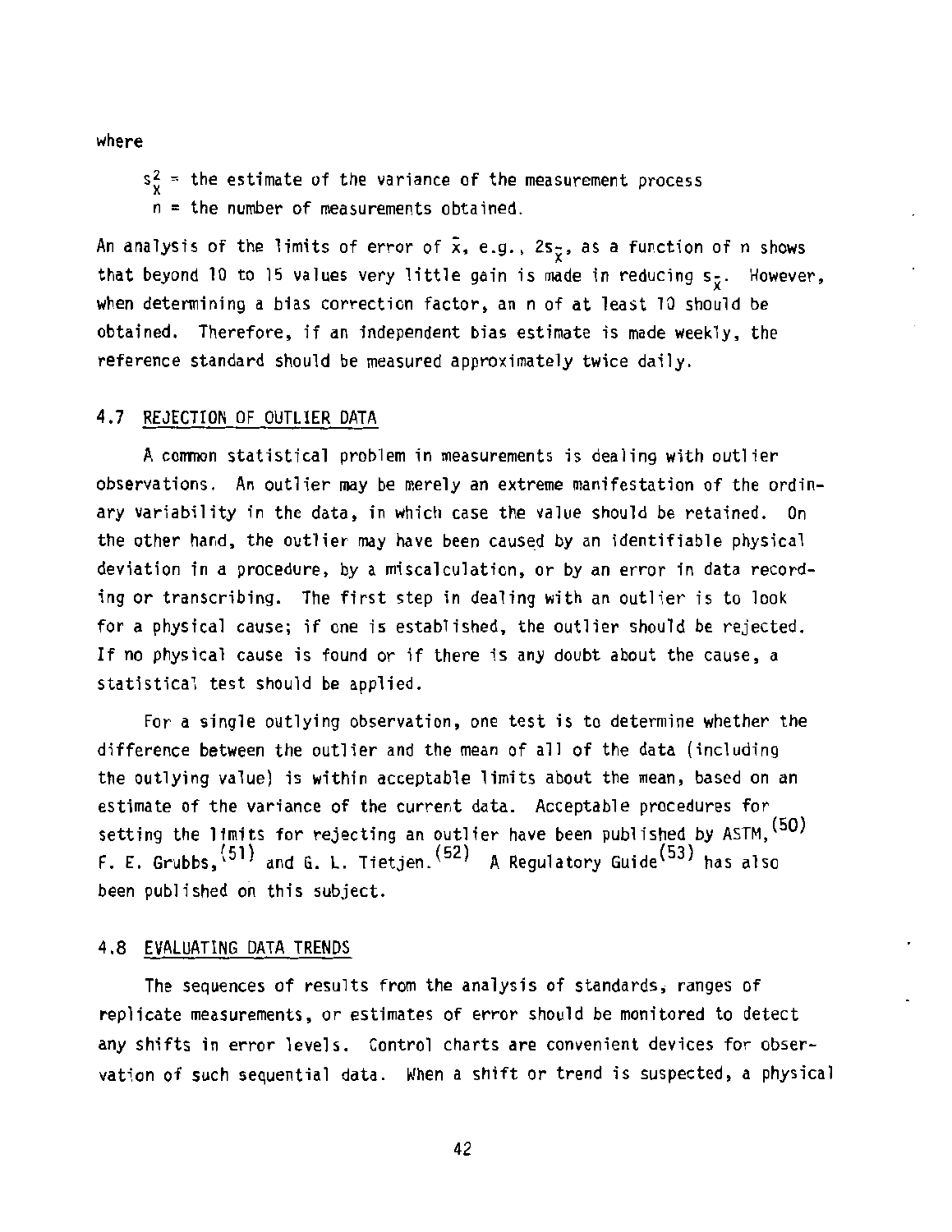explanation for the apparent shift is sought. If there is no physical explanation, statistical tests should be applied to the data. Hypothesis testing is a frequently used method for detecting a significant change in the mean value of a measurement process (see Chapter 8 in Reference 4). Alternatively, one of the tests for nonrandomness suggested by Jaech can be used (see Chapter 2 in Reference 4). Also such data are usually tested for normality. $(54)$ 

If the variance of a set of data appears to differ from the variance of previous sets, the estimated variances can be tested by the F-test or Bartlett's test.<sup>(15)</sup> For example, if it is desired to combine a variance estimate from a previous material balance period with a variance estimate for the current material balance period, a statistical test should be used to show whether or not the variances of the current data and of the older data are significantly different. In a similar situation tests of the mean values from the analysis of standards are needed to determine whether calibrations of instruments or standards have changed significantly. (See statistical tests for differences between mean values in Chapter 8 of Reference 4.) If there have been no trends over time, the advantages of combining calibration data from more than one material balance period is that more data may help to establish a more precise calibration. However. such data should not be combined without statistical justification.

# 4.9 SETTING CONTROL LIMITS

Control charting procedures help monitor measurement quality by providing operators, analysts. and measurement control personnel with a practical and rational means of detecting loss of statistical control.<sup>(55)</sup> The use of control charts is similar to hypothesis testing. A control chart is usually a sequential plot of statistics with preestablished horizontal lines indicating the expected value along with upper and lower control limits. The control limits are based on historical estimates of variability for the measurement process while it is in statistical control with 2s and 3s limits being the most common. Examples of control charts are: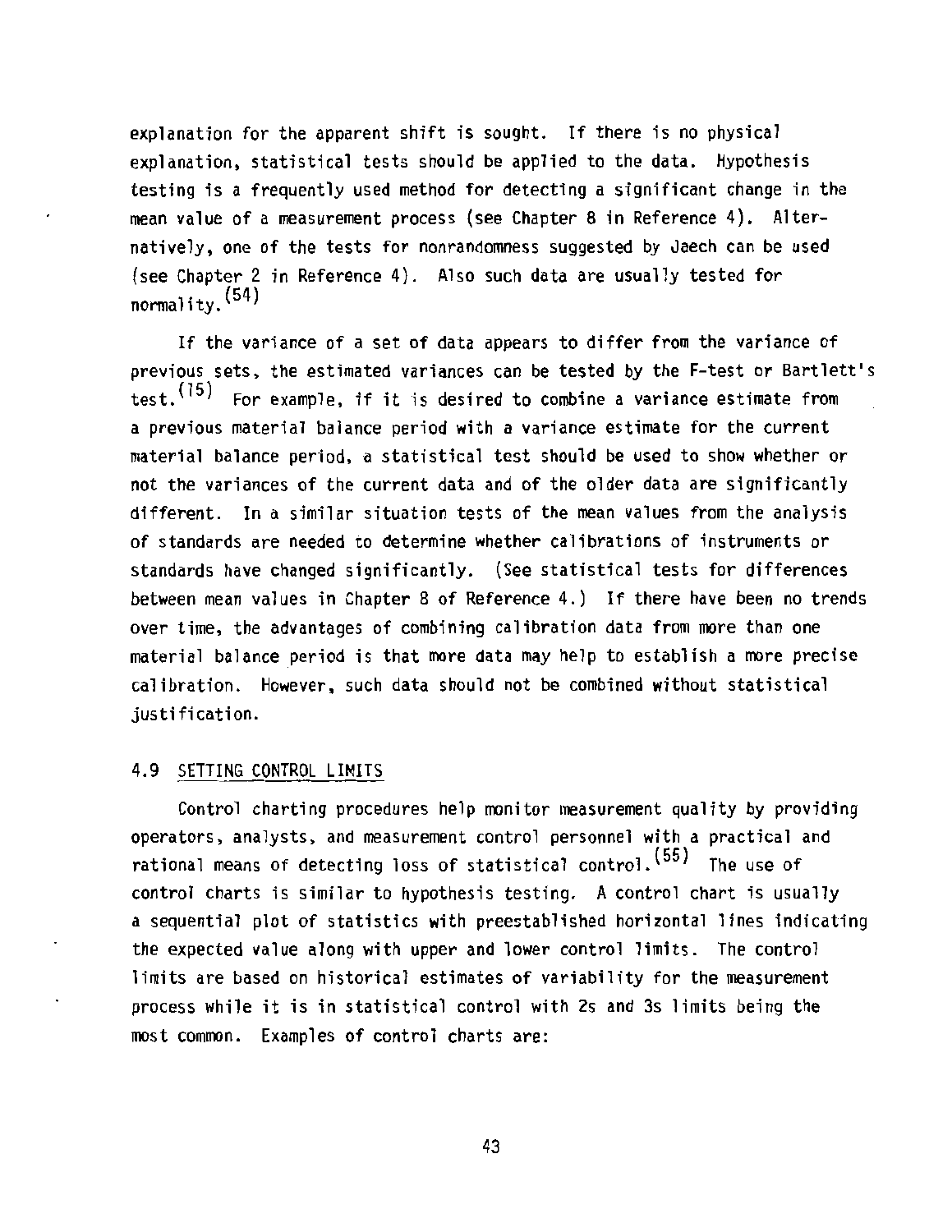- $\bullet$  mean or  $\bar{x}$  charts
- range or R charts
- standard deviation or s charts
- fraction defective or p charts.

Rather than plotting individual observations, the mean or average of subgroups of data is very often used to reduce the effect of random errors and to increase the sensitivity for detecting bias. The use of cumulative sum charts should also be considered for monitoring the cumulative effects of small losses or biases such as cumulative ID. (56-59)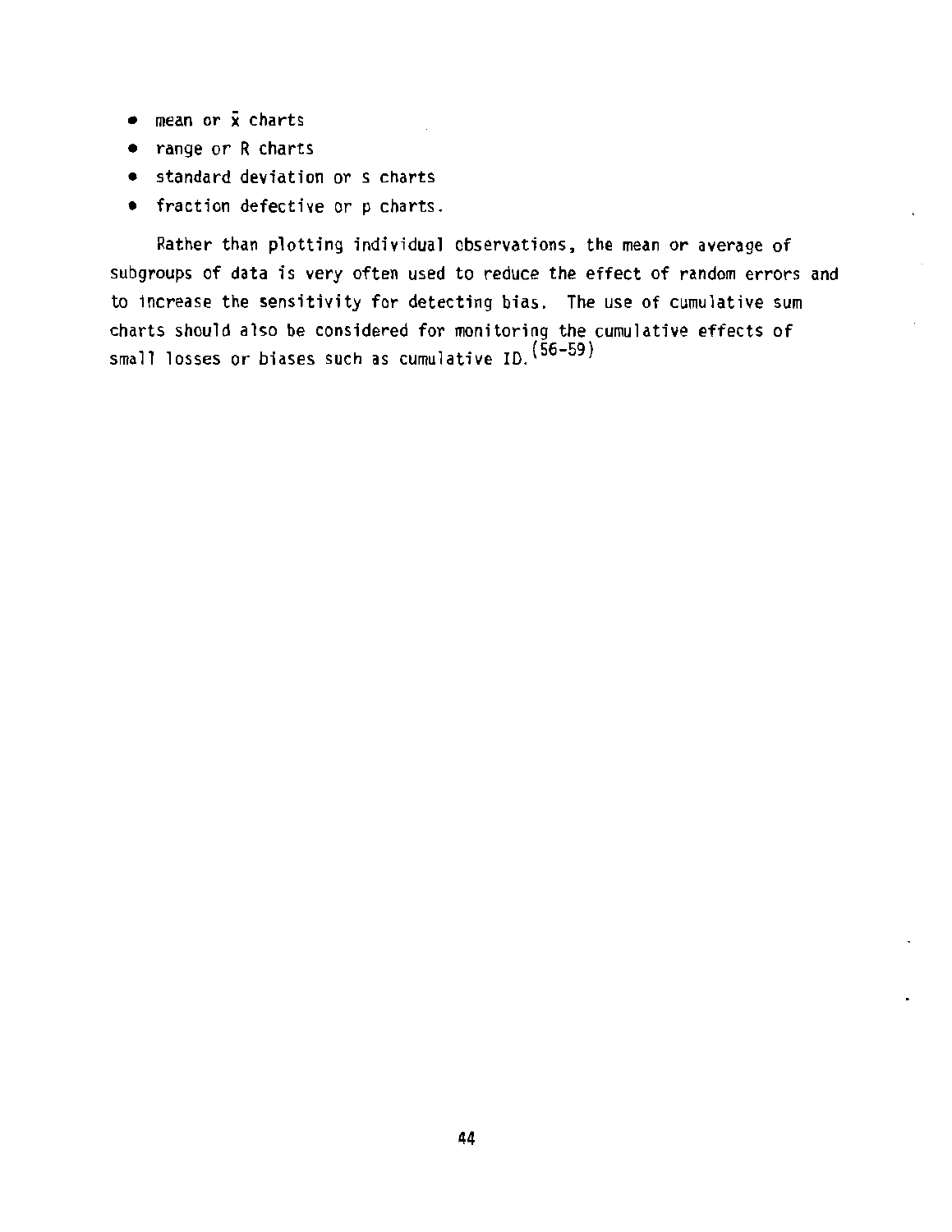## 5.0 PROGRAM-CONTROL AND ADMINISTRATION

A measurement control program should provide for the administration of a variety of control measures relating to measurement processes and equipment, personnel competence, measurement methods, information flow and records, and program reviews and audits. Recommendations for establishing and maintaining such controls are presented in this section.

### 5.1 ADMINISTRATION OF A MEASUREMENT CONTROL PROGRAM

Administration of a measurement control program is similar in many ways to administration of safety, nuclear materials control and accounting, and quality assurance programs. Such administrators must maintain effective liaison with several other organizations since the successful exercise of their responsibilities is affected by decisions and activities of many people. The staff of a measurement control program has important interactions with the personnel responsible for production planning, material processing, nuclear material accounting, product quality control, and analytical services. Therefore, a formal plan of organization is necessary to clearly define the scope of responsibilities and authorities involved in the various activities that can affect the quality of SNM measurements. Some of the key activities involved are selection, review and approval of measurement methods; acquisition, preparation and care of reference standards; calibration services; statistical design and analysis; personnel training and qualification and records.

The primary responsibility for planning, developing, coordinating and administering the program should be assigned to an individual who holds a position at an organizational level that permits independent and objective action. He should have the full support of top levels of management. His authority should be sufficient to obtain all of the information needed to monitor and evaluate measurement quality, to prescribe corrective actions when measurement quality fails to meet management goals, and to ascertain whether the actions have been taken. The administrator should not have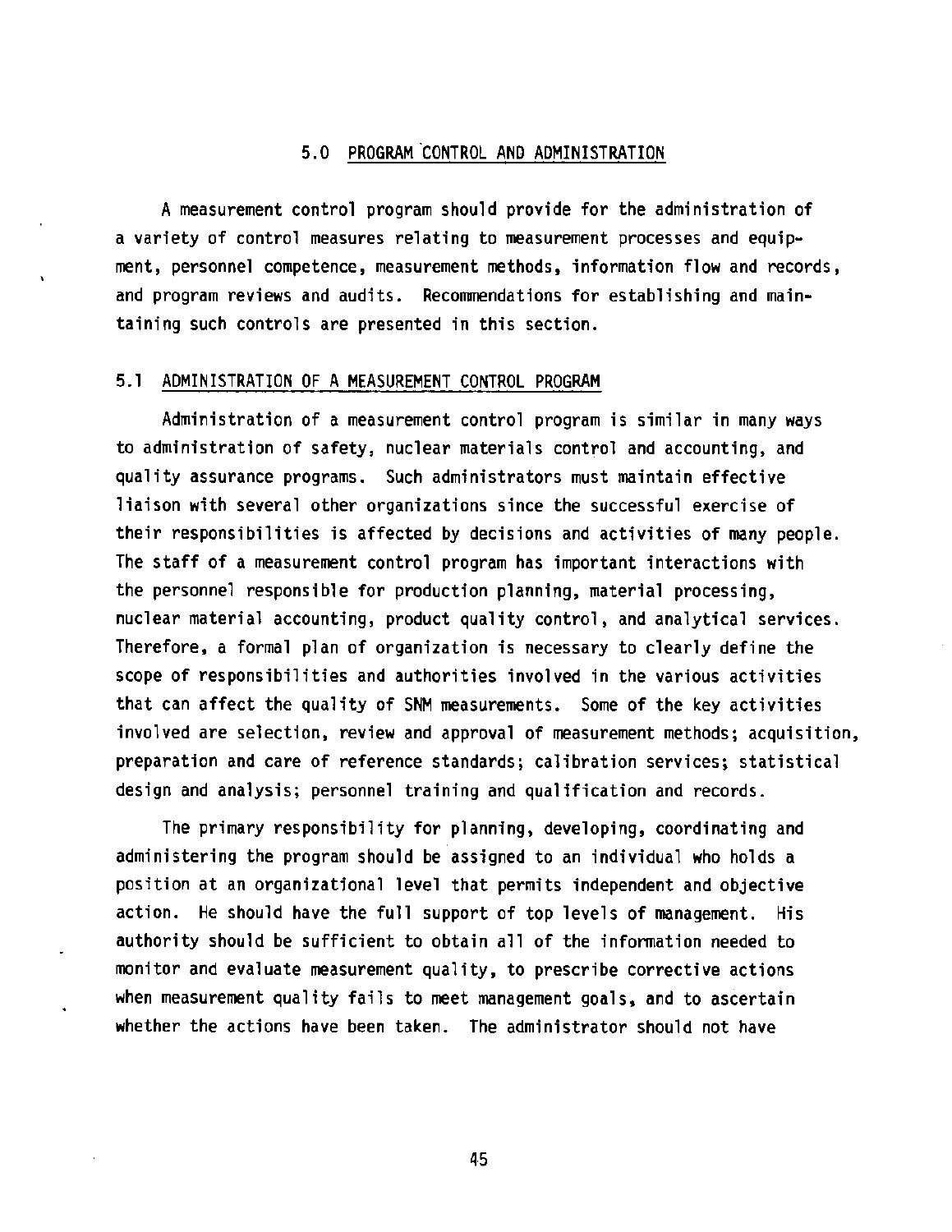responsibilities of an operational nature that may result in conflicting goals. This type of management precludes making the important measurement control functions into subsidiary assignments or splitting responsibilities among several groups in a way that might weaken authority and hamper coordination.

Under the direction of this administrator will be a staff with the technical skills needed to plan and schedule collection of program data, to assemble and apply statistical methods in the analysis of the data, and to provide conclusions and recommendations to appropriate line management. Some of the required skills may need to be obtained through other groups but centralized measurement control responsibility and authority should be the accepted mode of operation.

Effective working relationships and communication channels should be established among individuals and groups involved in measurement control, nuclear materials accounting, analytical services, process engineering, and production operations. In addition, the measurement control staff should have complete and timely access to flow sheets and operating plans (including the expected compositions of inventories and of the process materials flowing into and out of each material balance area), to plans for process changes, and to sampling and analysis schedules as well as all measurement monitoring data.

### 5.2 PROGRAM PLAN

The measurement control program plan should be documented and formally approved by management. The program plan should contain: 1) program policy directives, 2) organizational charts and directives, 3) descriptions of duties, responsibilities, and authorities of personnel performing measurement control functions, 4) approved program instructions and procedures, and 5) instructions for the use of approved forms and formats for records and reports. The description of the program should identify the measurements and other activities that must be monitored in order to evaluate and control measurement quality and describe the calibration and standardization procedures and schedules, the data control and statistical evaluation procedures and the additional program control procedures that are used to ensure that the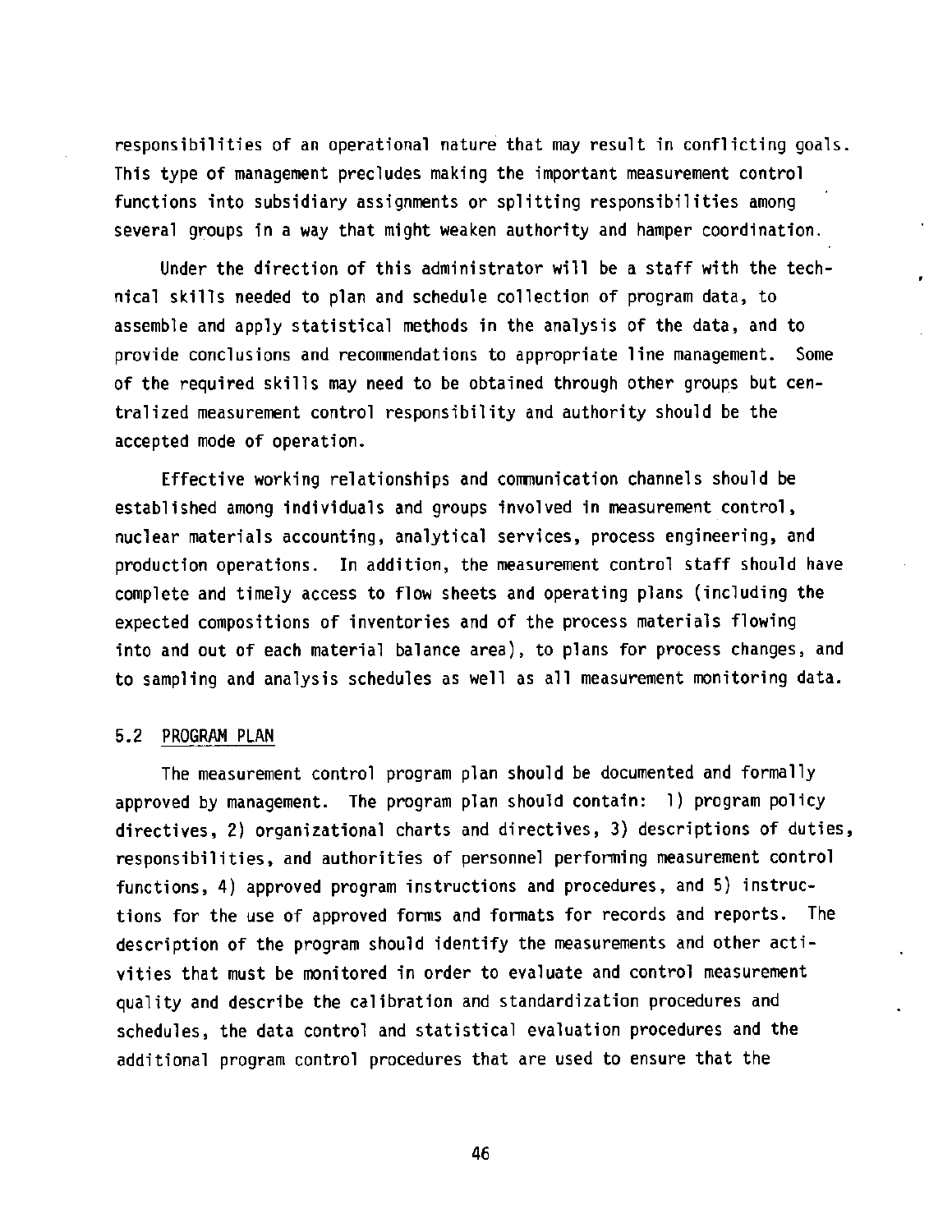measurement facilities, equipment and instruments, procedures, personnel, and information systems will be continually monitored for effectiveness in furthering the measurement control program purposes.

# 5.3 REVIEW OF DESIGNS, INSTALLATIONS, AND TESTS OF FACILITIES AND EQUIPMENT

The quality of materials accounting measurements can be limited by features of facility design. For example, if the design of a facility does not provide sufficient accessibility to in-plant measurement equipment, recalibration may not be feasible. Also, failure to provide a proper environment may expose measurement equipment to corrosive vapors, excessive tempera tures, or undesirable vibrations. Unless sufficiently rigid design specifications are set, measurement equipment may lack the needed sensitivity or reproducibility for the measurement task. Consideration of measurement system requirements during design, construction, or modification of nuclear process facilities and during the preparation of design or purchase specifications for the measurement equipment can reduce subsequent measurement control problems. Design reviews for measurement control would serve a purpose similar to that served by reviews for industrial and nuclear safety. Some guidelines for measurement control design reviews are available in References 12, 16, 24, 32 and 60.

The design, specifications, and planned usage of all facilities and equipment whose functioning may have an impact on measurement quality should be reviewed prior to the final design or purchase commitments in order to permit timely intervention and changes. Those who perform these reviews should understand the measurement control program and also the measurement technology and purposes and functions of the facilities or equipment under consideration. They should have sufficient authority to withhold approval of an item until all questions of measurement control are resolved. At a minimum, the reviews should ensure that: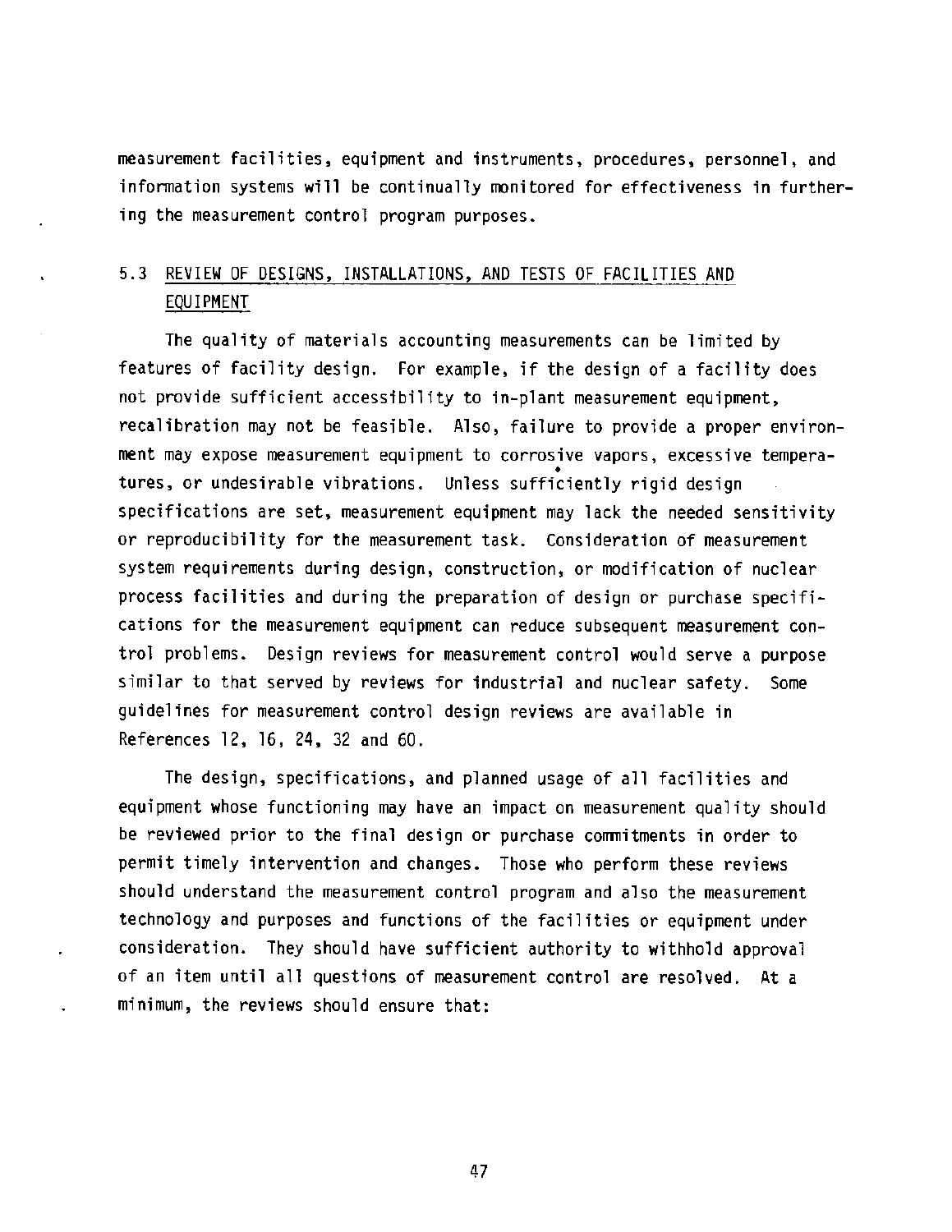- sufficient consideration is given to design and installation features that would provide for acceptable measurement and sampling capabilities in the facility
- access and capabilities are provided to facilitate calibrations, tests, and maintenance of measurement and sampling equipment and instruments after startup
- $\bullet$   $\,$  all criteria and conditions necessary for achieving acceptable measurement quality are specified in purchase orders, design drawings, and instructions
- all special services and environmental conditions needed for successful operation of the measurement systems are provided, including any requirements for stabilized power sources and protection of instruments from humidity extremes, excessive temperature, vibration, and corrosive vapors.

Any exceptions, deviations, and design changes should also be controlled by the review and approval procedure to ensure that measurement quality is not adversely affected. Before use, new or modified measurement and sampling facilities and equipment should also be tested for operability and compliance with specifications. The preoperational test and calibration plans and their results should be reviewed by measurement control program personnel to ensure that the facility or equipment actually meets the measurement requirements.

When instruments, equipment, and measurement systems are calibrated, the data should be reviewed before application to ensure that: 1) the calibration range is adequate, 2) the equipment meets performance criteria related to such parameters as range, sensitivity, drift rate, and stability, and 3) the calibration and test data are adequate to establish acceptable operating procedures and to establish a sufficiently small standard deviation for the calibration curve.

Complete records of designs, specifications, fabrication, and test data should be retained at least 5 years (see Section 70.57 of Reference 1} to permit retracing the performance history of facilities and equipment that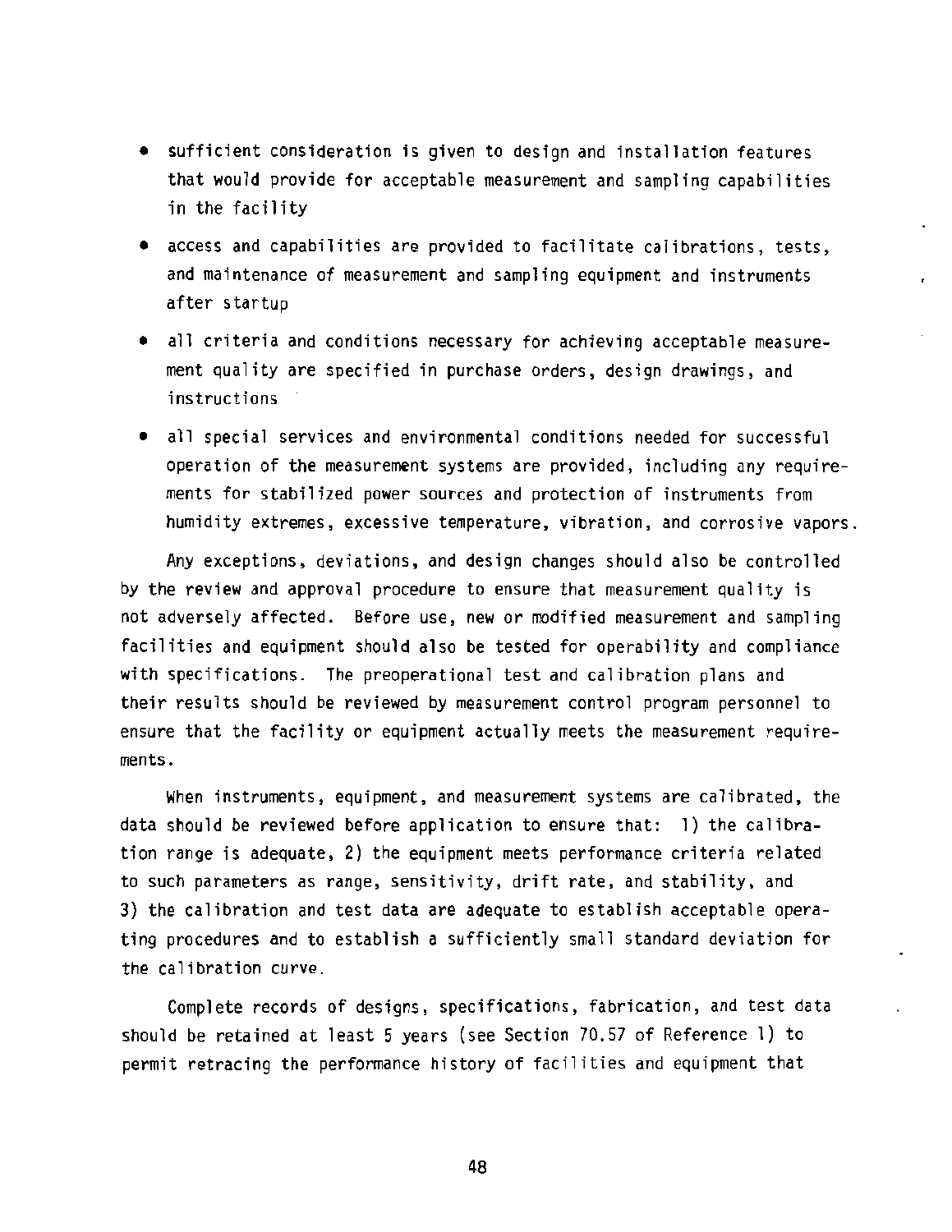affect measurement quality. If a set of calibration data is applicable to current measurements beyond 5 years, the calibration records should be retained for at least a year beyond the time when the calibrations are no longer applicable to current measurements.

### 5.4 REVIEW OF MEASUREMENT METHODS

The choice of a measurement method often requires a compromise among such desirable characteristics as accuracy, precision, range of application, freedom from interferences, speed, economy, and availability. A systematic approach to method selection is based on matching method characteristics to preestablished and prioritized requirements. Ultimately, the way in which priorities are assigned to the method characteristics determines the method chosen, which in turn affects measurement quality.

Formal review and approval procedures should be established and maintained for in-plant measurement, sampling, NDA and laboratory analytical methods. The reviews should be concerned primarily with the impact that the proposed method or modification to an existing method would have on the error of the measurement and on the LEID. The approval should be based on predefined minimum requirements of the measurement. The requirements should be derived and justified by statistical analysis of material balance data and other information developed by the measurement control program.

The following purposes are served by establishing a formal procedure for review and approval of the measurement methods:

- the needs of SNM control and accounting as well as process and product quality control are adequately considered. (Many of the measurement methods in nuclear material processing plants serve more than one purpose.)
- planned changes in procedures are reviewed by the personnel responsible for measurement quality control before the changes are made
- application of the measurement procedures will be more consistent and measurement control data more stable and predictable.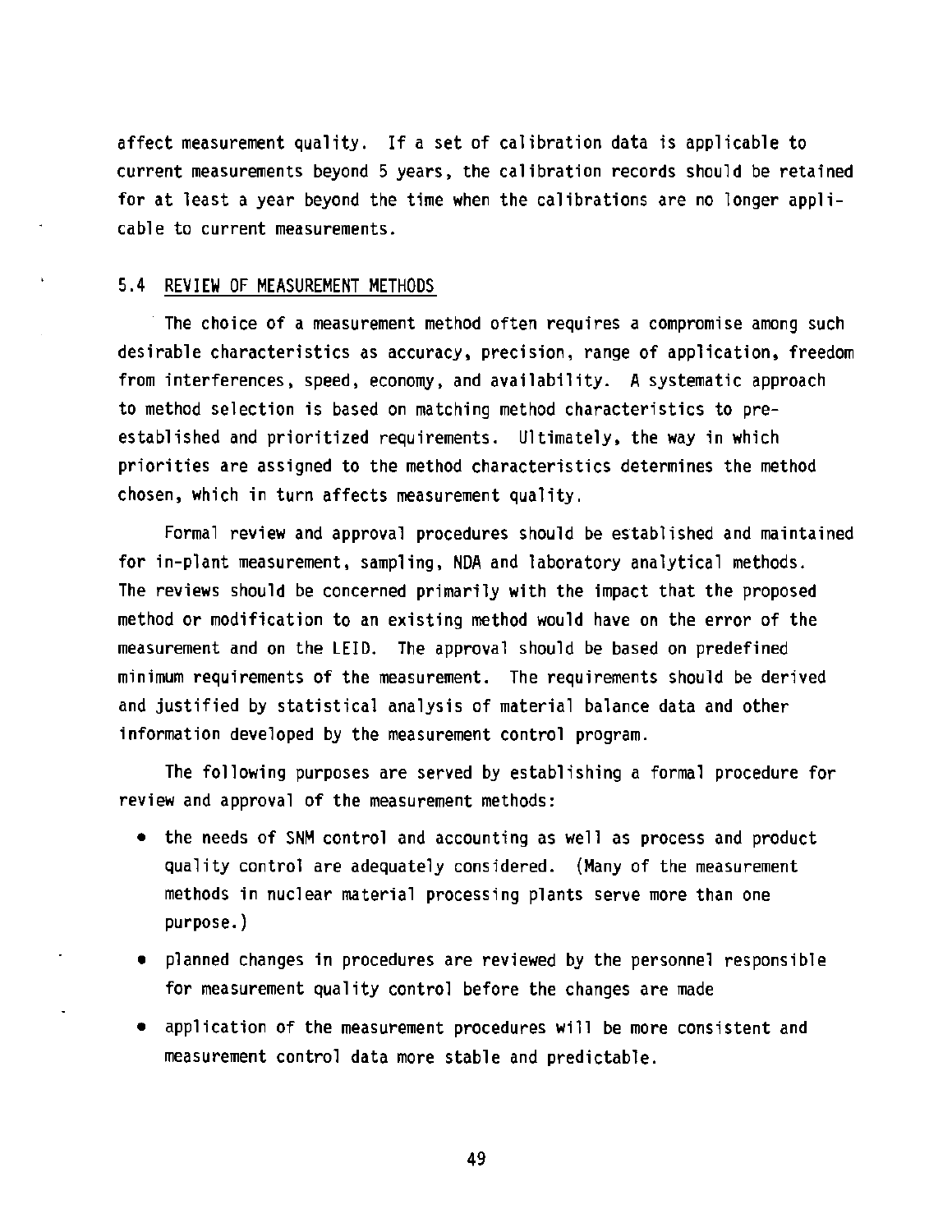# 5.5 TRAINING AND QUALIFYING PERSONNEL

The quality of measurements used in nuclear materials control and accounting can be affected by the knowledge, skill, and care of the persons who perform the measurements. It is important that sampling, bulk measurements, laboratory and nondestructive assay, and equipment calibrations be carried out by individuals who are adequately qualified for these jobs. Procedures for selecting, training, and evaluating such persons for job certification should be planned and carried out to ensure that performance is consistent, uniform and of acceptable quality. When an evaluation indicates that a person is not performing a measurement task adequately, the situation can be corrected by either retraining or reassigning the person.

Initiation of a personnel selection, training and qualifying program should involve the following steps:

- select the positions to be subject to the qualification program
- prepare descriptions of those positions, as well as a breakdown of the specific knowledge and skills prerequisite for the positions
- translate the job requirements into a qualification program that includes orientation, training, and evaluation.

The position qualifications and the evaluation procedures to be used should be fully described in writing. Evaluation procedures should state the testing method and the scores and other performance goals to be required of candidates for qualification in each position category. By establishing these things in advance, an effective training plan can be developed for each job and the qualification of personnel is likely to be objective.

Training should be closely related to both the specific job requirements and the individual's training needs. Direct on-the-job instruction by a supervisor or another skilled employee may be an important component of the training program. A preassessment of each candidate's capabilities can identify the kind of training needed so that the training plan and period of time can be adjusted to individaul needs.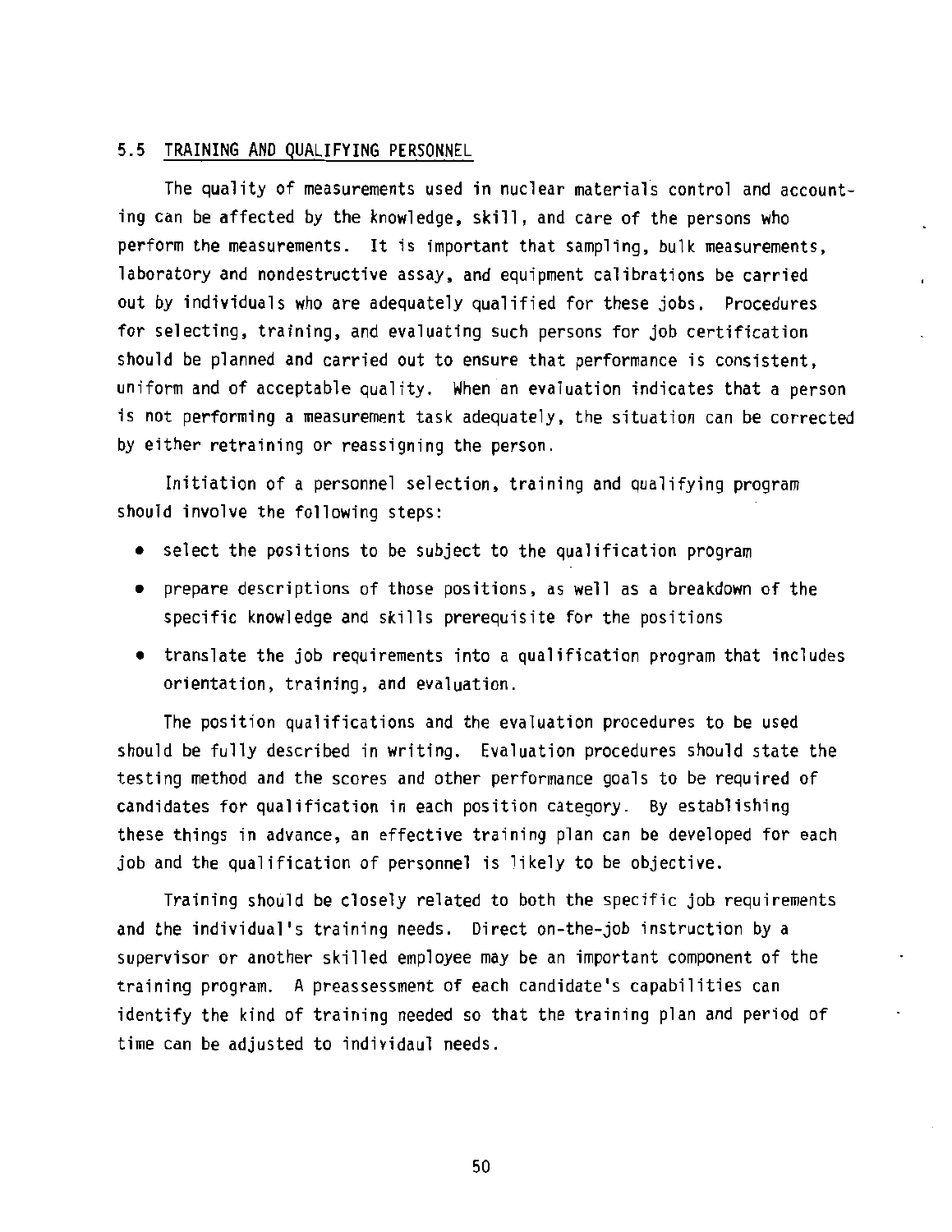Evaluation procedures should be designed to provide assurance that an individual knows and understands the measurement process and is capable of performing it with acceptable accuracy and precision. For most measurement jobs, the evaluation should be based primarily on a demonstration by the individual of his ability to perform the required job tasks; for example, the evaluation test of a chemical analyst should include an analysis by the candidate of a series of reference materials similar to the usual process samples and the precision and freedom from bias of the results obtained should meet pre-established criteria for qualification. These criteria should ordinarily be based on the expected levels of performance for maintaining qualification by all personnel holding that position. The specific qualifications criteria and evaluation procedures should be chosen by those responsible for the job performance and should be approved by the director of the measurement control program. An analyst qualification program of this kind has been described by Huff and Tingey. ( 6l)

Individual performance should be reevaluated periodically, for example, annually, to ensure that each person's capability and performance continue to meet the job requirements. Any indication of substandard job performance should be followed by corrective steps such as retraining or reassignment. Records of the certification status of each person should be maintained in accordance with the requirements of 10 CFR 70.57(b)(12).

# 5.6 RECORDS CONTROL

Records associated with a measurement control program are normally retained to furnish documentary evidence of measurement quality and compliance with measurement control program procedures. They also permit tracing of measurement control data to original data sources.

The records should include all data, information, reports and documents generated by the measurement control program and summaries of the measurement control data utilized in the limit of error calculations for each material balance period. The system of measurement control program records should facilitate tracing of any reported result to the original measurement control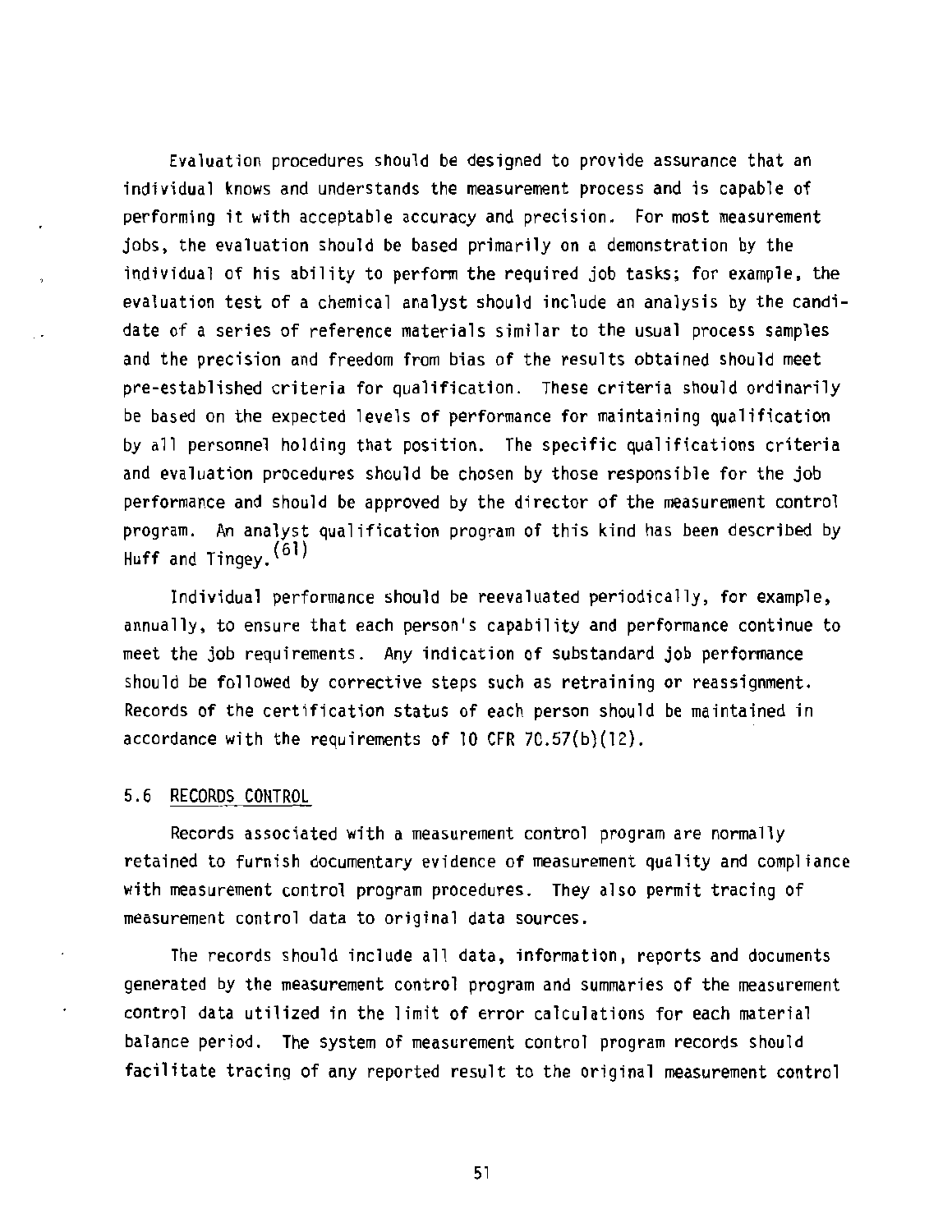information, including pertinent calibration data. The records should be organized for timely retrieval of program information and retained for at least five years. (a)

For complete traceability of measurement control data, records should normally include the original data or formal documentation of:

- equipment calibrations
- measurements of standards and replicate measurements of process material for determining the errors associated with the measurement and evaluations of the data
- preparations and calibrations of standards
- bias corrections
- statistical analyses of measurement data
- the test results for the approved bulk material mixing and sampling procedures
- designs, specifications, and preoperational tests of measurement equipment and methods
- approvals of measurement methods and standards
- records of training and qualifying persons performing measurement tasks covered by the program
- records of audits, reviews, evaluations, and special studies.

Records control should be planned and formalized to assure complete and uniform record keeping practices and assignment of custodianship responsibilities for each type of record. In addition, the design and required distribution of forms should be standardized.

<sup>(</sup>a)See Section 70.57 of Reference 1.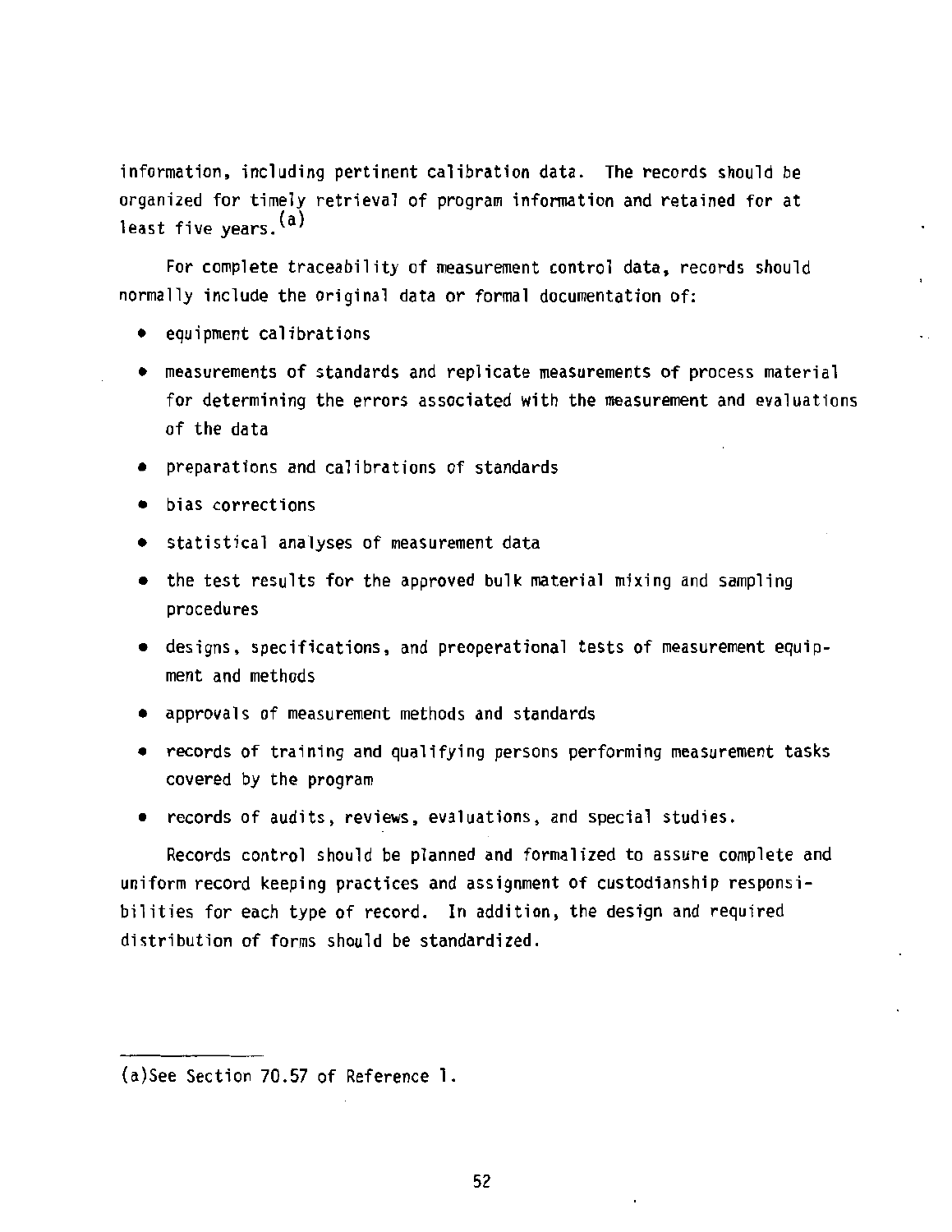Certain historical information useful for tracing of measurement control data may be needed for a longer period and management should take this into account when establishing the records retention policy. Examples of such historical information are:

- equipment and instrument design and test information, including preoperational tests
- equipment and instrument calibration data and details of the calibration procedures
- mixing and sampling test information
- tolerances and other certification information on standards.

# 5.7 PROGRAM AUDITS<sup>(a)</sup>

 $\cdot$ 

Management should audit the measurement control program approximately yearly. Periodic program audits are a means of assuring that program policies and procedures do not become obsolete or irrelevant. Such audits provide for a periodic check on compliance with the program plan and a reconsideration of the adequacy and effectiveness of the program design. In addition, valuable new perspectives and new ideas are usually introduced as a result of the normal turnover of personnel conducting audits. A major emphasis in the audits should be on the effectiveness of the program, i.e., its degree of success in meeting program goals and objectives. Since human activities are subject to errors, periodic audits are necessary to ensure that errors and deviations from the approved procedures as well as obsolescence have not invalidated the measurement control system.

The responsibility for conducting an audit should be assigned to a person with no direct responsiblity for any measurement control program functions. The auditor should have administrative and auditing experience and sufficient knowledge of quality control systems and measurement technology to ensure competent and objective judgments of the effectiveness of the program.

<sup>(</sup>a)The term audit is used in this report to identify the functions of both reviews and audits as these functions are defined in 10 CFR 70.57 (b)(2).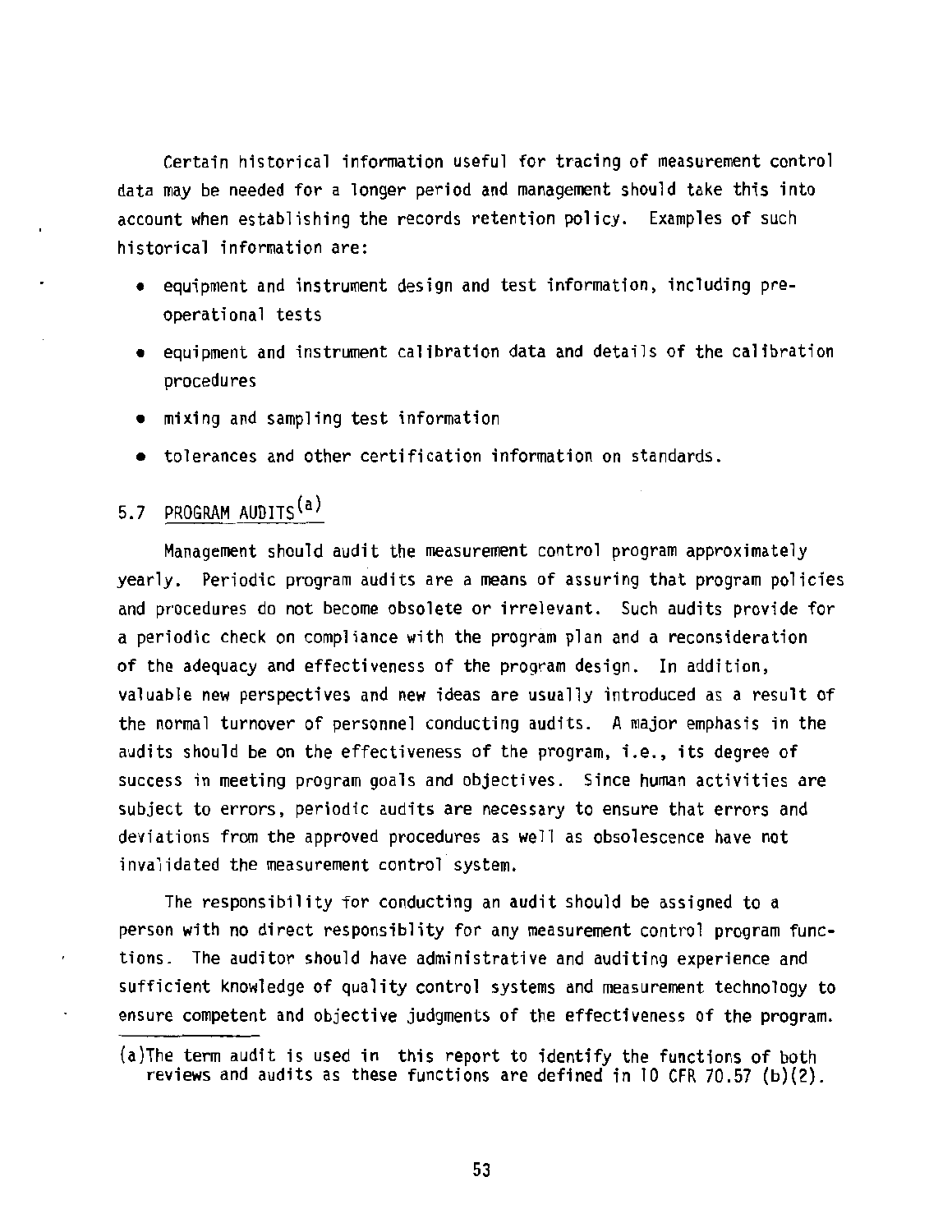A team may be utilized for this purpose. The measurement control program audits may be done in combination with audits of the special nuclear material control and accounting system.

The auditor should prepare an audit plan and a set of key questions in advance. He should study the previous audit reports in this planning stage and plan a follow-up on the recommendations made by previous auditors. The plan should then be discussed with the measurement control program director and arrangements made to conduct the audit.

The first step in the audit is to independently verify that the measurement control program complies with NRC regulations and the license conditions. Compliance tests will apply to both the written program plan and its implementation. A thorough examination of all aspects of the program will usually require evaluations of compliance in each of the following areas:

- program management and organization
- implementation of policies and procedures
- measurement control procedures
	- control of measurement method selection and applications
	- preoperational evaluation of the acceptability of sampling and measurement equipment and their installations
	- training and qualifying program for measurement personnel
	- calibration and reference standards program
- data collection and analysis
	- calibration and bias test frequencies
	- random error variance monitoring program
	- special tests and comparative analyses
	- statistical data analysis procedures
- records and reports.

The auditor's evaluation of the measurement control program design and implementation from the standpoint of relevancy and effectiveness will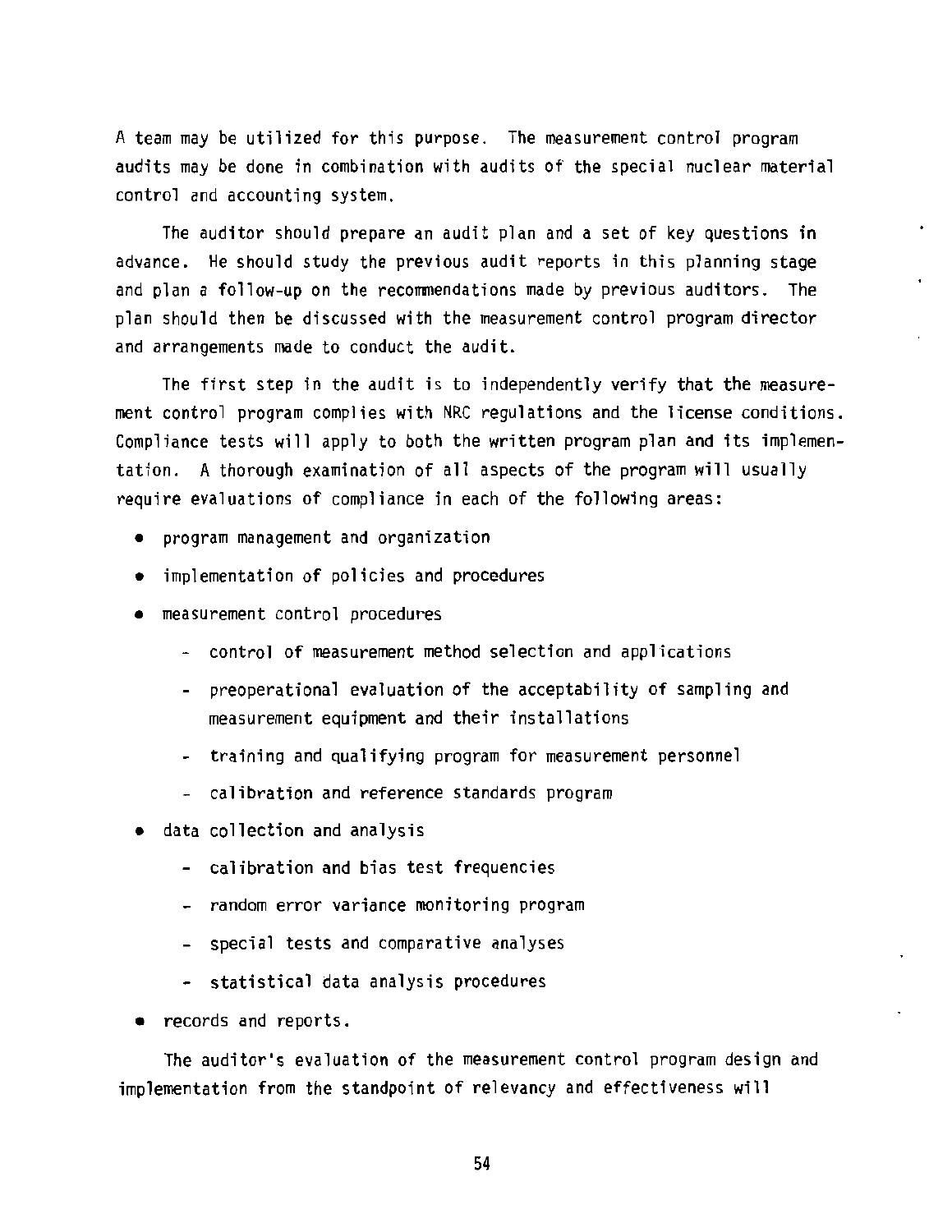inevitably be subjective by comparison with auditing for compliance. It must be determined how each of the elements of the program contributes to meeting the objectives and purposes of measurement control for nuclear materials accounting rather than the specific requirements of regulations, directives and license requirements. This report combines an explanation of objectives and purposes with the descriptions of recommended measurement control program design features. As such, it can be a guide to program evaluation. In addition, the auditor should examine the objective indicators of the state of nuclear materials control and accounting. Some of the indicators that are most directly affected by a measurement control program are:

- the magnitude of the historical IDs and their randomness
- comparisons of the standard deviations of IDs derived by propagation of measurement error data and those calculated from historical IDs
- comparisons between the measurement standard deviations being achieved and the current state-of-the-art information for similar applications
- comparisons of shipper and receiver data.

The auditor should issue a report to management which describes his procedures, results, and recommendations. When the audit discloses discrepancies between performance and measurement control program requirements, management should promptly initiate follow-up action to correct any deficiencies. The program director should review the discrepancies, make recommendations for such action, and follow up on the actions taken.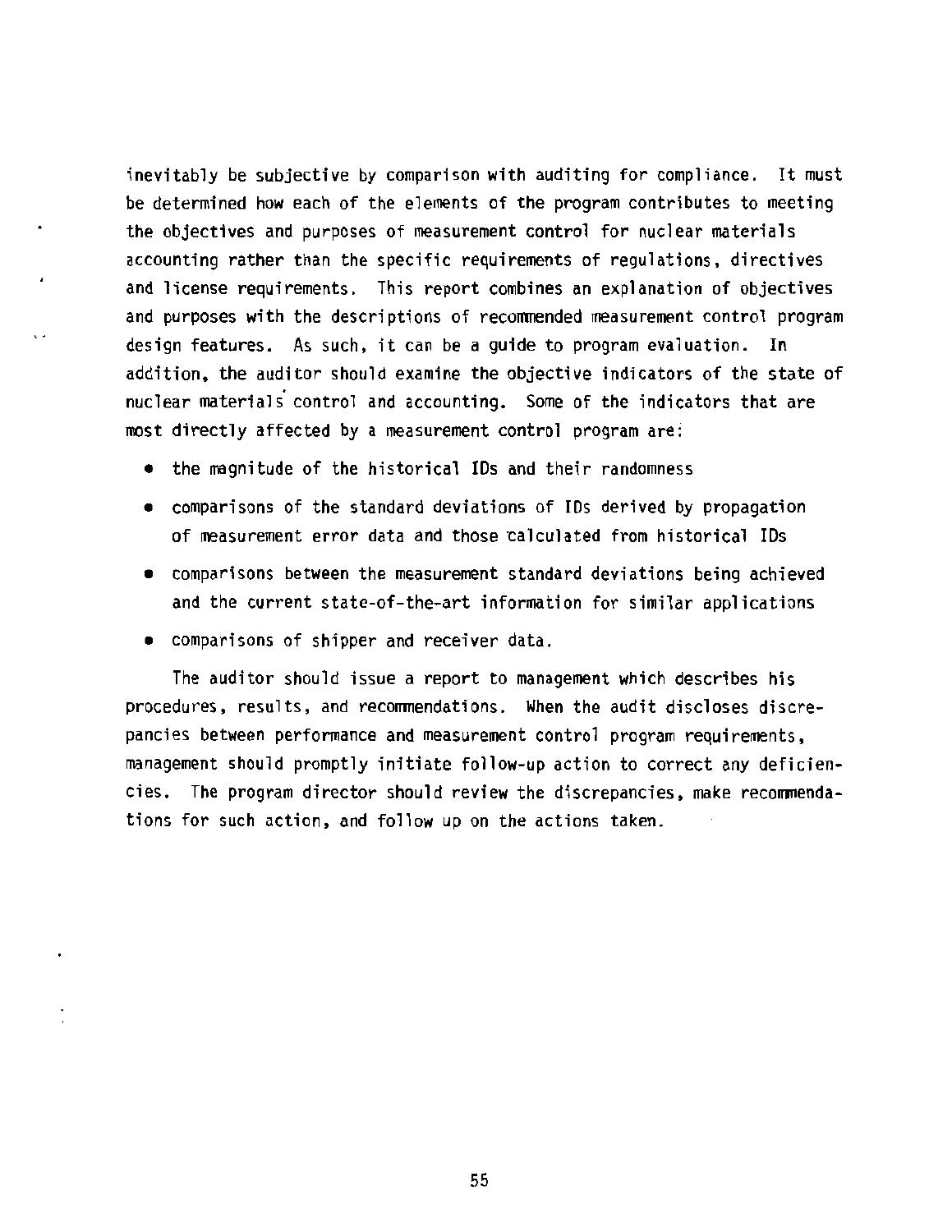$\label{eq:2.1} \mathcal{L}(\mathcal{L}^{\text{max}}_{\mathcal{L}}(\mathcal{L}^{\text{max}}_{\mathcal{L}}))\leq \mathcal{L}(\mathcal{L}^{\text{max}}_{\mathcal{L}}(\mathcal{L}^{\text{max}}_{\mathcal{L}}))$  $\bullet$  .  $\label{eq:2.1} \mathcal{L}(\mathcal{L}) = \mathcal{L}(\mathcal{L}) \otimes \mathcal{L}(\mathcal{L})$  $\label{eq:2.1} \frac{1}{\sqrt{2\pi}}\int_{\mathbb{R}^3}\frac{1}{\sqrt{2\pi}}\int_{\mathbb{R}^3}\frac{1}{\sqrt{2\pi}}\int_{\mathbb{R}^3}\frac{1}{\sqrt{2\pi}}\int_{\mathbb{R}^3}\frac{1}{\sqrt{2\pi}}\int_{\mathbb{R}^3}\frac{1}{\sqrt{2\pi}}\int_{\mathbb{R}^3}\frac{1}{\sqrt{2\pi}}\int_{\mathbb{R}^3}\frac{1}{\sqrt{2\pi}}\int_{\mathbb{R}^3}\frac{1}{\sqrt{2\pi}}\int_{\mathbb{R}^3}\frac{1$ 

 $\mathcal{L}^{\text{max}}_{\text{max}}$  and  $\mathcal{L}^{\text{max}}_{\text{max}}$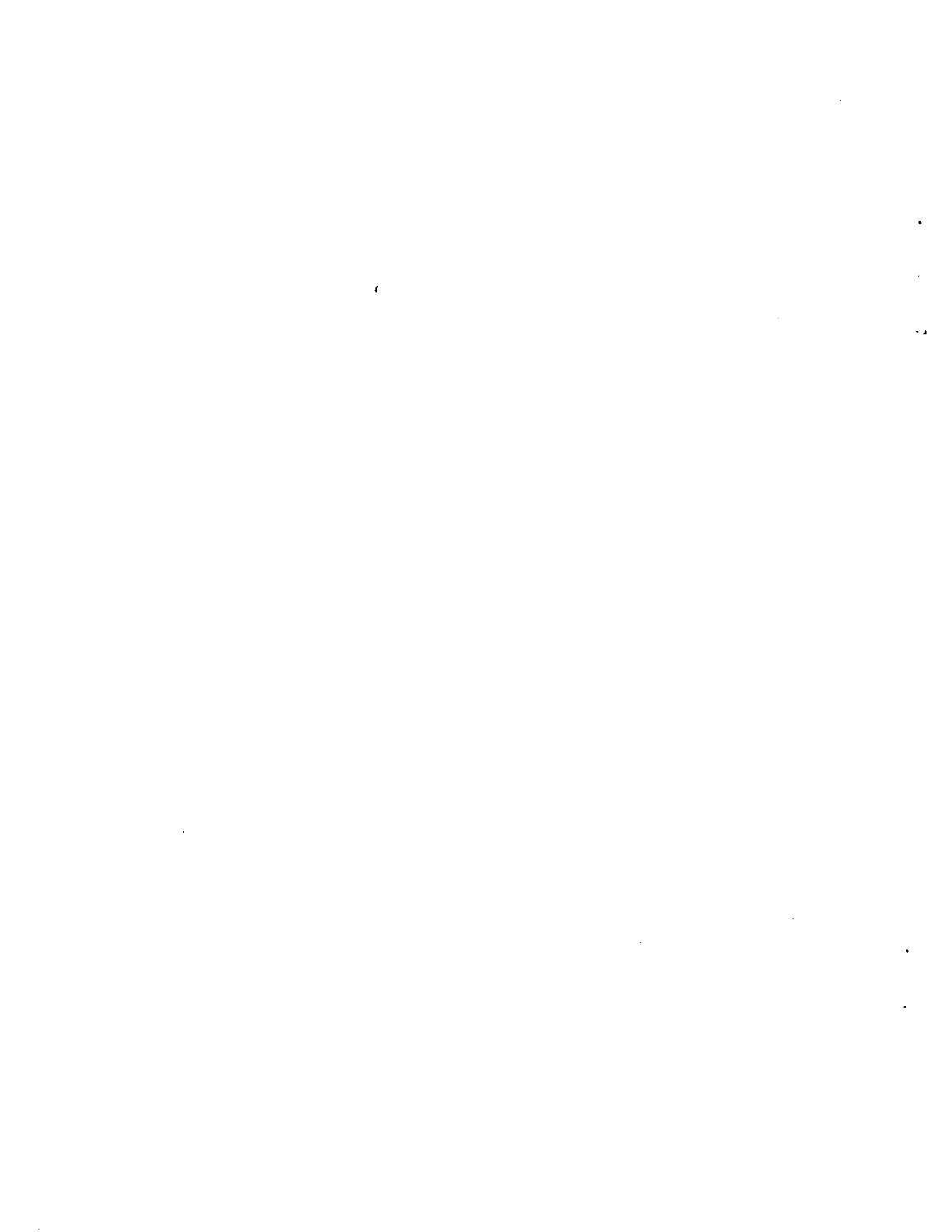## REFERENCES

- **1. Code of Federal Regulations, Title 10. "Energy", Chapter 1, Part 70, U.S. Government Printing Office, Washington, DC, January 1978.**
- **2. Semi-Annual Report on Strategic Special Nuclear Material Inventory**  Differences. DOE/DR-DODl-1, U.S. Department of Energy, Office of Safe**guards and Security, Washington, DC, January 1978.**
- 3. Code of Federal Regulations, Title 10. Part 70, Section 70.51, **U.S. Government Printing Office, Washington, DC.**

 $\ddot{\phantom{0}}$ 

- 4. J. L. Jaech, Statistical Methods in Nuclear Material Control, USAEC Repo'rt TID-26298, U.S. Atomic Energy Commission, 1973.
- 5. **Statistical** Terminolo~~ **and Notation for Special Nuclear Materials**  Control and Accountability. Regulatory Guide 5.3, January 1973, and ANSI Standard NlS.S-1972, American National Standards Institute, 1430 Broadway, New York, NY, 1972.
- 6. **C. Eisenhart, "Realistic Evaluation of Precision and Accuracy of Instrument Calibration Systems. 11 in Precision Measurement and Calibration,**  1:21-47, NBS SP-300, H. H. Ku (ed.), U.S. Government Printing Office, **Washington, DC, 1969.**
- **7. J. L. Jaech, "Some Thoughts on Random Errors, Systematic Errors, and**  Biases." Nucl. Mater. Manage., 3(4):37-39, Winter 1975.
- 8. J. L. Jaech, "Some Thoughts on Bias Corrections." Nucl. Mater. Manage., !(2):40-44, Summer 1975.
- **9. R. H. Moore, 11 Some Thoughts on 'Some Thoughts on Random Errors,**  Systematic Errors, and Biases' by John L. Jaech." Nucl. Mater. Manage., !(1):44-46, Spring 1975.
- 10. S. C. Suda, "Some Thoughts on Constant and Variable Components of Systematic Error." Nucl. Mater. Manage., 4(1):41-43, Spring 1975.
- 11. 0. l. Davies, (ed.), The Design and Analysis of Industrial Experiments. Chapter 2, Hafner Publishing Co., New York, NY, 1967.
- 12. Volume Calibration Techniques for Nuclear Materials Control. ANSI Standard Nl5.19, American National Standards Institute, 1430 Broadway, New York, NY, 1975.
- 13. Conduct of Nuclear Material Physical Inventories. Regulatory Guide 5.13, **U.S. Nuclear Regulatory Commission, Washington, DC, 1973.**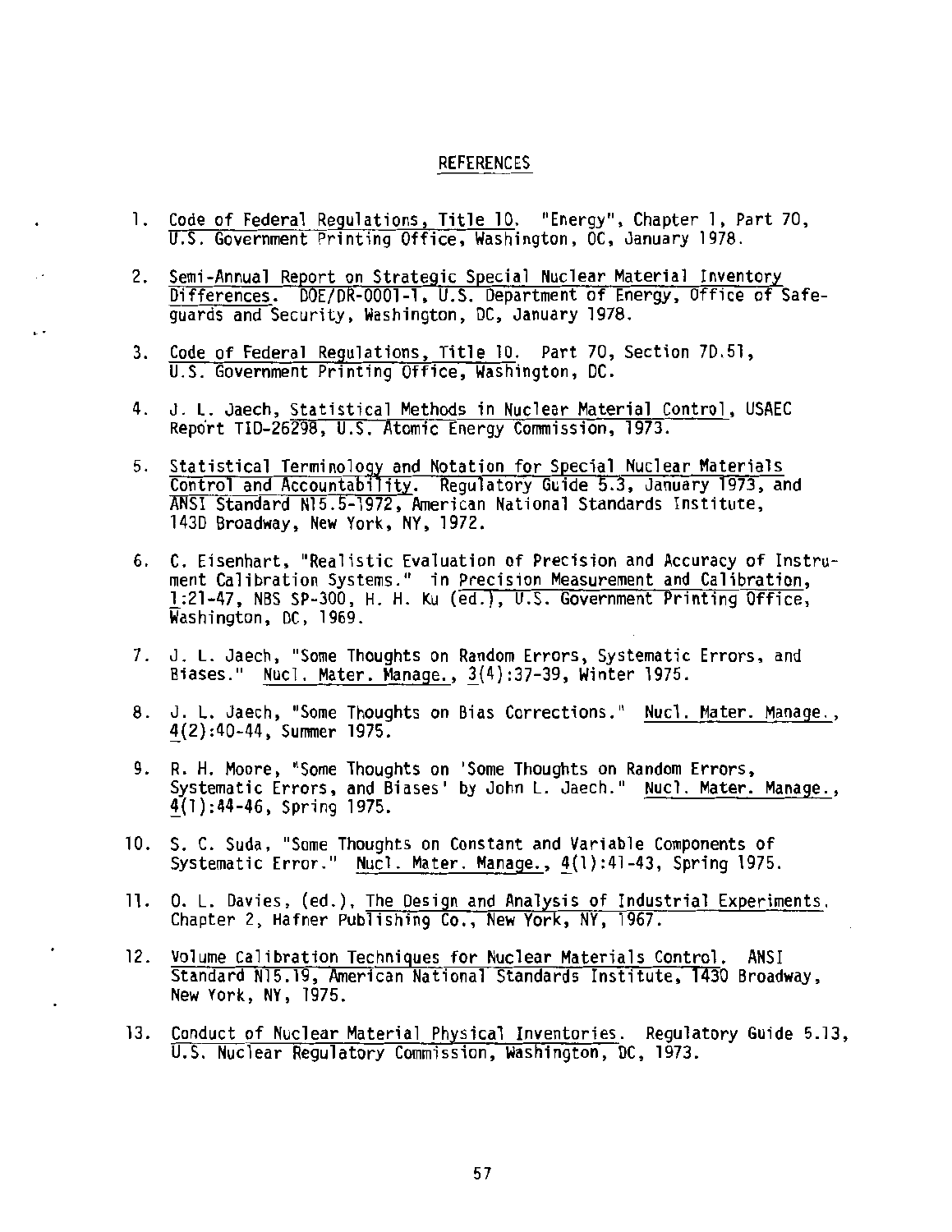- 14. S. C. Suda and D. F. Shepard, Effects of Measurement Errors on Linear Calibration Equations. BNL-50432, National Technical Information Service Springfield, VA, 1976. '
- 15. J. L. Jaech, Statistical Methods in Nuclear Material Control. Chapter 3, USAEC Report TID-262gs, U.S. Atomic Energy Commission, 1g73.

 $\bullet$ 

- 16. Mass Calibration Techniques for Nuclear Material Control. ANSI Standard Nl5.18, American National Standards Institute, 1430 Broadway, New York, NV, 1g75.
- 17. "Standard Methods for Testing Single Arm Balances." ASTM Standard E-319-68, Annual Book of ASTM Standards, Part 41, American Society for Testing and Materials, 1916 Race Street, Philadelphia, PA, 1g7s.
- 18. "Probability Sampling of Materials." ASTM Standard E-105-58, Annual Book of ASTM Standards, Part 41, American Society for Testing and Materials, 1g16 Race Street, Philadelphia, PA, lg7s.
- 1g. "Sampling Industrial Chemicals." ASTM Standard E-300-73, Annual Book of **Standards, Part 30, American Society for Testing and Materials,**  1916 Race Street, Philadelphia, PA, 1g7s.
- 20. "Choice of Sample Size to Estimate the Average Quality of a Lot or Process." ASTM Standard E-122-72, Annual Book of ASTM Standards, Part 41, American Society for Testing and Materials, 1g16 Race Street, Philadelphia, PA, lg7s.
- 21. C. A. Bicking, "The Sampling of Bulk Materials." Materials Research and Standards, 7(3):95-116, March 1967.
- **22. H. Harnby, "The Statistical Analysis of Particulate Mixtures, Part 1. The Sampling of Mixtures and the Resultant Precision of Estimates. <sup>11</sup>**
- 23. C. L. Grant and P. A. Pelton, "Role of Homogeneity in Powder Sampling." ASTM Special Technical Publication 540, American Society for Testing and Materials, 1916 Race Street, Philadelphia, PA, 1973.
- **24. R. J. Brauns, F. P. Roberts and U. L. Upson, Considerations for Sampling**  Nuclear Materials for SNM Accounting Measurements. NUREG/CR-0087 PNL-2Sg2 , National Technical Information Service, Springfield, VA, May 1978.
- 25. J. C. Williams and M. I. Kahn, "The Mixing and Segregation of Particulate Solids of Different Particle Size." The Chemical Engineer. 269:19-25, 1973.
- **26. C. A. Bennett and N. L. Franklin, "The Design of Experiments."**  Chapter 8, 478-627, in Statistical Analysis in Chemistry and the Chemical Industry, John Wiley and Sons, New York, 1954.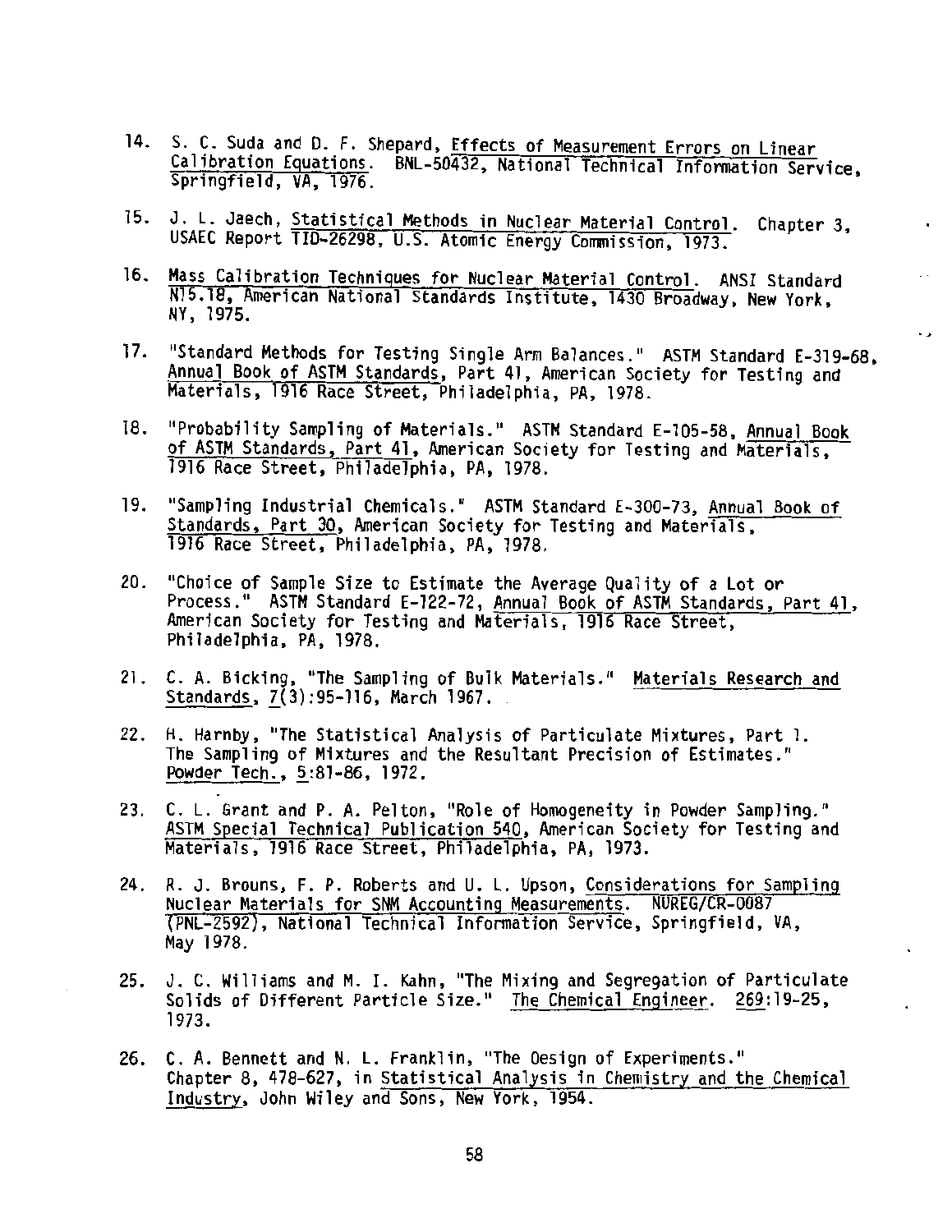- **27. F. H. Tingey, "Design of Experiments in Analytical Chemistry Investiga**tion." Treatise on Analytical Chemistry, 10(1):6406-6493, I. M. Kolthoff and P. J. Elving, (eds.), John Wiley and Sons, New York, 1972.
- 28. C. J. Rodden, (ed.), Selected Measurement Methods for Plutonium and Uranium in the Nuclear Fuel Cycle. USAEC Report TID-7029, National Tech**nical Information Service, Springfield, VA, 1972.**  •

,.

- 29. F. B. Stephens, R. G. Gutmacher, et al., Methods for the Accountability of Plutonium Dioxide. WASH-1335, 1974; Methods for the Accountability<br>of Uranium Dioxide, NUREG-75/010, 1975; and Methods for the Accountability of Mixed Oxide, NUREG-0256, 1977. National Technical Information Service, Springfield, VA.
- 30. E. L. Garner, L. A. Machlin and W. R. Shields, Uranium Isotopic Standard **Reference Materials, NBS Special Publication 260-27, U.S. Government**  Printing Office, Washington, DC, 1971.
- 31. W. R. Shields, (ed.) Analytical Mass Spectrometry Section: Instrumentation and Procedures for Isotopic Analysis. NBS Technical Note 277, **Superintendent of Documents, U.S. Government Printing Office,**  Washington, DC, 1966.
- 32. Guide to Calibrating Nondestructive Assay Systems. ANSI Nl5.20, American National Standards Institute, 1430 Broadway, New York, NY, 1975.
- 33. **Nondestructive Assay of Special Nuclear Material Contained in Scrap and Waste. Regulatory Guide 5.11, U.S. Nuclear Regulatory Commission,**  Washington, DC, October 1973.
- **34. T. E. Shea, "Reduction, Control and Estimation of Nondestructive Assay Errors." Proceedings of the 15th Annual Meeting, Institute of Nuclear Materials Management, Atlanta, GA, June 1974.**
- 35. J. E. Glancy, "Traceability of Nondestructive Assay to the National **Measurement System." Proceedings of the 15th Annual Meeting, Institute of Nuclear Materials Management, Atlanta, GA, June 1974.**
- **36. Qualification, Calibration, and Error Estimation Methods for Nondestructive Assay. Regulatory Guide 5.53, U.S. Nuclear Regulatory Commission,**  Washington, DC, 1975.
- 37. R. H. Augustson, Dymac Demonstration Program, Phase I Experience. LA-7126-MS, Los Alamos Scientific Laboratory, Los Alamos, NM, (Appendix D), 1978.
- 38. Calibration and Test Services of the National Bureau of Standards. NBS **Special Publication 250, Superintendent of Documents, U.S. Government**  Printing Office, Washington, DC, 1970.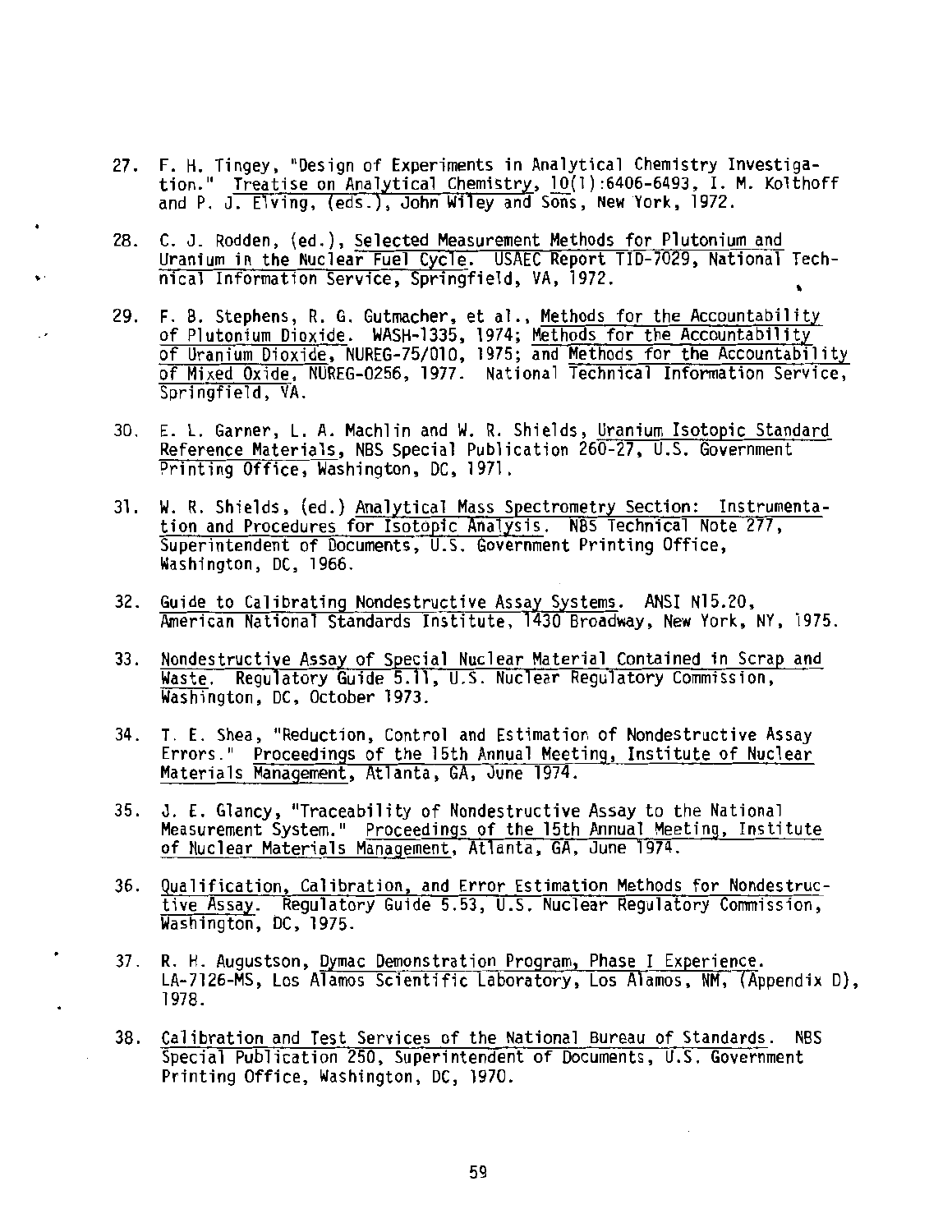- **39. T. W. Lashof and L. B. Macurdy, Precision Laboratory Standards of Mass and Laboratory Weights. NBS Circular 547, Section 1, Superintendent of Documents, U.S. Government Printing Office, Washington, DC, 1954.**
- 40. Method for Liquid Calibration of Tanks. ASTM Standard D-1406-65, **American Society for Testing and Materials, 1916 Race Street,** Philadelphia, PA, 1975.
- 41. J. C. Hughes, Testing of Glass Volumetric Apparatus. NBS Circular 602, **Superintendent of Documents, U.S. Government Printing Office,**  Washington, DC, 1959.

. .

 $\blacksquare$ 

- **42. Analytical Procedures for Accountability of Uranium Tetrafluoride.**  ANSI Nl5.6-1972; and Analytical Procedures for Accountability of Uranium Hexafluoride. ANSI N15.7-1972, American National Standards Institute, 1430 Broadway, New York, NY.
- 43. L.A. Kull, Catalogue of Nuclear Material Safeguards Instruments. USAEC Report, BNL-17165, 1972.
- **44. Considerations for Establishing Traceability of Special Nuclear Material Accounting Measurements, Regulatory Guide 5.58, U.S. Nuclear Regulatory Commission, Washington, DC, 1979.**
- **45. Catalog of Standard Reference Materials. NBS Special Publication 260, Superintendent of Documents, U.S. Government Printing Office,**  Washington, DC, 1973.
- **46. H. T. Yolken and F. E. Jones, Measurements and Standards for Nuclear**  Materials Safeguards. NUREG/CR-0533, National Technical Information **Service, Springfield, VA, 1978.**
- 47. G. C. Swanson, S. F. Marsh, J. E. Rein, G. L. Tietjen, R. K. Zeigler and G. R. Waterbury, Preparation of Working Calibration and Test Materials - Plutonium Nitrate Solution. NUREG-D118 (LA-NUREG-6348), National Technical Information Service, Springfield, VA, 1976.
- **48. S. S. Yamamura, F. W. Spraktes, J. M. Baldwin, R. L. Hand, R. P. Lash, and J. P. Clark. Preparation of Working Calibration and Test Materials Uranium Nitrate Solution, NUREG-0253, National Technical Information**  Service, Springfield, VA, 1977.
- 49. J. L. Jaech, Statistical Methods in Nuclear Material Control. Chapter 4, Section 4.1 and Chapter 6, Section 6.1, USAEC Report TID-2628, 1973.
- **50. 11 Reco11111ended Practice for Dealing with Outlying** Observations~~. **ASTM**  Standard E-178-75, Annual Book of ASTM Standards, Part 41, American Society for Testing Materials, 1916 Race Street, Philadelphia, PA, '1978.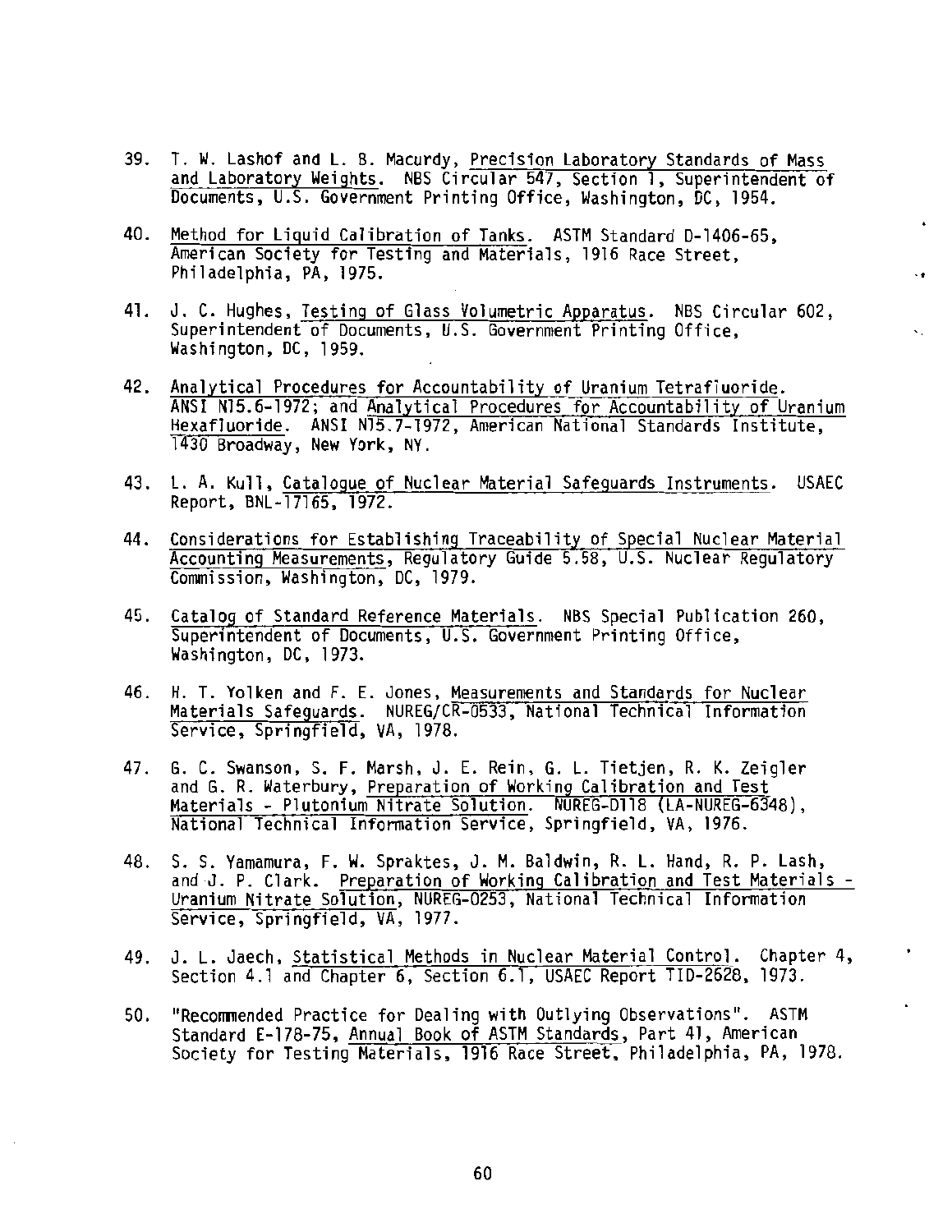- 51. F. E. Grubbs, "Procedures for Detecting Outlying Observations in Samples."<br>Technometrics, 11(1): l-21, 1969.
- **52. G. L. Tietjen and R. H. Moore, 11 Some Grubbs-Type Statistics for the**  Detection of Several Outliers." Technometrics, 14:583, 1972.
- **53. Recommended Practices for Dealing with Outlying Observations. Regulatory** Guide 5.36, U.S. Nuclear Regulatory Commission, Washington DC, 1974.
- 54. Assessment of the Assumption of Normality. ANSI Standard Nl5.15, American National Standards Institute, 1430 Broadway, New York, NY, 1974.
- 55. Control Chart Method of Controlling Quality During Production. American **Standards Association, Standard 21.3-1958, American National Standards**  Institute, 1430 Broadway, New York, NY.
- 56. J. L. Jaech, Statistical Methods in Nuclear Material Control. Chapter 2, Section 2.8.3, USAEC Report TID-26298, 1973.
- 57. N. L. Johnson and F. C. Leone, "Cumulative Sum Control Charts, Part I." Industrial Quality Control,  $18(12):15-21$ , June 1962.
- **58. J. L. Jaech, 11 0n Forming Linear Combinations of Accounting Data to Detect Constant Small Losses. <sup>11</sup>Nuclear Materials Management, 4(4):37-42,**  Winter 1977-78. -
- **59. W. D. Evans, 11When and How to Use Cu-Sum Charts. 11 Technometrics,**  5(1):1-22, February 1963.
- **60. Design Considerations, Systems for Measuring the Mass of Liquids.**  Regulatory Guide 5.48, Nuclear Regulatory Commission, Washington, DC, 1975.
- 61. G. A. Huff and F. H. Tingey, "Statistically Designed Training Program for an Analytical Control Laboratory." Anal. Chem., 29(8):19A-22A, August 1957.